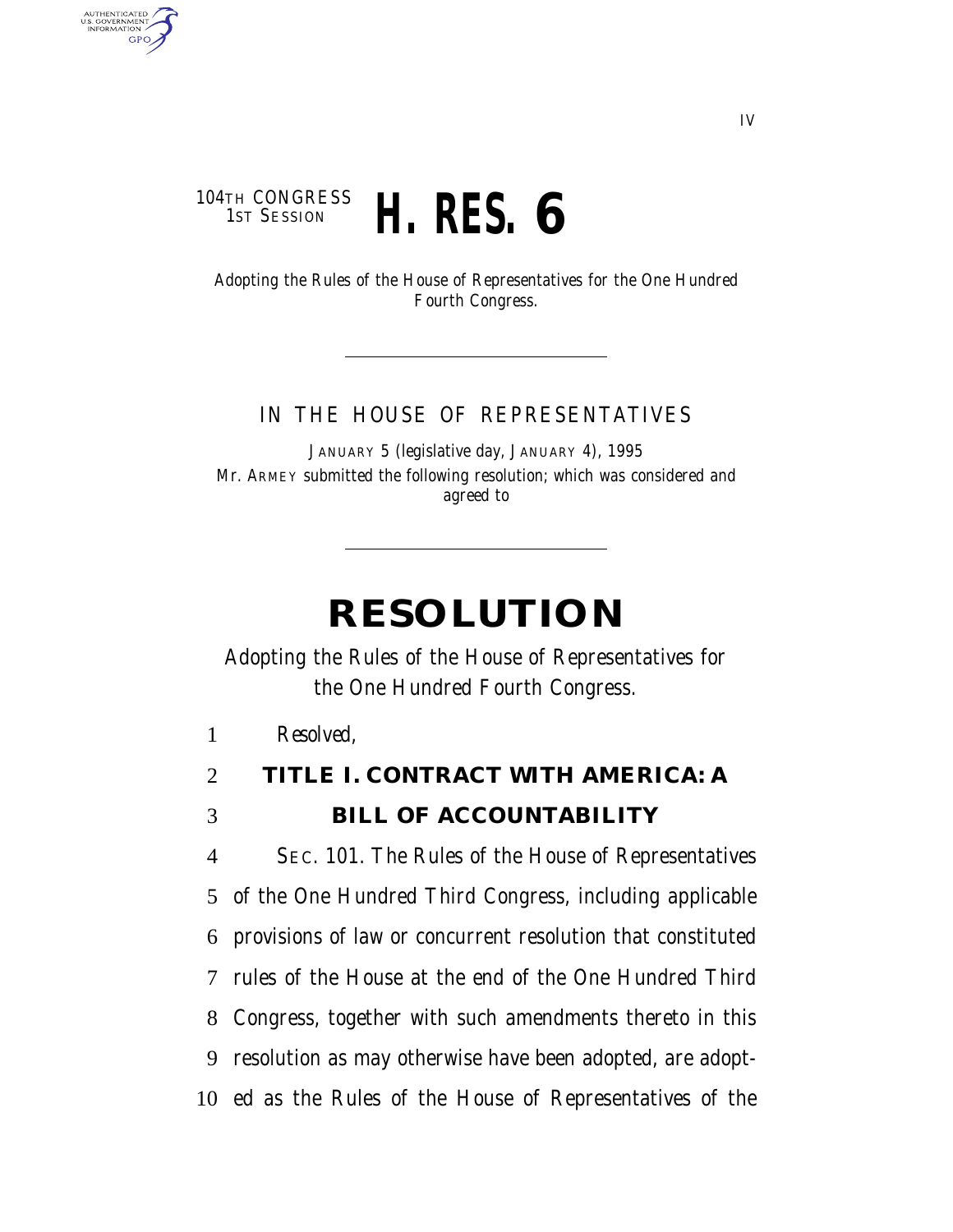One Hundred Fourth Congress, with the following amend-ments:

### **Committee, Subcommittee, and Staff Reforms**

 (a) COMMITTEE STAFF REDUCTIONS.—In the One Hundred Fourth Congress, the total number of staff of House committees shall be at least one-third less than the corresponding total in the One Hundred Third Congress.

 (b) SUBCOMMITTEE REDUCTIONS.—In clause 6 of rule X, amend paragraph (d) to read as follows:

 ''(d) No committee of the House shall have more than five subcommittees (except the Committee on Appropria- tions, which shall have no more than thirteen; the Com- mittee on Government Reform and Oversight, which shall have no more than seven; and the Committee on Transpor- tation and Infrastructure, which shall have no more than six).''.

 (c) CONSOLIDATED COMMITTEE STAFF AND BIEN-NIAL FUNDING.—

 (1) In clause 5(a) of rule XI, amend the first sentence to read as follows: ''Whenever any commit- tee, commission, or other entity (except the Commit- tee on Appropriations) is to be granted authorization for the payment of its expenses (including all staff salaries) for a Congress, such authorization initially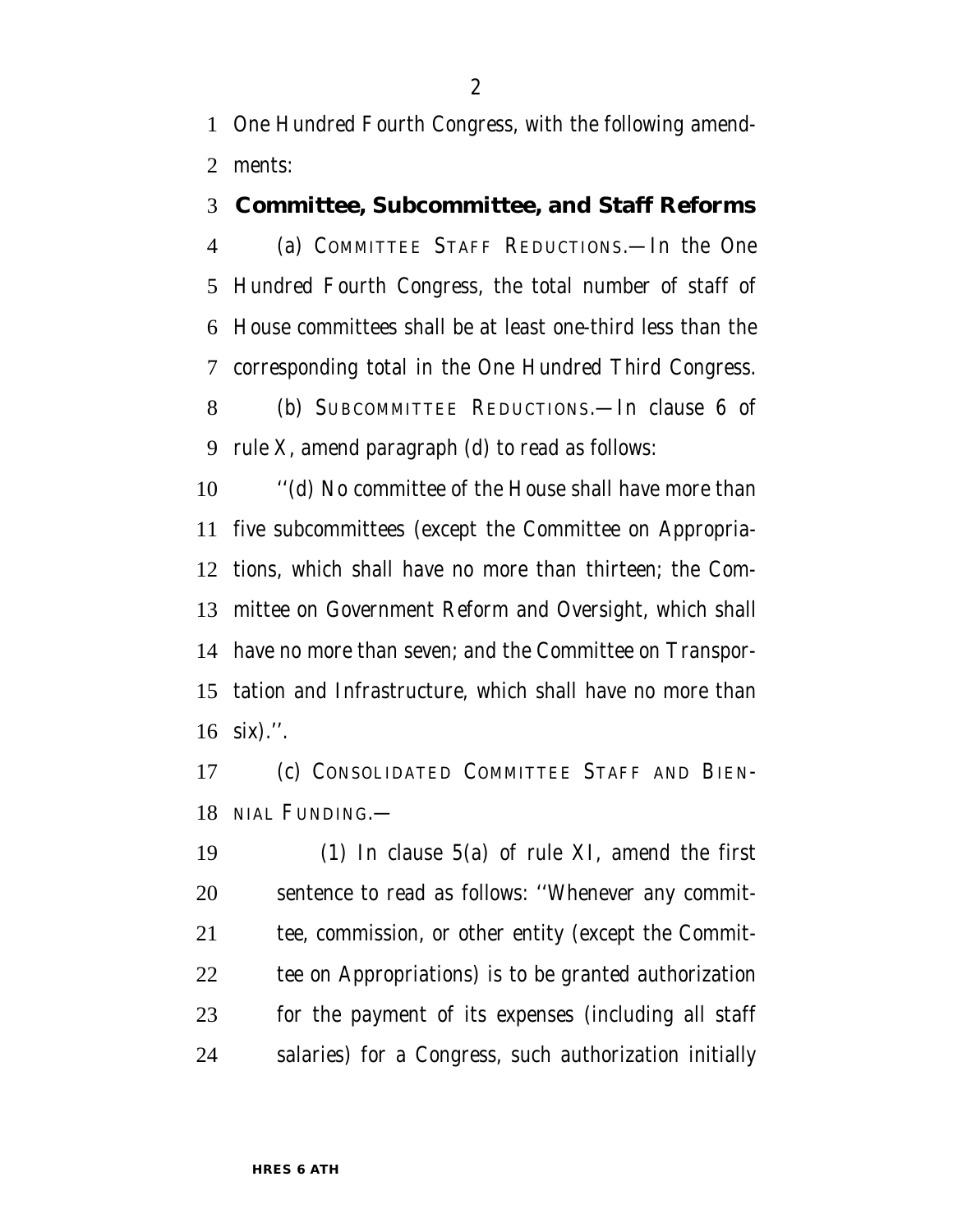shall be procured by one primary expense resolution reported by the Committee on House Oversight.''. (2)(A) In clause 5(b) of rule XI, amend the first sentence to read as follows: ''After the date of adoption by the House of any such primary expense resolution for any such committee, commission, or other entity for any Congress, authorization for the payment of additional expenses (including staff sala- ries) in that Congress may be procured by one or more supplemental expense resolutions reported by the Committee on House Oversight, as necessary.''. 12 (B) In clause  $5(c)(1)$  of rule XI— (i) strike ''the contingent fund'' and insert ''committee salary and expense accounts''; (ii)

 strike ''any year'' and insert ''any odd-num-bered year''; and

 (iii) strike ''for that year'' and insert ''for 18 that Congress".

19 (C) In clause  $5(c)(2)$  of rule XI, strike "the contingent fund'' and insert ''committee salary and expense accounts''.

22 (D) In clause  $5(f)(1)$  of rule XI-

 (i) strike ''the contingent fund'' and insert ''committee salary and expense accounts''; and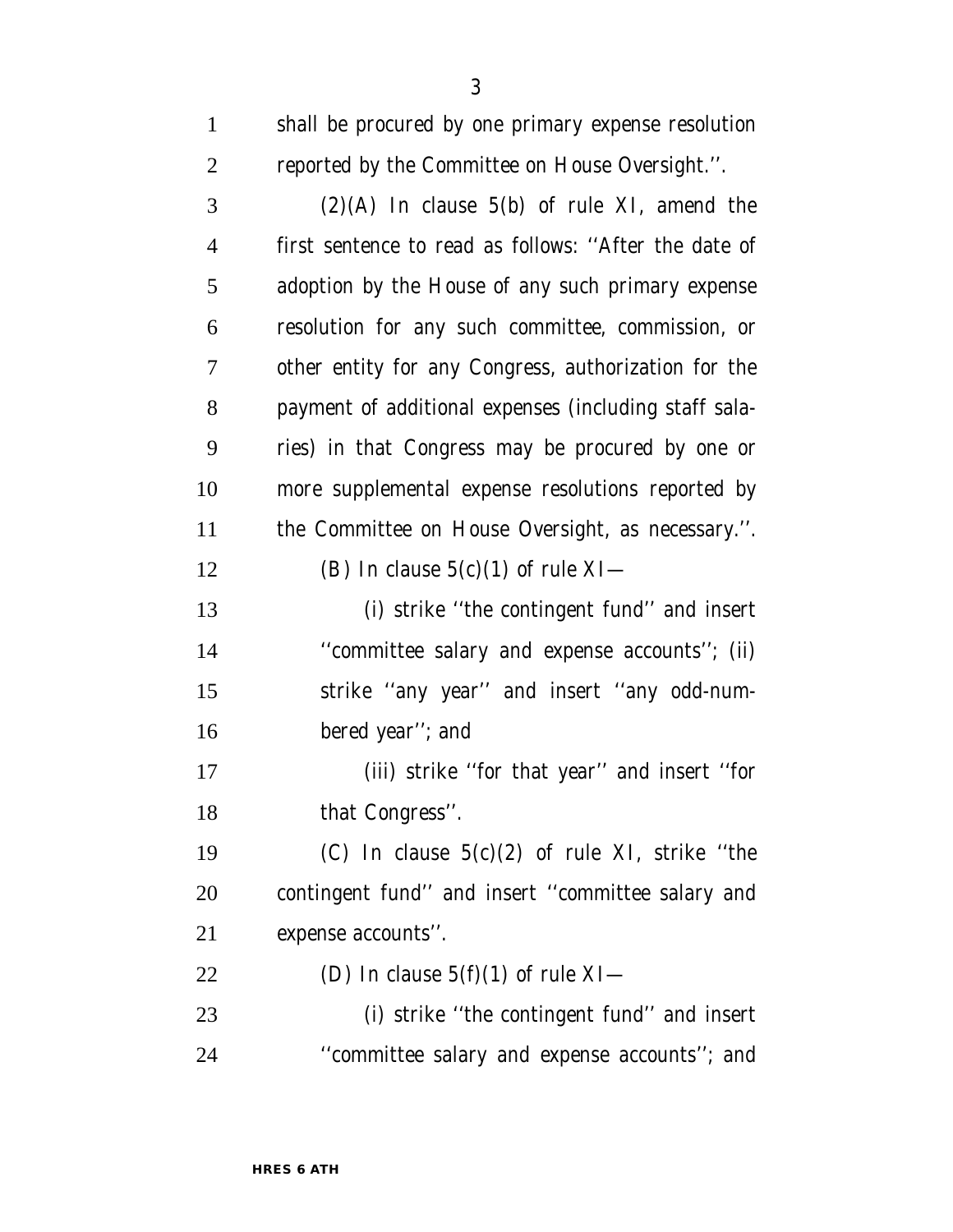(ii) strike ''of each year'' and insert ''in each odd-numbered year''.

 (3)(A) INTERIM FUNDING RULE.—For the pur- poses of implementing this section, and notwith- standing the provisions of clause 5(f) of rule XI, at the beginning of the One Hundred Fourth Congress, the committees established by this resolution are au- thorized, pending the adoption of the primary ex- pense resolution for the One Hundred Fourth Con- gress, to expend such sums as are necessary to pay compensation for staff services performed for, or to pay other expenses of, the committee consistent with its planned reductions in committee staff.

 (B) Notwithstanding any provision of clause 5(f) of rule XI, payments thereunder during the One Hundred Fourth Congress may be made only on vouchers signed by a Member elected as chairman of the committee concerned in the One Hundred Fourth Congress and approved by the Committee on House Oversight, or, in the case of late expenses of any committee from the One Hundred Third Con- gress not reestablished by the Rules of the One Hundred Fourth Congress, on vouchers signed by the chairman of the Committee on House Oversight.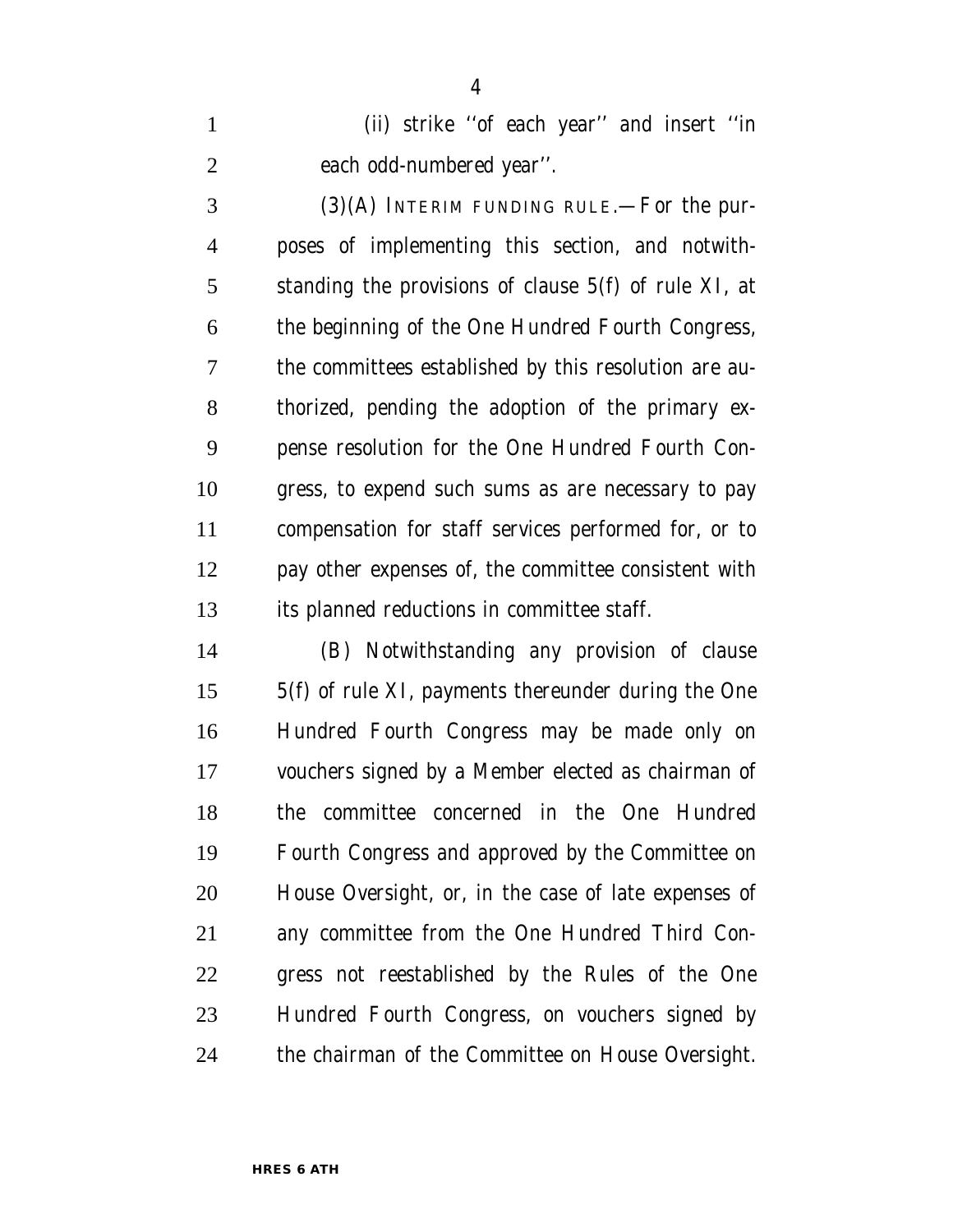(4) In clause 5 of rule XI, amend paragraph (d) to read as follows:

 ''(d) From the funds made available for the appoint- ment of committee staff pursuant to any primary or addi- tional expense resolution, the chairman of each committee shall ensure that sufficient staff is made available to each subcommittee to carry out its responsibilities under the rules of the committee, and that the minority party is fair-ly treated in the appointment of such staff.''.

10 (5)(A) In clause  $6(a)(1)$  of rule XI, amend the first sentence to read as follows: ''Subject to sub- paragraph (2) and paragraph (f), each standing committee may appoint, by majority vote of the com- mittee, not more than thirty professional staff mem- bers from the funds provided for the appointment of committee staff pursuant to primary and additional expense resolutions.''.

18 (B) In clause  $6(a)(2)$  of rule XI, amend the first sentence by striking ''six persons'' and inserting ''ten persons (or one-third of the total professional committee staff appointed under this clause, which-ever is less)''.

 (C) In clause 6(a) of rule XI, strike subpara-graphs (3) through (5);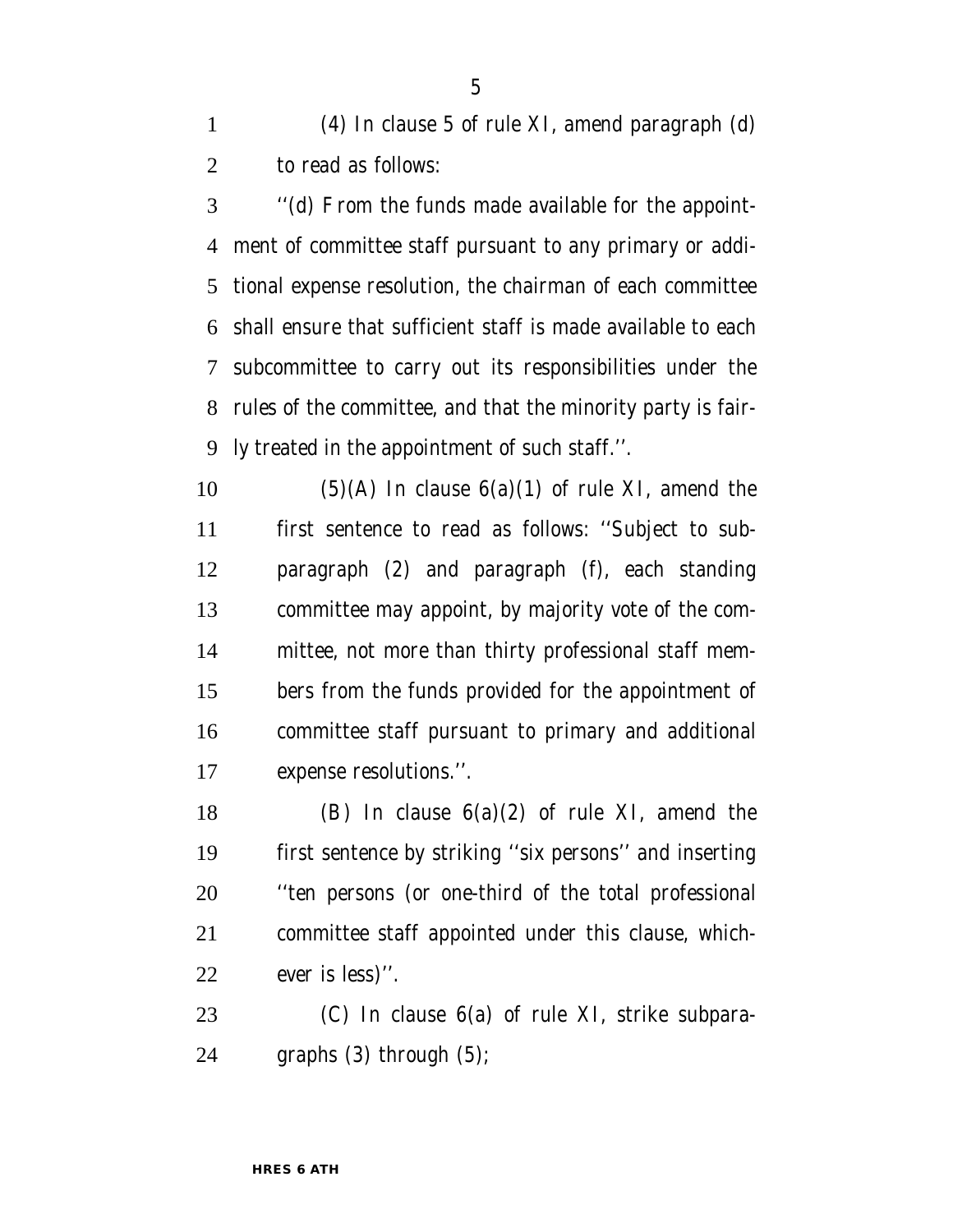(D) In clause 6 of rule XI, amend paragraph (b) to read as follows:

 ''(b)(1) The professional staff members of each standing committee—

 ''(A) may not engage in any work other than committee business during congressional working hours; and

 ''(B) may not be assigned any duties other than those pertaining to committee business.

 ''(2) This paragraph does not apply to any staff des- ignated by a committee as 'associate' or 'shared' staff who are not paid exclusively by the committee, provided that the chairman certifies that the compensation paid by the committee for any such employee is commensurate with the work performed for the committee, in accordance with the provisions of clause 8 of rule XLIII.

 ''(3) The use of any 'associate' or 'shared' staff by any committee shall be subject to the review of, and to any terms, conditions, or limitations established by, the Committee on House Oversight in connection with the re- porting of any primary or additional expense resolution. ''(4) The foregoing provisions of this clause do not apply to the Committee on Appropriations.''.

 (E) In clause 6(c) of rule XI strike '', clerical and investigating'' and insert ''and investigative''.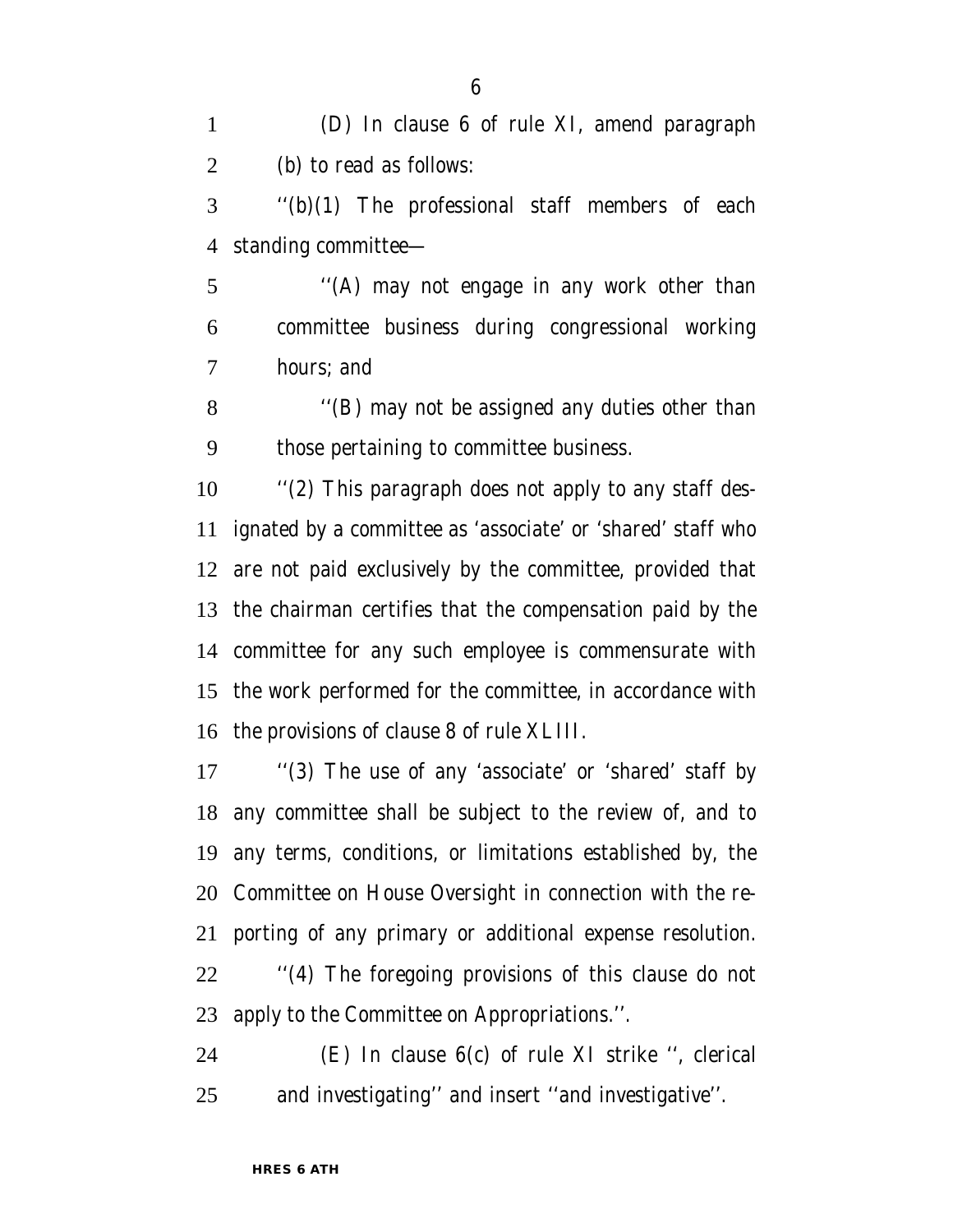(F) In clause 6(d) of rule XI, strike ''and the Committee on Budget''.

 (G)(i) In clause 6(f) of rule XI, strike ", or a minority clerical staff member under paragraph (b),'' and strike ''or paragraph (b), as applicable''. (ii) In clause  $6(f)$  of rule XI, strike "or the cler-ical staff, as the case may be,''.

8 (H) In clause  $6(g)$  of rule XI, strike "or (b)" in both places it appears.

 (I) In clause 6 of rule XI, amend paragraph (h) to read as follows:

 ''(h) Paragraph (a) shall not be construed to author- ize the appointment of additional professional staff mem- bers of a committee pursuant to a request under such paragraph by the minority party members of that commit- tee if ten or more professional staff members provided for 17 in paragraph  $(a)(1)$  who are satisfactory to a majority of the minority party members, are otherwise assigned to as-sist the minority party members.''.

 (J) In clause 6(i) of rule XI, strike ''paragraphs 21 (a)(2) and (b)(2)" and insert "paragraph (a)(2)".

 SEC. 102. The Rules of the House of Representatives of the One Hundred Third Congress, including applicable provisions of law or concurrent resolution that constituted rules of the House at the end of the One Hundred Third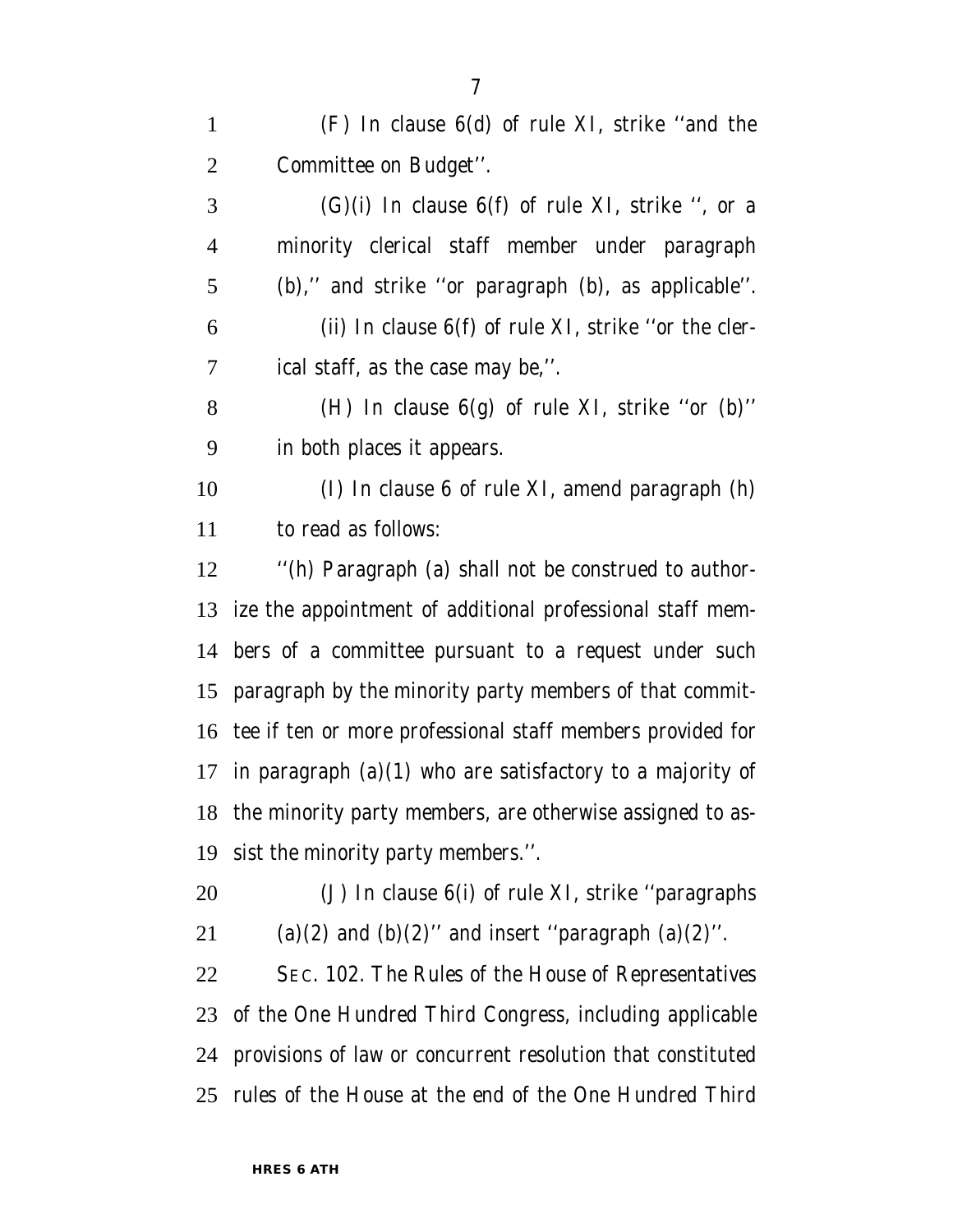Congress, together with such amendments thereto in this resolution as may otherwise have been adopted, are adopt- ed as the Rules of the House of Representatives of the One Hundred Fourth Congress, with the following amend-ments:

# **Truth-in-Budgeting Baseline Reform**

7 (a) In clause  $2(l)(3)(B)$  of rule XI (relating to cost estimates in committee reports) insert before the semi- colon the following: '', except that the estimates with re- spect to new budget authority shall include, when prac- ticable, a comparison of the total estimated funding level for the relevant program (or programs) to the appropriate levels under current law''.

 (b) In clause 7(a) of rule XIII (relating to required cost estimates in committee reports)—

 (1) strike ''and'' at the end of the subpara-graph (1);

 (2) strike the period at the end of the para-graph and insert ''; and''; and

 (3) add the following new subparagraph at the end:

22 ''(3) when practicable, a comparison of the total estimated funding level for the relevant program (or programs) with the appropriate levels under current law.''.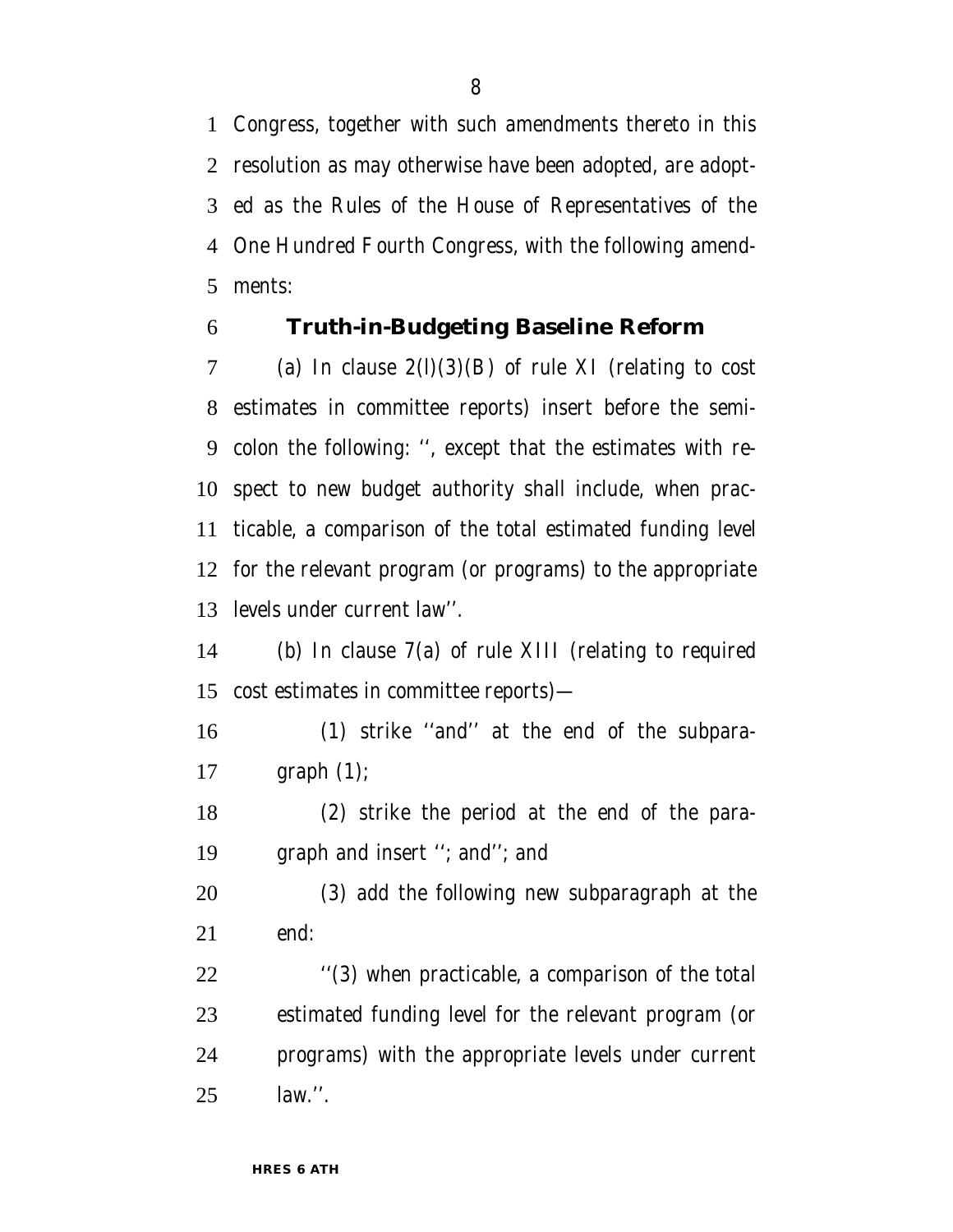SEC. 103. The Rules of the House of Representatives of the One Hundred Third Congress, including applicable provisions of law or concurrent resolution that constituted rules of the House at the end of the One Hundred Third Congress, together with such amendments thereto in this resolution as may otherwise have been adopted, are adopt- ed as the Rules of the House of Representatives of the One Hundred Fourth Congress, with the following amend-ments:

# **Term Limits for Speaker, Committee and Subcommittee Chairmen**

 (a) In clause 7 of rule I, insert ''(a)'' after ''7.'' and add the following new paragraph at the end:

 ''(b) No person may serve as Speaker for more than four consecutive Congresses, beginning with the One Hun- dred Fourth Congress (disregarding for this purpose any service for less than a full session in any Congress).''.

18 (b) In clause  $6(c)$  of rule X, insert after the first sen- tence the following: ''No Member may serve as the chair- man of the same standing committee, or as the chairman of the same subcommittee thereof, for more than three consecutive Congresses, beginning with the One Hundred Fourth Congress (disregarding for this purpose any serv-ice for less than a full session in any Congress).''.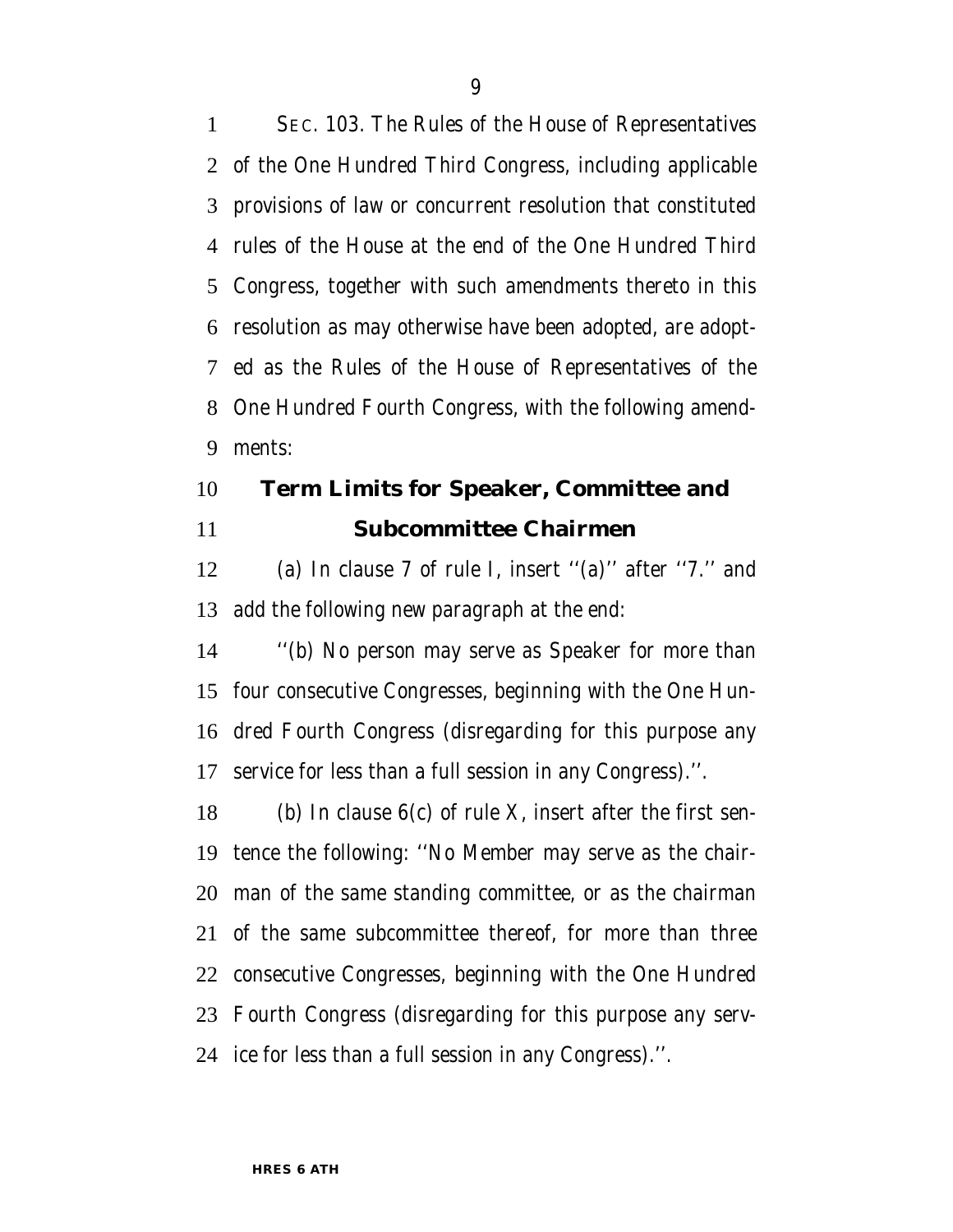SEC. 104. The Rules of the House of Representatives of the One Hundred Third Congress, including applicable provisions of law or concurrent resolution that constituted rules of the House at the end of the One Hundred Third Congress, together with such amendments thereto in this resolution as may otherwise have been adopted, are adopt- ed as the Rules of the House of Representatives of the One Hundred Fourth Congress, with the following amend-ments:

**Proxy Voting Ban**

 (a) In clause 2 of rule XI, amend paragraph (f) to read as follows:

### **''Prohibition against proxy voting**

 ''(f) No vote by any member of any committee or sub- committee with respect to any measure or matter may be cast by proxy.''.

 (b) In clause 2(e)(1) of rule XI, strike ''and whether by proxy or in person,'' in the third sentence.

 SEC. 105. The Rules of the House of Representatives of the One Hundred Third Congress, including applicable provisions of law or concurrent resolution that constituted rules of the House at the end of the One Hundred Third Congress, together with such amendments thereto in this resolution as may otherwise have been adopted, are adopt-ed as the Rules of the House of Representatives of the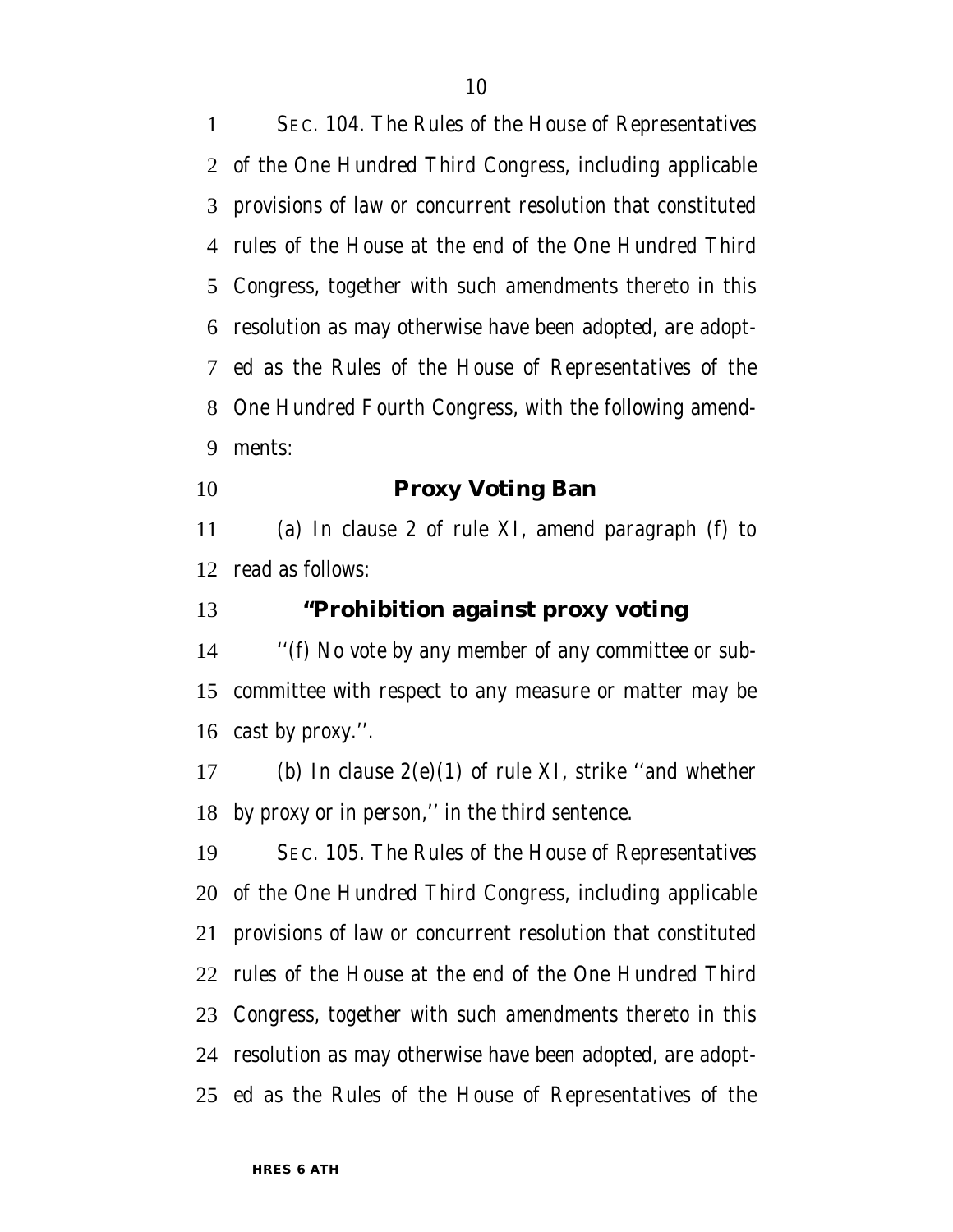One Hundred Fourth Congress, with the following amend-ments:

**Committee Sunshine Rules**

4 (a) In rule clause  $2(g)(1)$  of rule XI— (1) insert '', including to radio, television, and still photography coverage, except as provided by 7 clause  $3(f)(2)$ ," after "public" the first place it ap- pears; (2) insert ''because disclosure of matters to be considered would endanger national security, would compromise sensitive law enforcement information, would tend to defame, degrade or incriminate any person, or otherwise would violate any law or rule of the House'' after ''public'' the second place it ap- pears; and (3) strike '', or to any meeting that relates sole- ly to internal budget or personnel matters''. 18 (b) In clause  $2(g)(2)$  of rule XI— (1) insert '', including to radio, television, and still photography coverage,'' after ''public'' the first

place it appears; and

 (2) insert '', would compromise sensitive law en- forcement information,'' after ''would endanger na-tional security'' in both places it appears.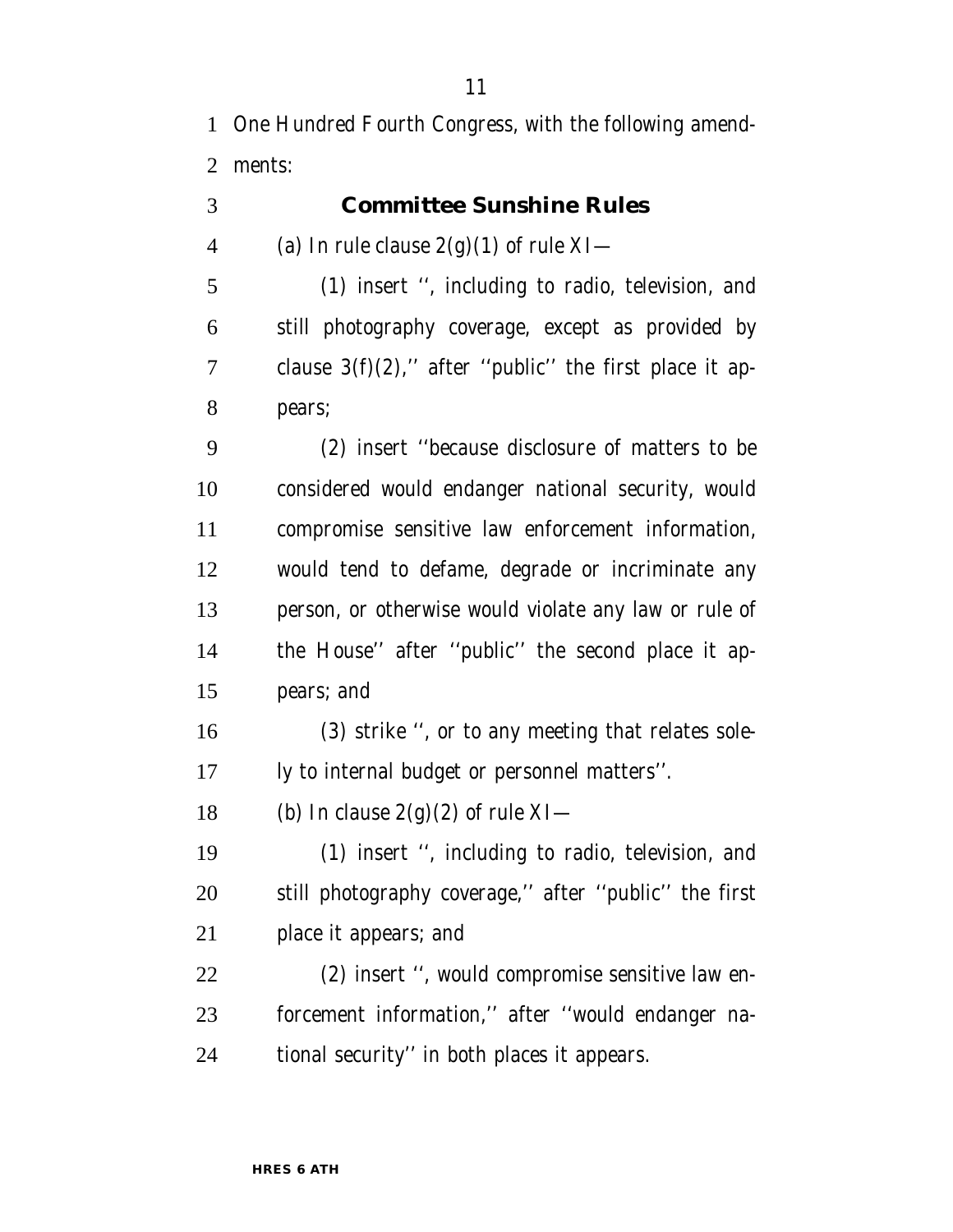(c) In clause 3(d) of rule XI strike ''is a privilege made available by the House and''.

 (d) In clause 3 of rule XI, amend paragraph (e) to read as follows:

 ''(e) Whenever a hearing or meeting conducted by any committee or subcommittee of the House is open to the public, those proceedings shall be open to coverage by television, radio, and still photography, except as provided in paragraph (f)(2). A committee or subcommittee chair- man may not limit the number of television or still cam- eras to fewer than two representatives from each medium (except for legitimate space or safety considerations, in which case pool coverage shall be authorized).''.

 SEC. 106. The Rules of the House of Representatives of the One Hundred Third Congress, including applicable provisions of law or concurrent resolution that constituted rules of the House at the end of the One Hundred Third Congress, together with such amendments thereto in this resolution as may otherwise have been adopted, are adopt- ed as the Rules of the House of Representatives of the One Hundred Fourth Congress, with the following amend-ments: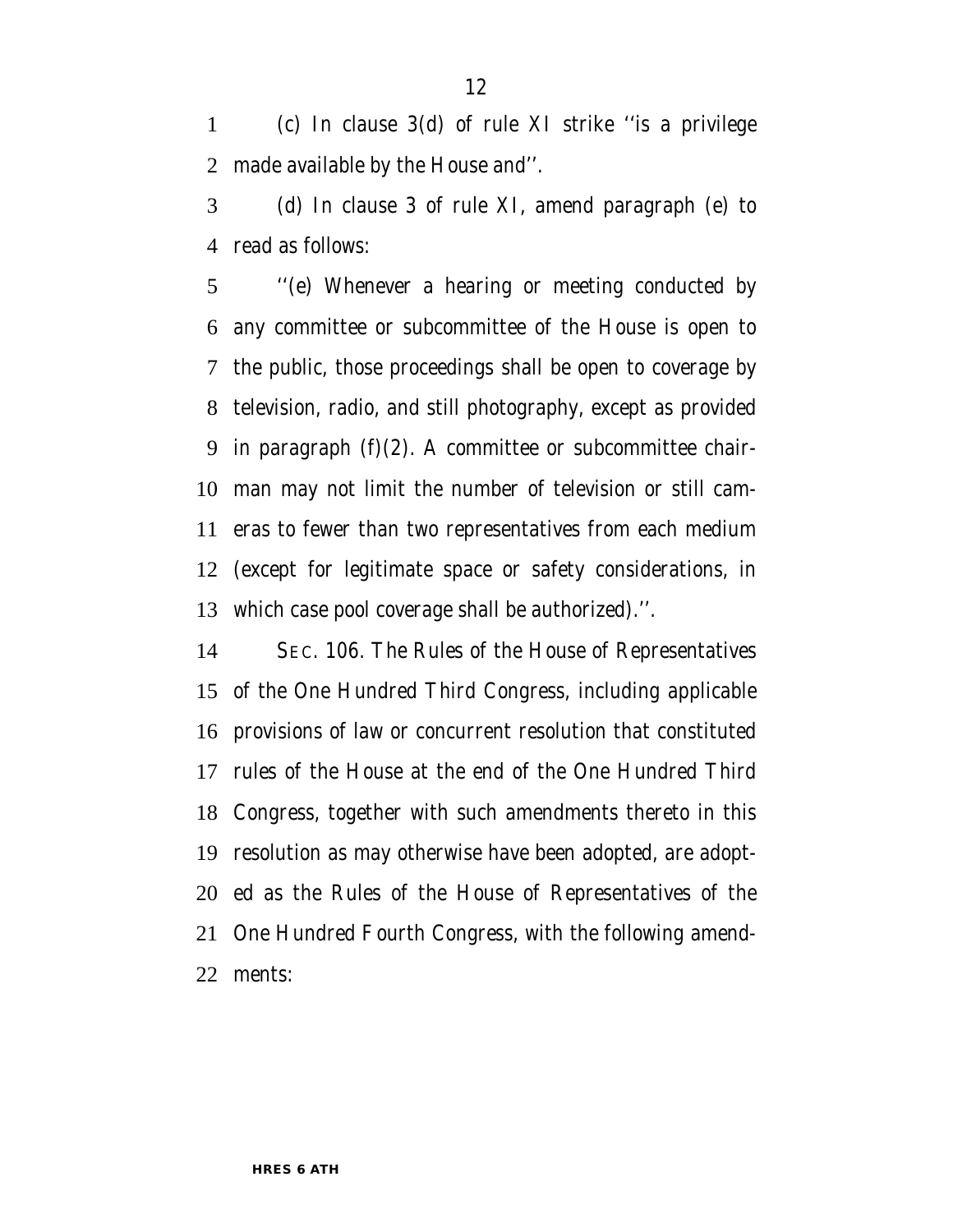#### **Limitations on Tax Increases**

 (a) THREE-FIFTHS VOTE REQUIRED FOR TAX IN- CREASE MEASURES AND AMENDMENTS.—In clause 5 of rule XXI, add the following new paragraph at the end: ''(c) No bill or joint resolution, amendment, or con- ference report carrying a Federal income tax rate increase shall be considered as passed or agreed to unless so deter- mined by a vote of not less than three-fifths of the Mem-bers voting.''.

 (b) PROHIBITION ON RETROACTIVE TAX IN- CREASES.—In clause 5 of rule XXI (as amended by (a) above), add the following new paragraph at the end:

 ''(d) It shall not be in order to consider any bill, joint resolution, amendment, or conference report carrying a retroactive Federal income tax rate increase. For purposes of this paragraph a Federal income tax rate increase is retroactive if it applies to a period beginning prior to the enactment of the provision.''.

 SEC. 107. The Rules of the House of Representatives of the One Hundred Third Congress, including applicable provisions of law or concurrent resolution that constituted rules of the House at the end of the One Hundred Third Congress, together with such amendments thereto in this resolution as may otherwise have been adopted, are adopt-ed as the Rules of the House of Representatives of the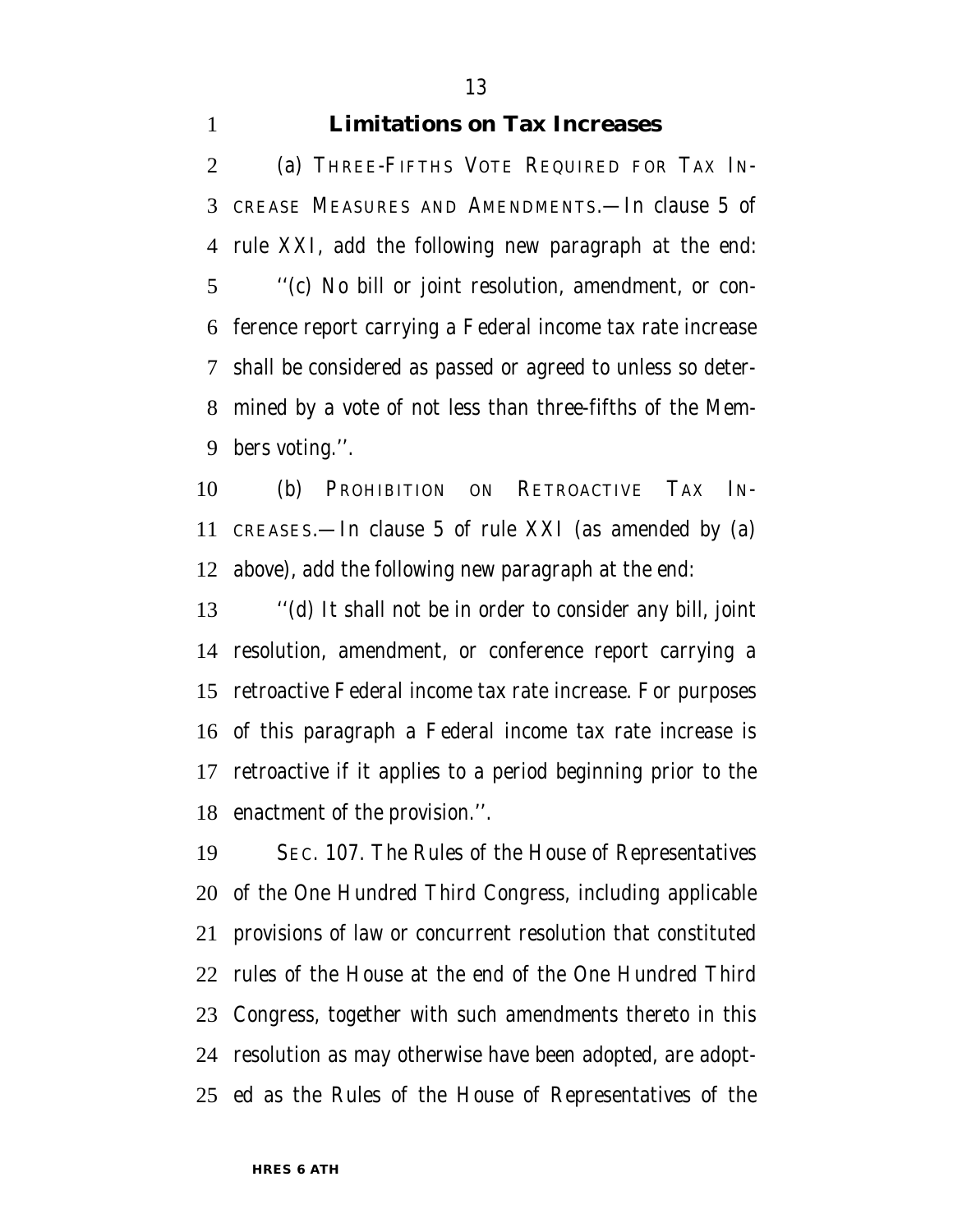One Hundred Fourth Congress, with the following amend-ment:

### **Comprehensive House Audit**

 During the One Hundred Fourth Congress, the In- spector General, in consultation with the Speaker and the Committee on House Oversight, shall coordinate, and as needed contract with independent auditing firms to com- plete, a comprehensive audit of House financial records and administrative operations, and report the results in accordance with rule VI.

 SEC. 108. The Rules of the House of Representatives of the One Hundred Third Congress, including applicable provisions of law or concurrent resolution that constituted rules of the House at the end of the One Hundred Third Congress, together with such amendments thereto in this resolution as may otherwise have been adopted, are adopt- ed as the Rules of the House of Representatives of the One Hundred Fourth Congress, with the following amend-ment:

# **Consideration of the ''Congressional Accountability Act''**

 It shall be in order at any time after the adoption of this resolution to consider in the House, any rule of the House to the contrary notwithstanding, the bill (H.R. 1) to make certain laws applicable to the legislative branch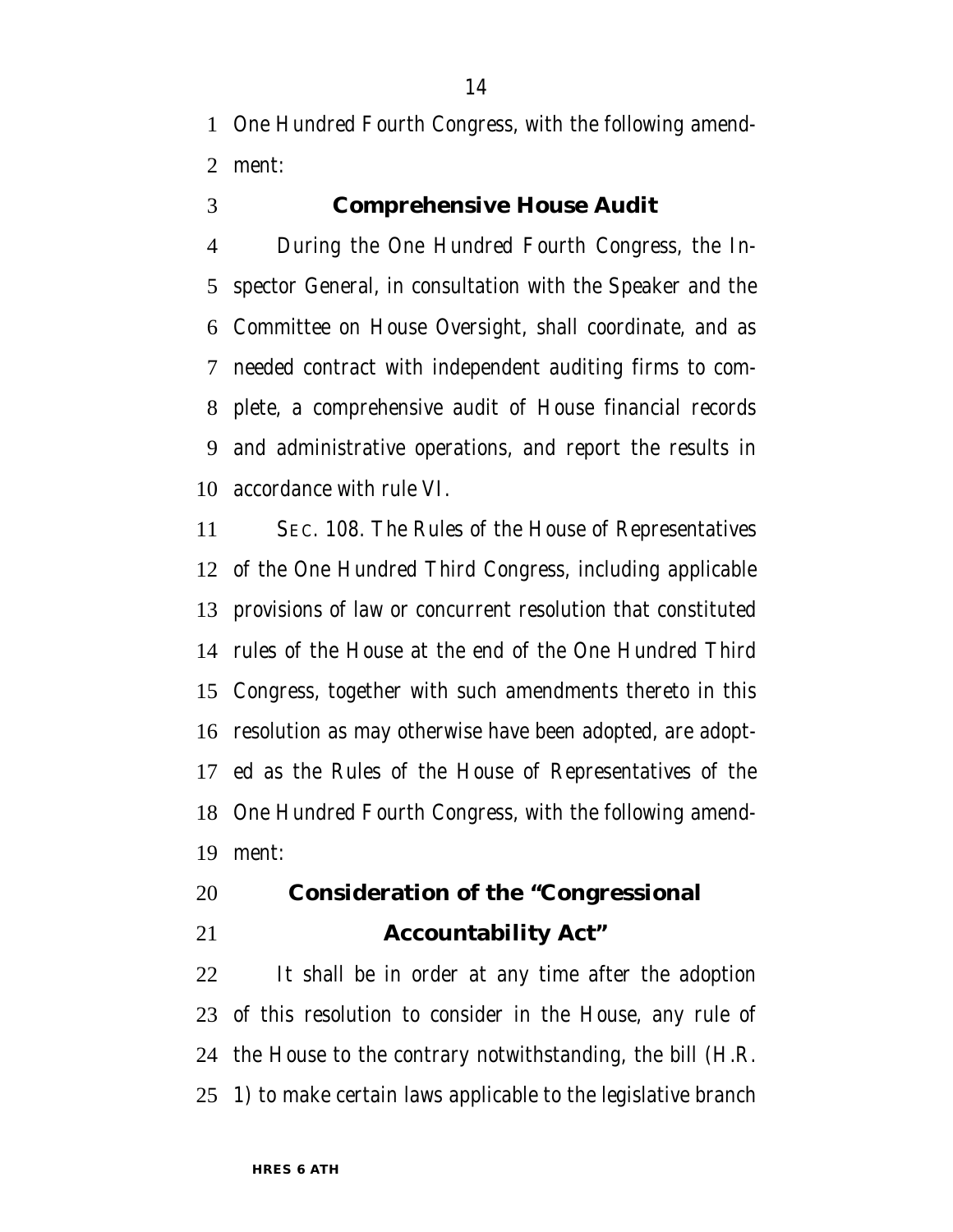of the Federal Government, if offered by the majority lead- er or a designee. The bill shall be debatable for not to exceed one hour, to be equally divided and controlled by the majority leader and the minority leader or their des- ignees. The previous question shall be considered as or- dered on the bill to final passage without intervening mo-tion except one motion to recommit.

#### **TITLE II. GENERAL**

 *Resolved,* That the Rules of the House of Representa- tives of the One Hundred Third Congress, including appli- cable provisions of law or concurrent resolution that con- stituted rules of the House at the end of the One Hundred Third Congress, together with such amendments thereto in this resolution as may otherwise have been adopted, are adopted as the Rules of the House of Representatives of the One Hundred Fourth Congress, with the following amendments:

#### **Administrative Reforms**

 SEC. 201. (a) ABOLITION OF THE OFFICE OF DOOR- KEEPER; ELECTION OF CHIEF ADMINISTRATIVE OFFI- CER.—In rule II, strike ''Doorkeeper'' each place it ap-pears and insert ''Chief Administrative Officer'' .

 (b) ADDITIONAL DUTIES OF CLERK.—In rule III (''Duties of Clerk''), add the following new clauses at the end: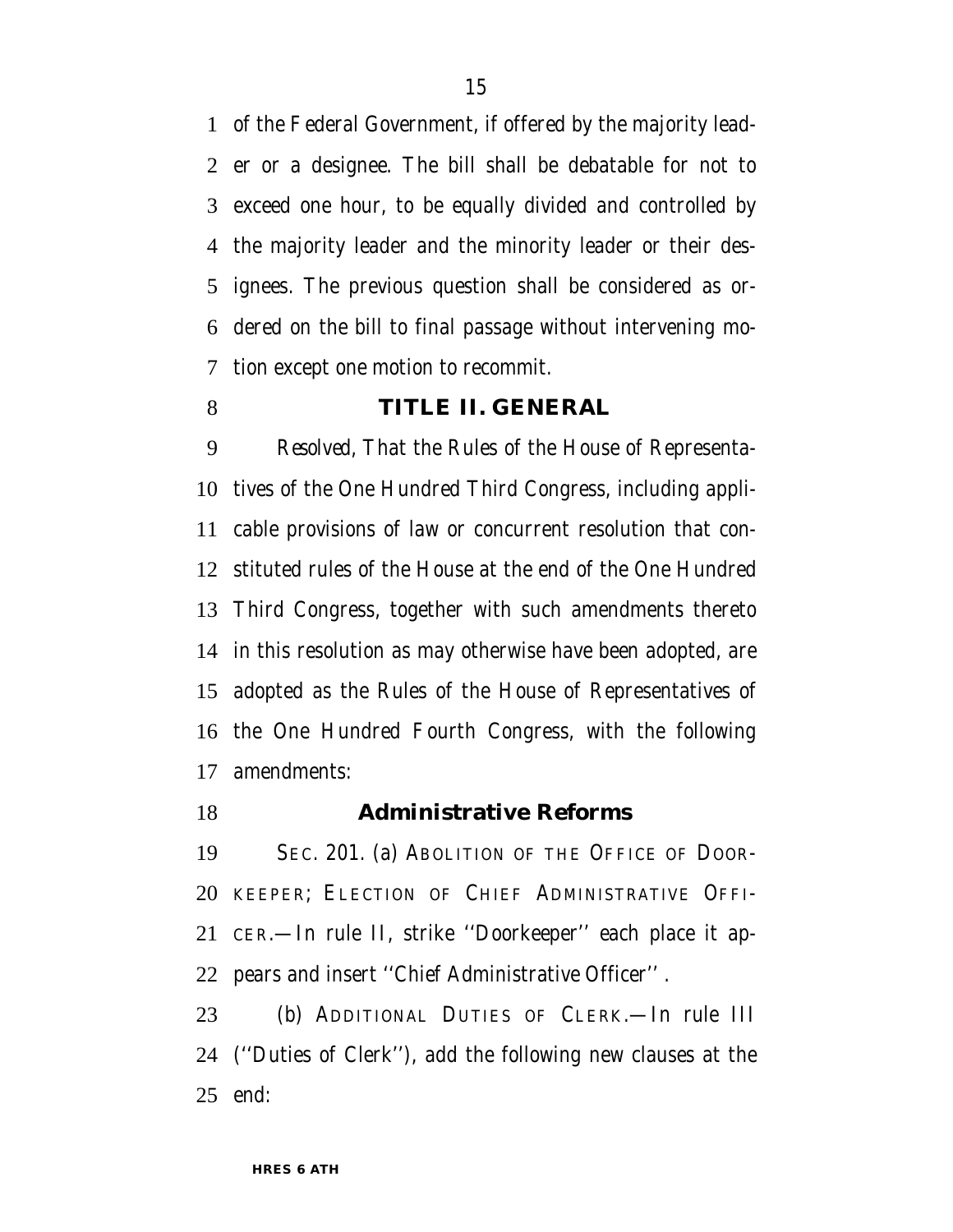''7. In addition to any other reports required by the Speaker or the Committee on House Oversight, the Clerk shall report to the Committee on House Oversight not later than forty-five days following the close of each semi- annual period ending on June 30 or on December 31 on the financial and operational status of each function under the jurisdiction of the Clerk. Each report shall include fi- nancial statements, a description or explanation of current operations, the implementation of new policies and proce-dures, and future plans for each function.

 ''8. The Clerk shall fully cooperate with the appro- priate offices and persons in the performance of reviews and audits of financial records and administrative oper-ations.''.

 (c) Amend rules IV, V, and VI to read as follows: ''RULE IV.

''DUTIES OF THE SERGEANT-AT-ARMS.

 ''1. It shall be the duty of the Sergeant-at-Arms to attend the House during its sittings, to maintain order under the direction of the Speaker or Chairman, and, pending the election of a Speaker or Speaker pro tempore, under the direction of the Clerk, execute the commands of the House, and all processes issued by authority there-of, directed to him by the Speaker.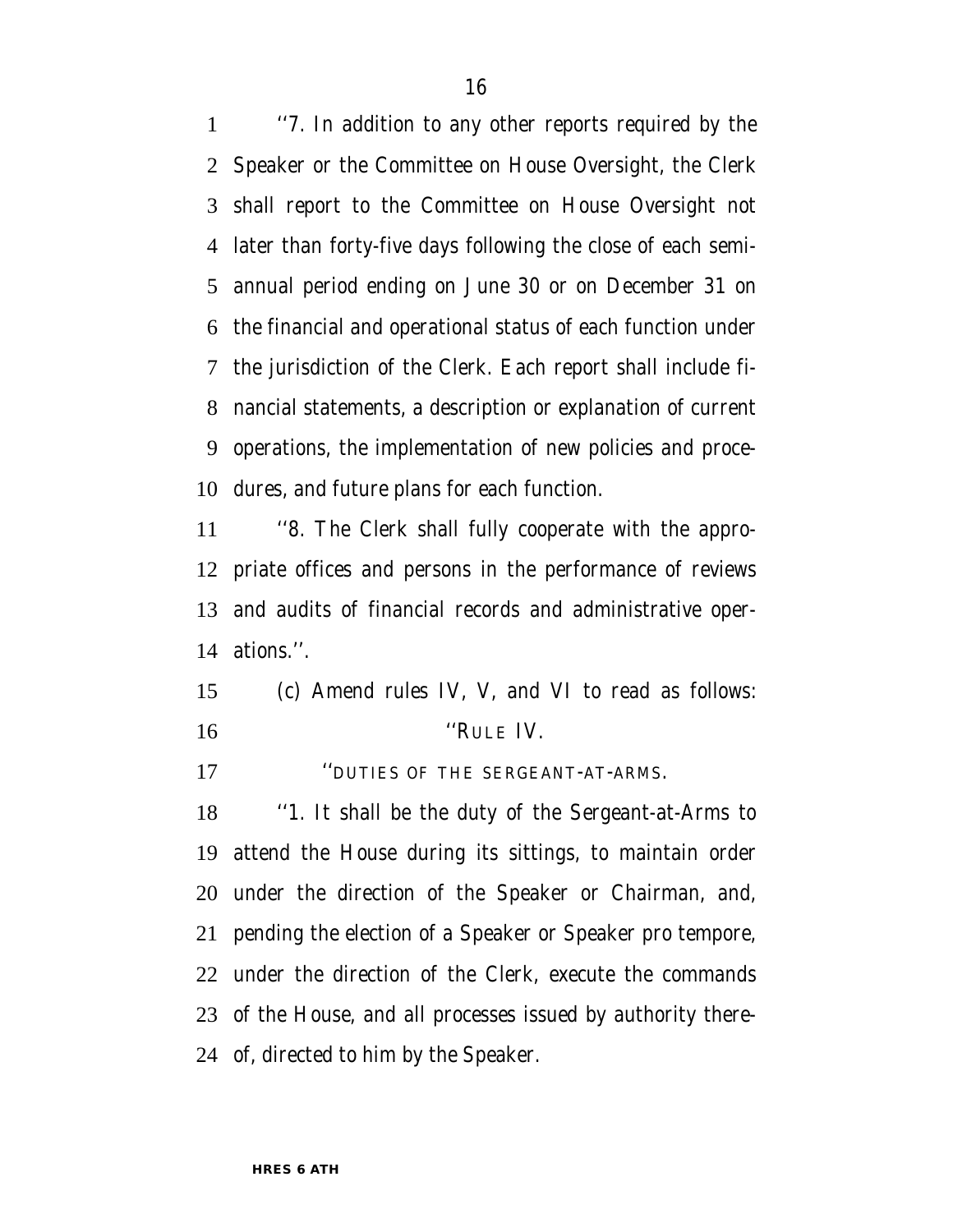''2. The symbol of his office shall be the mace, which shall be borne by him while enforcing order on the floor. ''3. He shall enforce strictly the rules relating to the privileges of the Hall and be responsible to the House for the official conduct of his employees.

 ''4. He shall allow no person to enter the room over the Hall of the House during its sittings; and fifteen min- utes before the hour of the meeting of the House each day he shall see that the floor is cleared of all persons except those privileged to remain, and kept so until ten minutes after adjournment.

 ''5. In addition to any other reports required by the Speaker or the Committee on House Oversight, the Ser- geant-at-Arms shall report to the Committee on House Oversight not later than forty-five days following the close of each semiannual period ending June 30 or on December 31 on the financial and operational status of each function under the jurisdiction of the Sergeant-at-Arms. Each re- port shall include financial statements, a description or ex- planation of current operations, the implementation of new policies and procedures, and future plans for each function.

 ''6. The Sergeant-at-Arms shall fully cooperate with the appropriate offices and persons in the performance of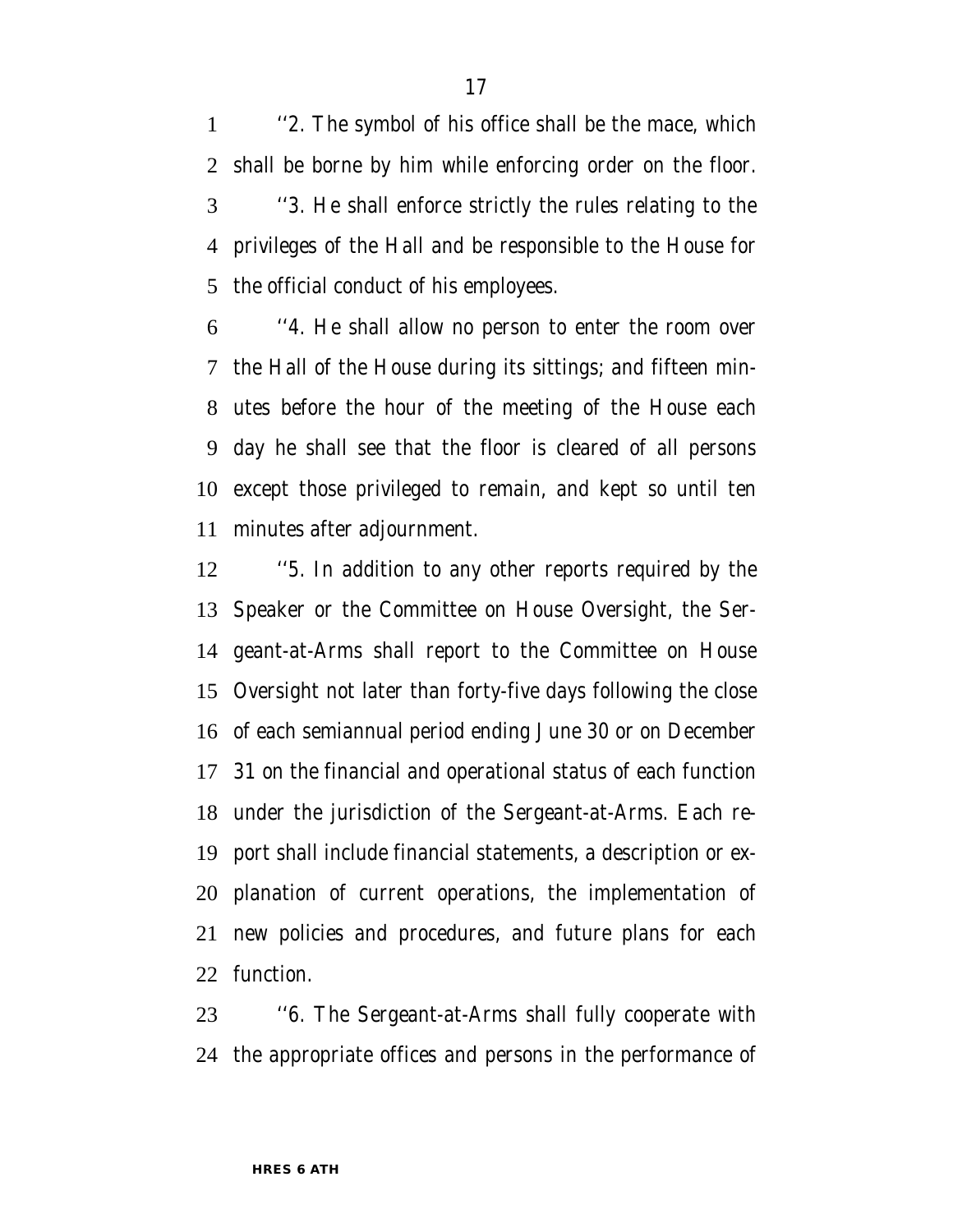reviews and audits of financial records and administrative operations.''.

- ''RULE V.
- 

### ''CHIEF ADMINISTRATIVE OFFICER.

 ''1. The Chief Administrative Officer of the House shall have operational and financial responsibility for func- tions as assigned by the Speaker and the Committee on House Oversight, and shall be subject to the policy direc- tion and oversight of the Speaker and the Committee on House Oversight.

 ''2. In addition to any other reports required by the Speaker or the Committee on House Oversight, the Chief shall report to the Committee on House Oversight not later than forty-five days following the close of each semi- annual period ending on June 30 or December 31 on the financial and operational status of each function under the jurisdiction of the Chief. Each report shall include finan- cial statements, a description or explanation of current op- erations, the implementation of new policies and proce-dures, and future plans for each function.

 ''3. The Chief shall fully cooperate with the appro- priate offices and persons in the performance of reviews and audits of financial records and administrative oper-ations.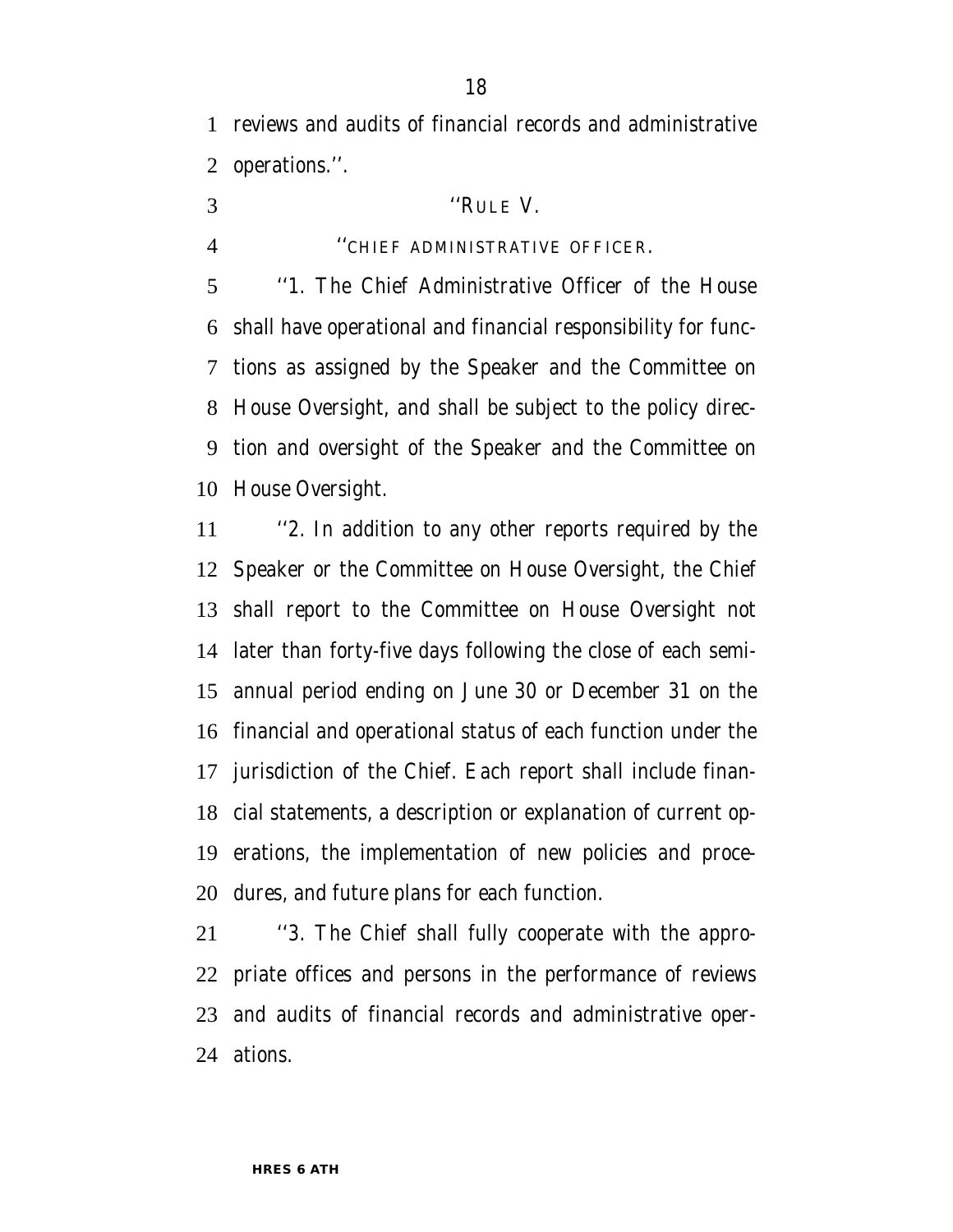1 ''RULE VI.

**CONFICE OF INSPECTOR GENERAL.** 

 ''1. There is established an Office of Inspector Gen-eral.

 ''2. The Inspector General shall be appointed for a Congress by the Speaker, the majority leader, and the mi-nority leader, acting jointly.

 ''3. Subject to the policy direction and oversight of the Committee on House Oversight, the Inspector General shall be responsible only for—

 ''(a) conducting periodic audits of the financial and administrative functions of the House and joint entities;

 ''(b) informing the Officers or other officials who are the subject of an audit of the results of that audit and suggesting appropriate curative actions;

 ''(c) simultaneously notifying the Speaker, the majority leader, the minority leader, and the chair- man and ranking minority party member of the Committee on House Oversight in the case of any fi- nancial irregularity discovered in the course of carry-ing out responsibilities under this rule;

23 ''(d) simultaneously submitting to the Speaker, the majority leader, and the chairman and ranking minority party member of the Committee on House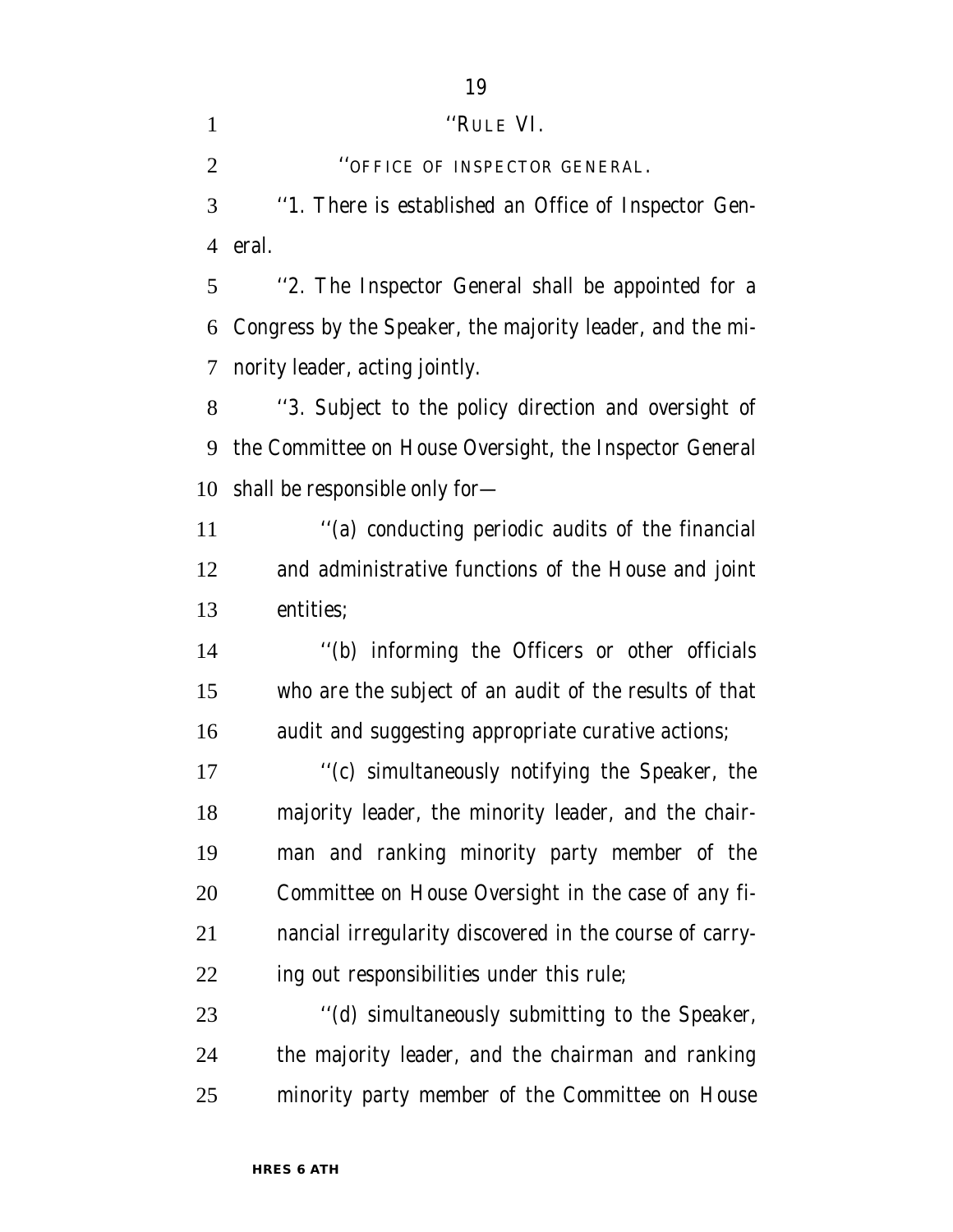Oversight a report of each audit conducted under this rule; and

 ''(e) reporting to the Committee on Standards of Official Conduct information involving possible violations by any Member, officer, or employee of the House of any rule of the House or of any law appli- cable to the performance of official duties or the dis- charge of official responsibilities which may require referral to the appropriate Federal or State authori-10 ties pursuant to clause  $4(e)(1)(C)$  of rule X.". (d) In clause 3 of rule X, strike paragraph (j). 12 (e) In clause  $4(d)$  of rule  $X$ — (1) strike ''Committee on House Administra- tion'' and insert ''Committee on House Oversight''; (2) strike subparagraphs (2) and (3), insert ''and'' after ''House;'' in subparagraph (1), redesig- nate paragraph (4) as paragraph (2), and amend paragraph (2), as so redesignated, to read as fol- lows:  $\frac{1}{2}$  (2) providing policy direction for, and over-

 sight of, the Clerk, Sergeant-at-Arms, Chief Admin-istrative Officer, and Inspector General.''.

 (f) In clause 7 of rule XIV, strike ''Sergeant-at-Arms and Doorkeeper are'' and insert ''Sergeant-at-Arms is''.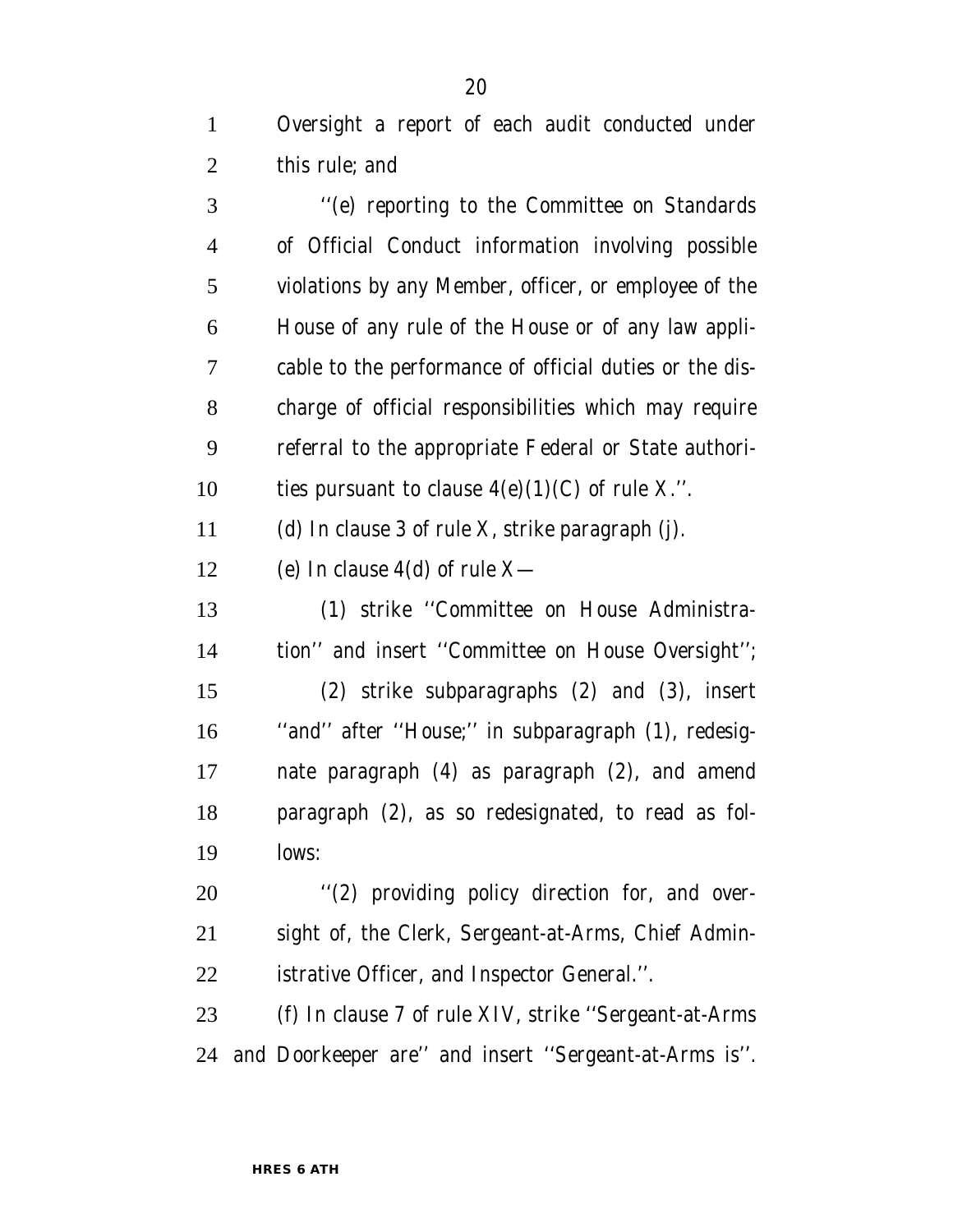### **Changes in Committee System**

 SEC. 202. (a) THE COMMITTEES AND THEIR JURIS- DICTION.—Clause 1 of rule X of the Rules of the House of Representatives is amended to read as follows:

 ''1. There shall be in the House the following stand- ing committees, each of which shall have the jurisdiction and related functions assigned to it by this clause and clauses 2, 3, and 4; and all bills, resolutions, and other matters relating to subjects within the jurisdiction of any standing committee as listed in this clause shall (in ac- cordance with and subject to clause 5) be referred to such committees, as follows:

### ''(a) **Committee on Agriculture.**

 ''(1) Adulteration of seeds, insect pests, and protection of birds and animals in forest reserves.

16 '(2) Agriculture generally.

17 "(3) Agricultural and industrial chemistry.

 ''(4) Agricultural colleges and experiment sta-tions.

''(5) Agricultural economics and research.

''(6) Agricultural education extension services.

 ''(7) Agricultural production and marketing and stabilization of prices of agricultural products, and commodities (not including distribution outside of 25 the United States).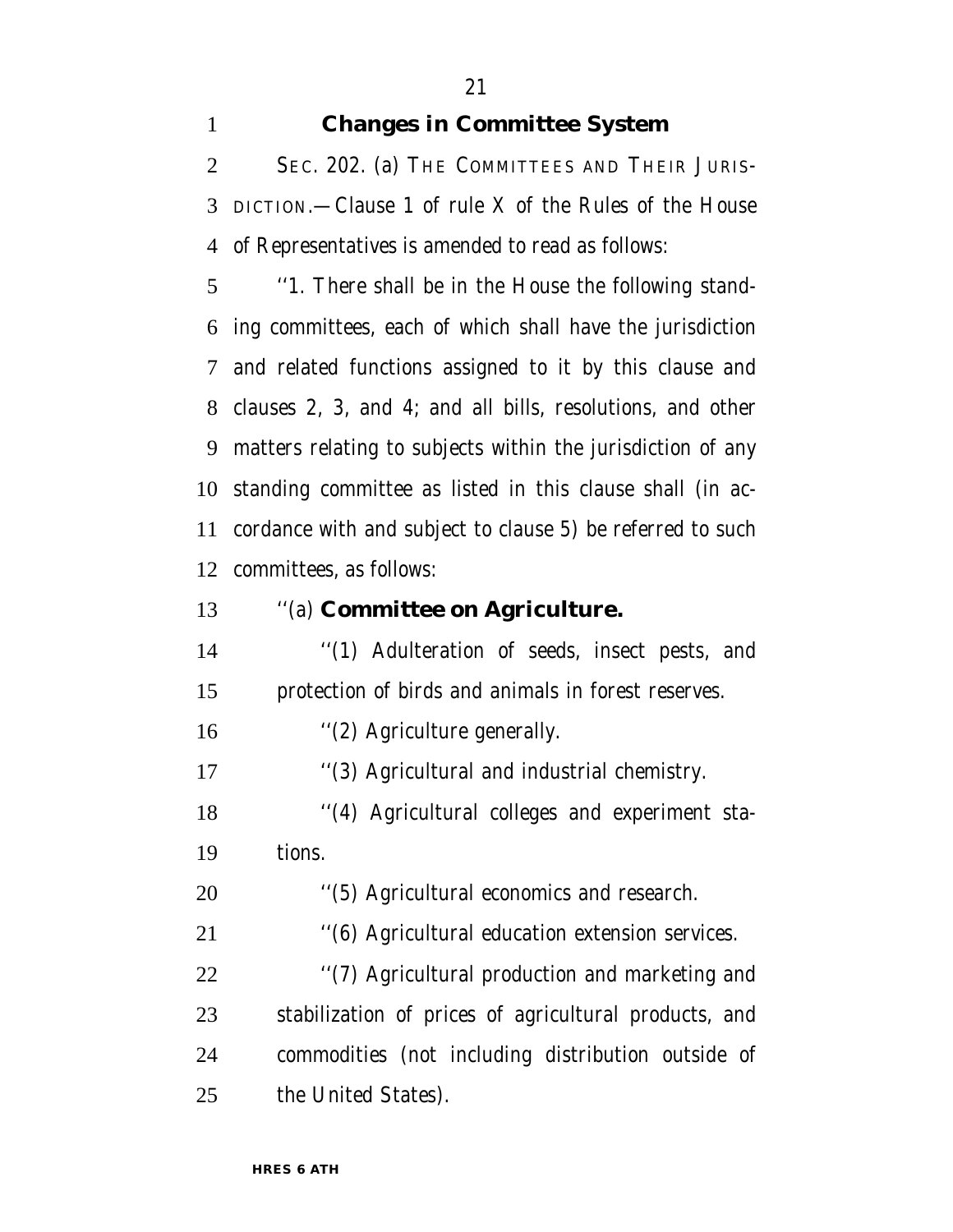| $\mathbf{1}$   | "(8) Animal industry and diseases of animals.     |
|----------------|---------------------------------------------------|
| $\overline{2}$ | "(9) Commodities exchanges.                       |
| 3              | "(10) Crop insurance and soil conservation.       |
| $\overline{4}$ | "(11) Dairy industry.                             |
| 5              | "(12) Entomology and plant quarantine.            |
| 6              | "(13) Extension of farm credit and farm secu-     |
| 7              | rity.                                             |
| 8              | "(14) Inspection of livestock, and poultry, and   |
| 9              | meat products, and seafood and seafood products.  |
| 10             | "(15) Forestry in general, and forest reserves    |
| 11             | other than those created from the public domain.  |
| 12             | "(16) Human nutrition and home economics.         |
| 13             | "(17) Plant industry, soils, and agricultural en- |
| 14             | gineering.                                        |
| 15             | "(18) Rural electrification.                      |
| 16             | "(19) Rural development.                          |
| 17             | "(20) Water conservation related to activities of |
| 18             | the Department of Agriculture.                    |
| 19             | "(b) Committee on Appropriations.                 |
| 20             | "(1) Appropriation of the revenue for the sup-    |
| 21             | port of the Government.                           |
| 22             | "(2) Rescissions of appropriations contained in   |
| 23             | appropriation Acts.                               |
| 24             | "(3) Transfers of unexpended balances.            |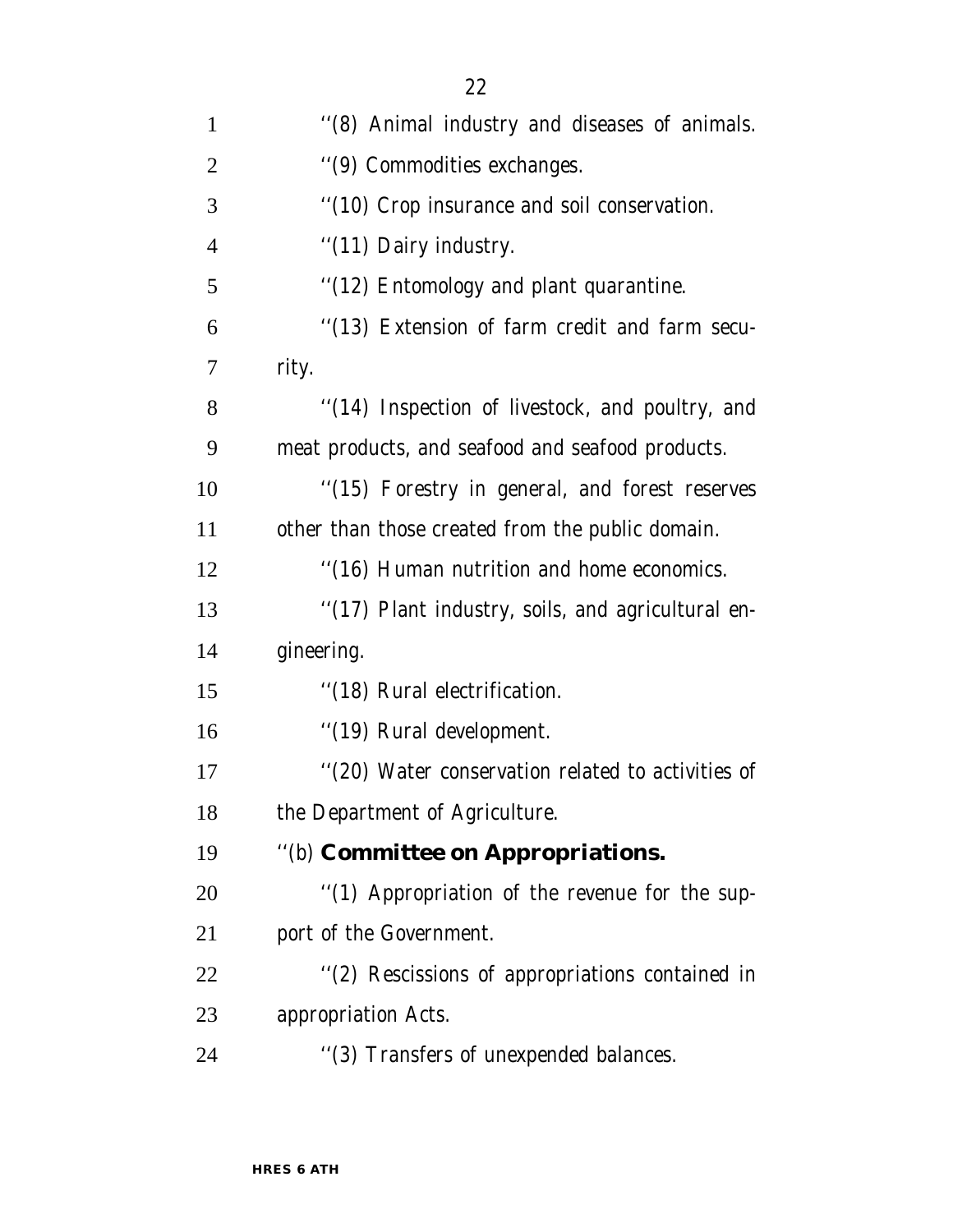1 ''(4) The amount of new spending authority (as described in the Congressional Budget Act of 1974) which is to be effective for a fiscal year, including bills and resolutions (reported by other committees) which provide new spending authority and are re-ferred to the committee under clause  $4(a)$ .

 The committee shall include separate headings for 'Rescis- sions' and 'Transfers of Unexpended Balances' in any bill or resolution as reported from the committee under its ju- risdiction specified in subparagraph (2) or (3), with all proposed rescissions and proposed transfers listed therein; and shall include a separate section with respect to such rescissions or transfers in the accompanying committee re- port. In addition to its jurisdiction under the preceding provisions of this paragraph, the committee shall have the 16 fiscal oversight function provided for in clause  $2(b)(3)$  and the budget hearing function provided for in clause 4(a).

# ''(c) **Committee on Banking and Financial Services.**

20 "(1) Banks and banking, including deposit in-surance and Federal monetary policy.

 ''(2) Bank capital markets activities generally. ''(3) Depository institution securities activities generally, including the activities of any affiliates,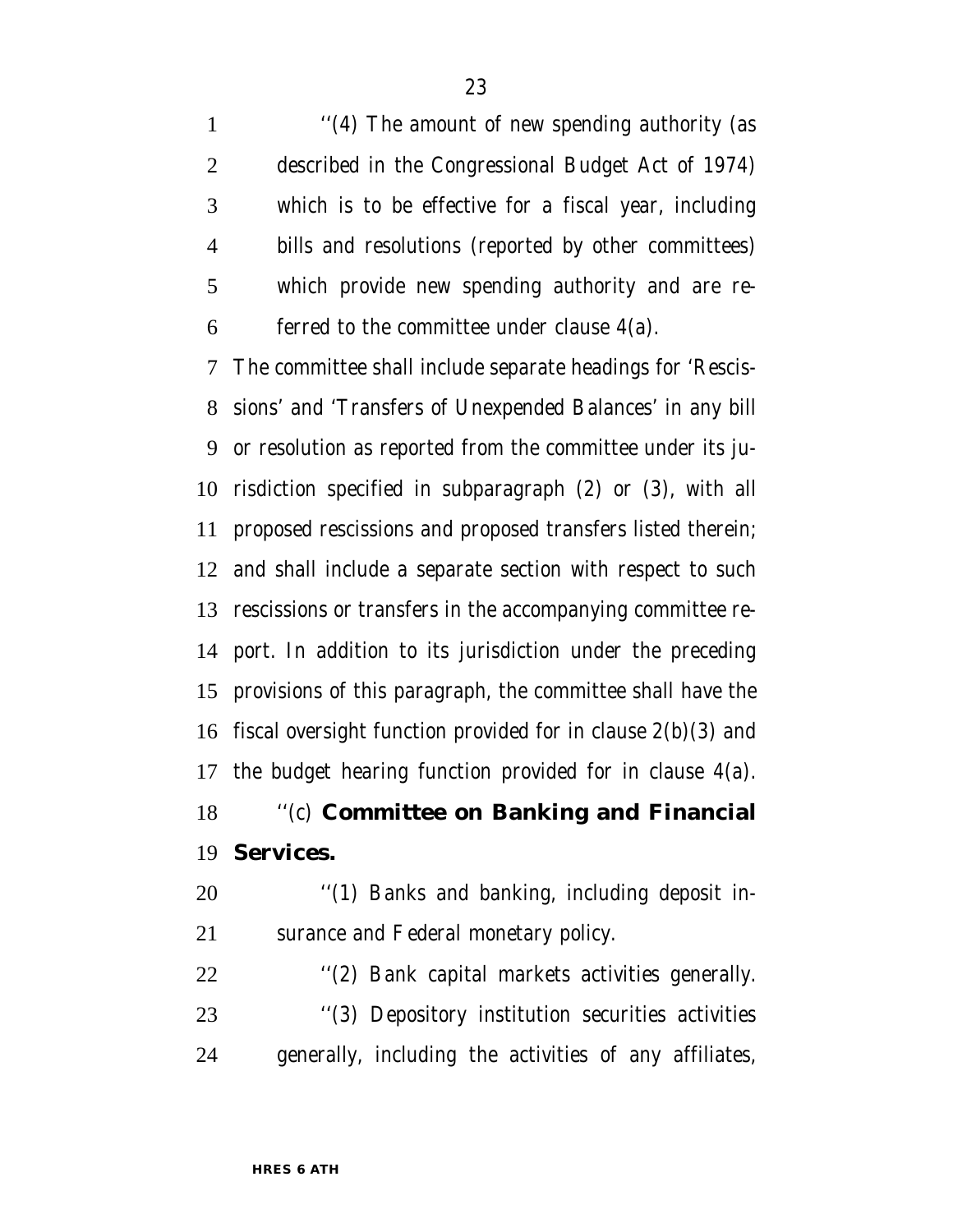| $\mathbf{1}$   | except for functional regulation under applicable se- |
|----------------|-------------------------------------------------------|
| $\overline{2}$ | curities laws not involving safety and soundness.     |
| 3              | "(4) Economic stabilization, defense production,      |
| $\overline{4}$ | renegotiation, and control of the price of commod-    |
| 5              | ities, rents, and services.                           |
| 6              | "(5) Financial aid to commerce and industry           |
| 7              | (other than transportation).                          |
| 8              | "(6) International finance.                           |
| 9              | "(7) International financial and monetary orga-       |
| 10             | nizations.                                            |
| 11             | "(8) Money and credit, including currency and         |
| 12             | the issuance of notes and redemption thereof; gold    |
| 13             | and silver, including the coinage thereof; valuation  |
| 14             | and revaluation of the dollar.                        |
| 15             | "(9) Public and private housing.                      |
| 16             | "(10) Urban development.                              |
| 17             | "(d)(1) Committee on the Budget, consisting           |
| 18             | of the following Members:                             |
| 19             | "(A) Members who are members of other stand-          |
| 20             | ing committees, including five Members who are        |
| 21             | members of the Committee on Appropriations, and       |
| 22             | five Members who are members of the Committee on      |
| 23             | Ways and Means;                                       |
| 24             | "(B) one Member from the leadership of the            |
| 25             | majority party; and                                   |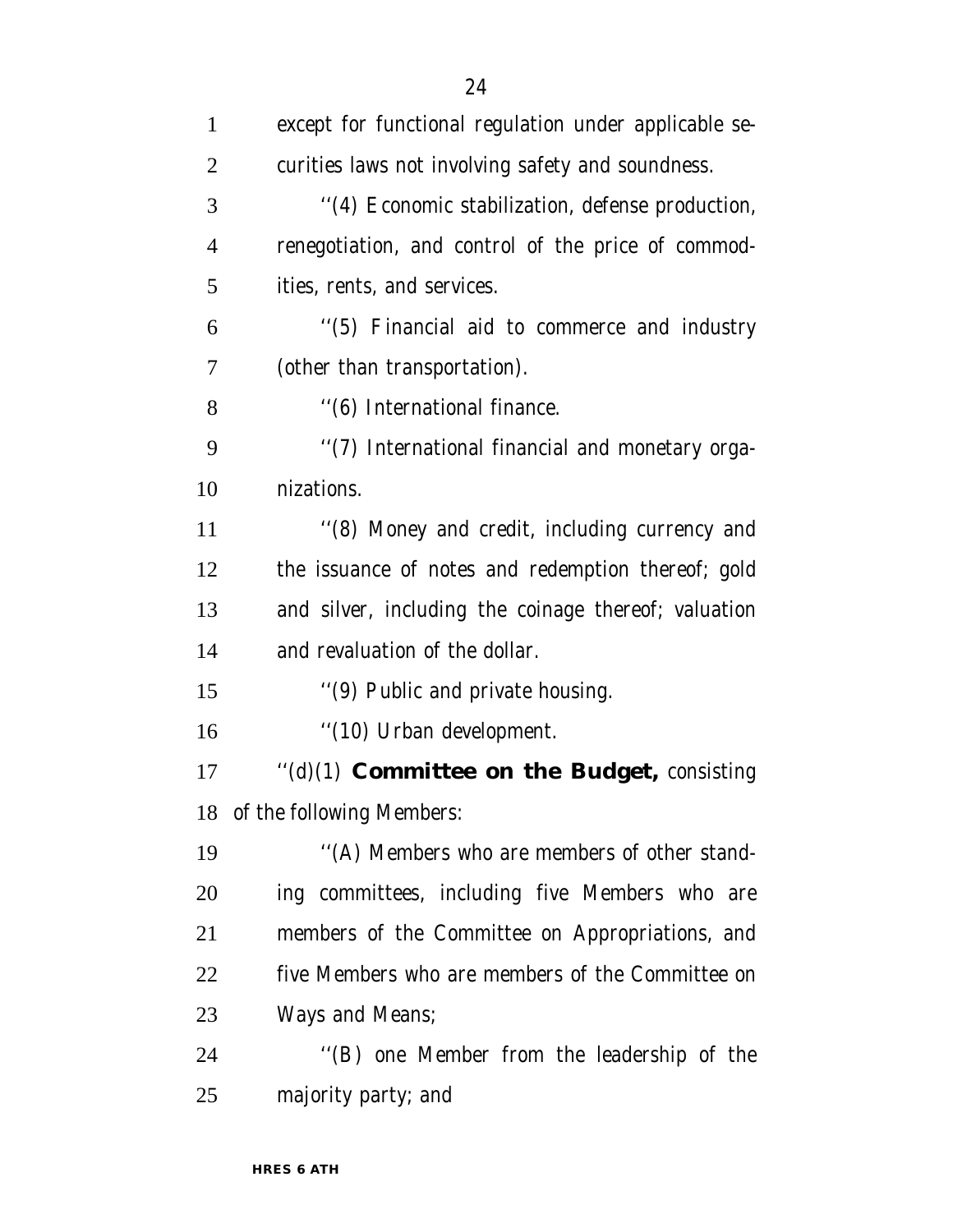''(C) one Member from the leadership of the minority party.

 No Member other than a representative from the leader- ship of a party may serve as a member of the Committee on the Budget during more than four Congresses in any period of six successive Congresses (disregarding for this purpose any service performed as a member of such com- mittee for less than a full session in any Congress), except that an incumbent chairman or ranking minority member having served on the committee for four Congresses and having served as chairman or ranking minority member of the committee for not more than one Congress shall be eligible for reelection to the committee as chairman or ranking minority member for one additional Congress.

 ''(2) All concurrent resolutions on the budget (as de- fined in section 3 of the Congressional Budget Act of 1974), other matters required to be referred to the com- mittee under titles III and IV of that Act, and other meas- ures setting forth appropriate levels of budget totals for the United States Government.

 ''(3) Measures relating to the congressional budget process, generally.

 ''(4) Measures relating to the establishment, exten- sion, and enforcement of special controls over the Federal budget, including the budgetary treatment of off-budget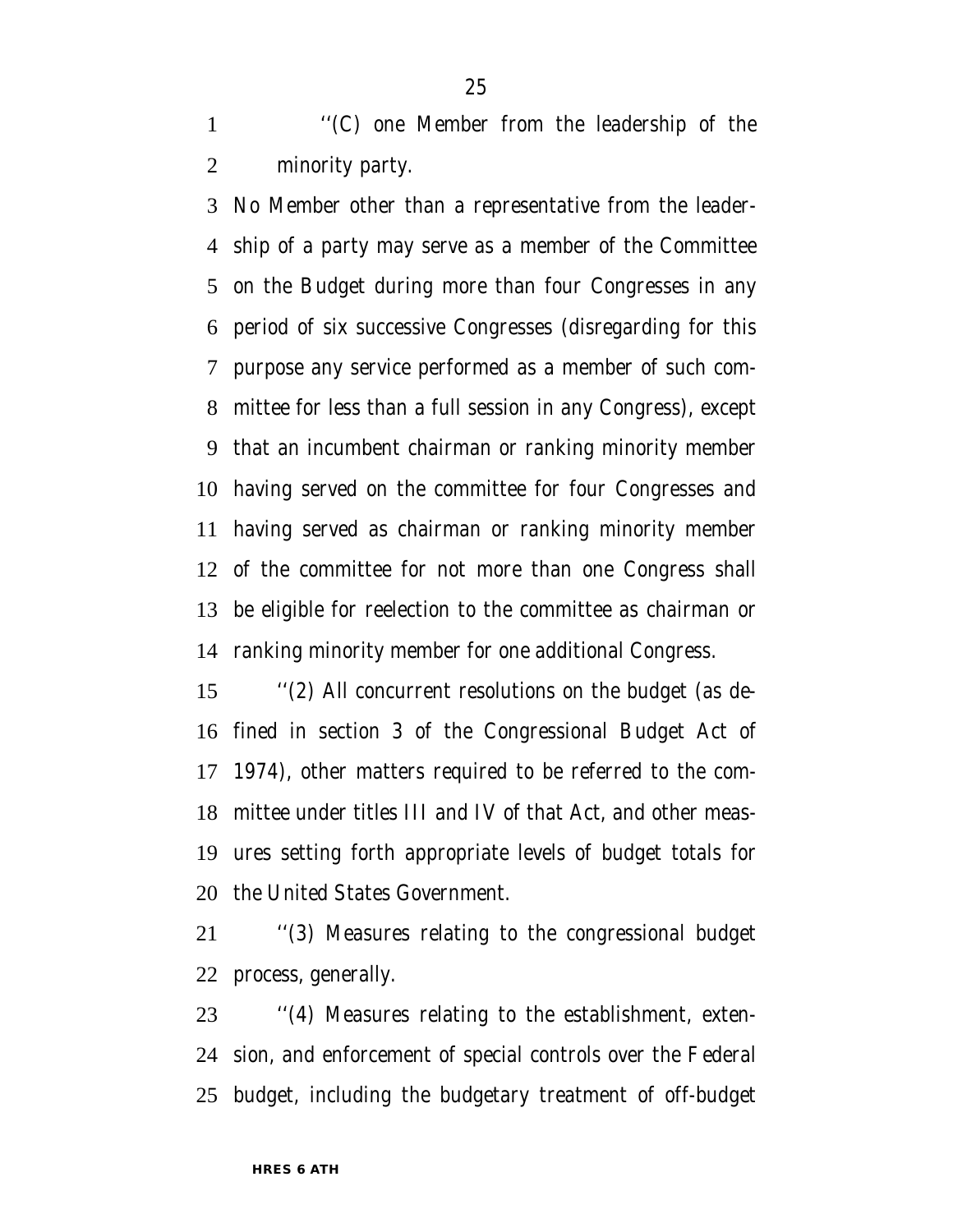Federal agencies and measures providing exemption from reduction under any order issued under part C of the Bal- anced Budget and Emergency Deficit Control Act of 1985. ''(5) The committee shall have the duty— ''(A) to report the matters required to be re- ported by it under titles III and IV of the Congres- sional Budget Act of 1974; ''(B) to make continuing studies of the effect on budget outlays of relevant existing and proposed legislation and to report the results of such studies 11 to the House on a recurring basis;  $\cdot$  ''(C) to request and evaluate continuing studies of tax expenditures; to devise methods of coordinat- ing tax expenditures, policies, and programs with di- rect budget outlays, and to report the results of such studies to the House on a recurring basis; and ''(D) to review, on a continuing basis, the con- duct by the Congressional Budget Office of its func- tions and duties. ''(e) **Committee on Commerce.** 21 ''(1) Biomedical research and development. ''(2) Consumer affairs and consumer protection. ''(3) Health and health facilities, except health care supported by payroll deductions. 25 "(4) Interstate energy compacts.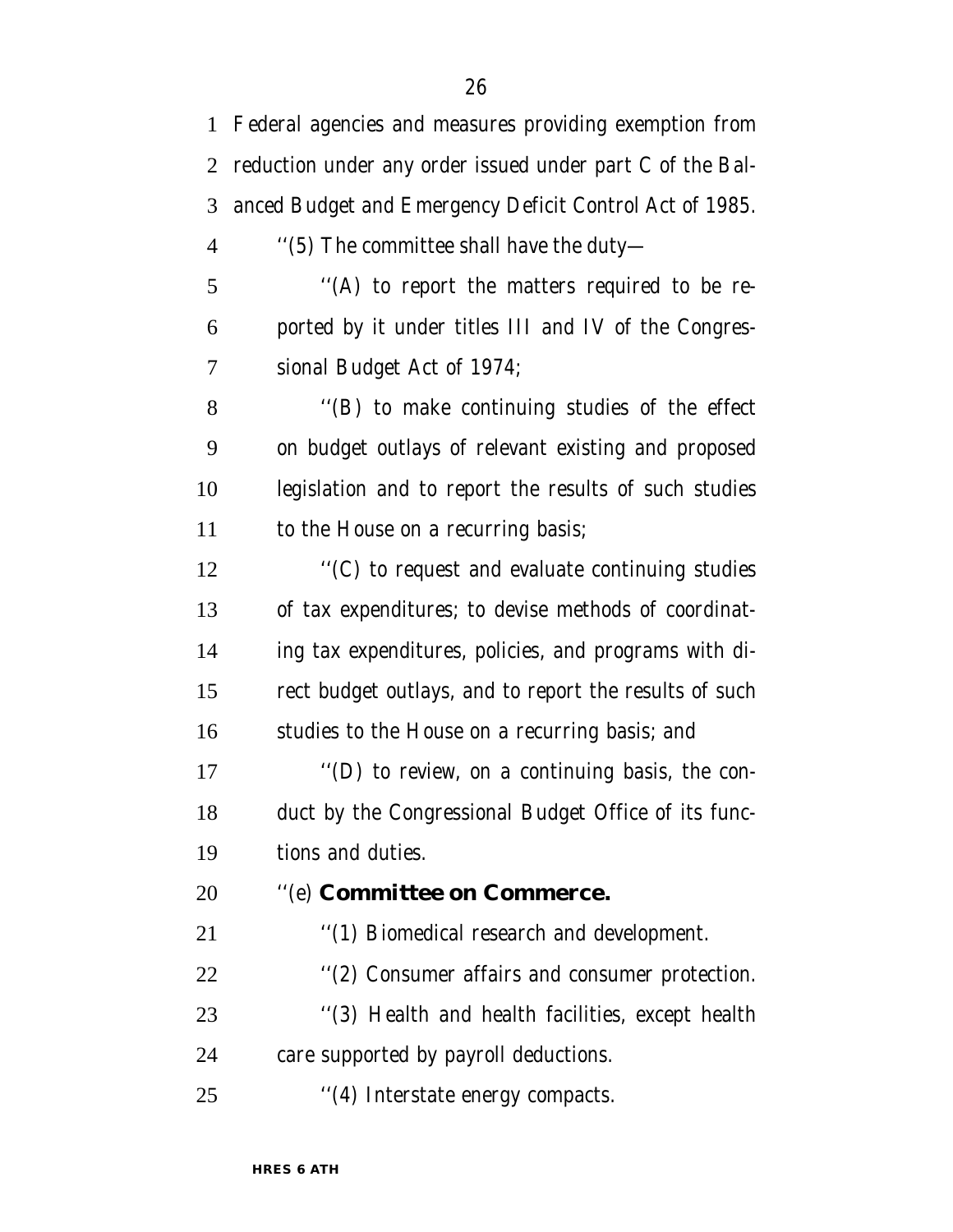| $\mathbf{1}$   | "(5) Interstate and foreign commerce generally.        |
|----------------|--------------------------------------------------------|
| $\overline{2}$ | "(6) Measures relating to the exploration, pro-        |
| 3              | duction, storage, supply, marketing, pricing, and      |
| $\overline{4}$ | regulation of energy resources, including all fossil   |
| 5              | fuels, solar energy, and other unconventional or re-   |
| 6              | newable energy resources.                              |
| 7              | "(7) Measures relating to the conservation of          |
| 8              | energy resources.                                      |
| 9              | "(8) Measures relating to energy information           |
| 10             | generally.                                             |
| 11             | "(9) Measures relating to (A) the generation           |
| 12             | and marketing of power (except by federally char-      |
| 13             | tered or Federal regional power marketing authori-     |
| 14             | ties), (B) the reliability and interstate transmission |
| 15             | of, and ratemaking for, all power, and (C) the siting  |
| 16             | of generation facilities; except the installation of   |
| 17             | interconnections between Government waterpower         |
| 18             | projects.                                              |
| 19             | "(10) Measures relating to general management          |
| 20             | of the Department of Energy, and the management        |
| 21             | and all functions of the Federal Energy Regulatory     |
| 22             | Commission.                                            |
| 23             | "(11) National energy policy generally.                |
| 24             | "(12) Public health and quarantine.                    |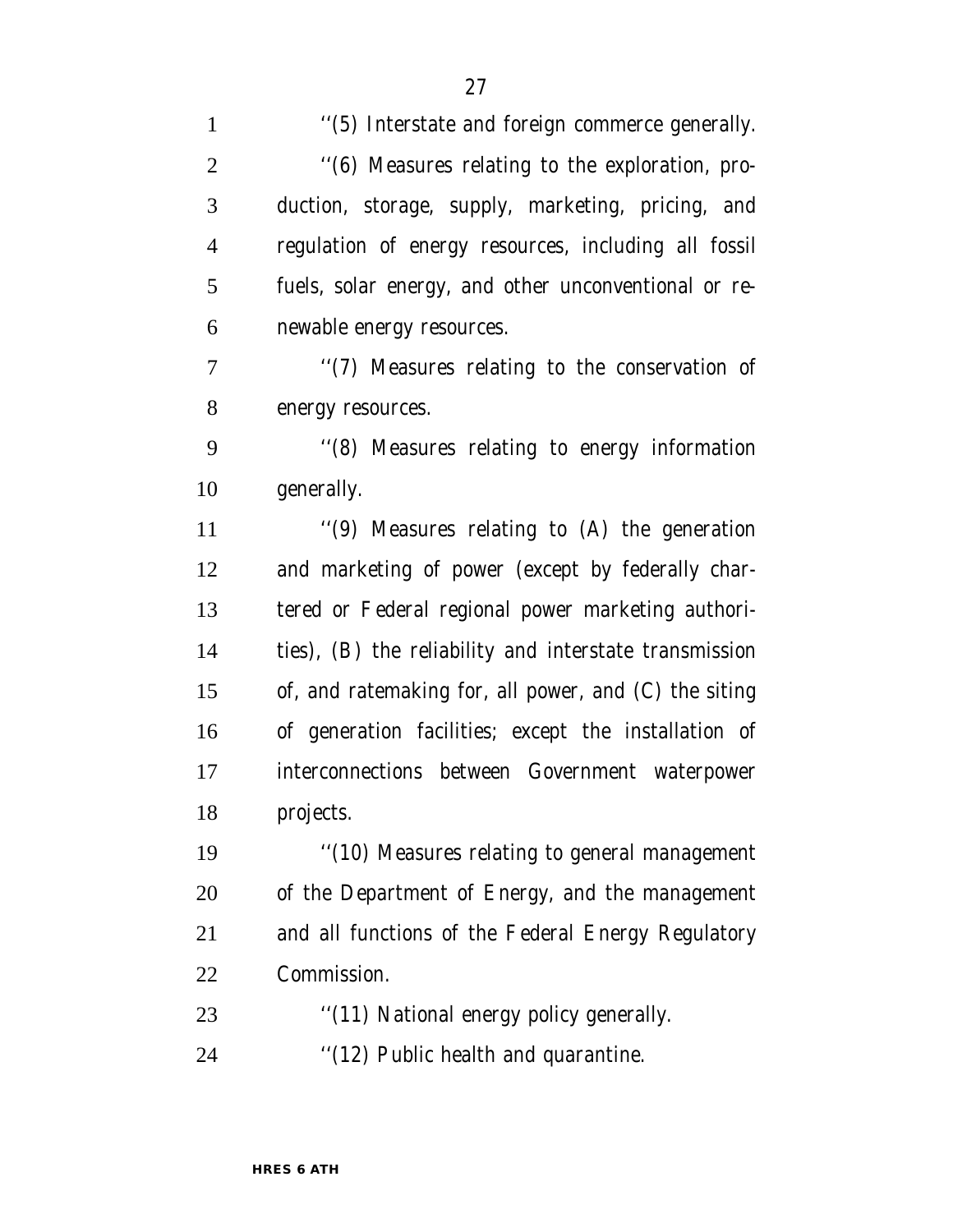1 "(13) Regulation of the domestic nuclear en- ergy industry, including regulation of research and development reactors and nuclear regulatory re-search.

 ''(14) Regulation of interstate and foreign com-munications.

7 ''(15) Securities and exchanges.

8 "(16) Travel and tourism.

 The committee shall have the same jurisdiction with re- spect to regulation of nuclear facilities and of use of nu- clear energy as it has with respect to regulation of non- nuclear facilities and of use of nonnuclear energy. In addi- tion to its legislative jurisdiction under the preceding pro- visions of this paragraph (and its general oversight func-15 tions under clause  $2(b)(1)$ , such committee shall have the special oversight functions provided for in clause (3)(h) with respect to all laws, programs, and Government activi- ties affecting nuclear and other energy, and nonmilitary nuclear energy and research and development including the disposal of nuclear waste.

# ''(f) **Committee on Economic and Edu-cational Opportunities.**

23 "(1) Child labor.

 ''(2) Columbia Institution for the Deaf, Dumb, and Blind; Howard University; Freedmen's Hospital.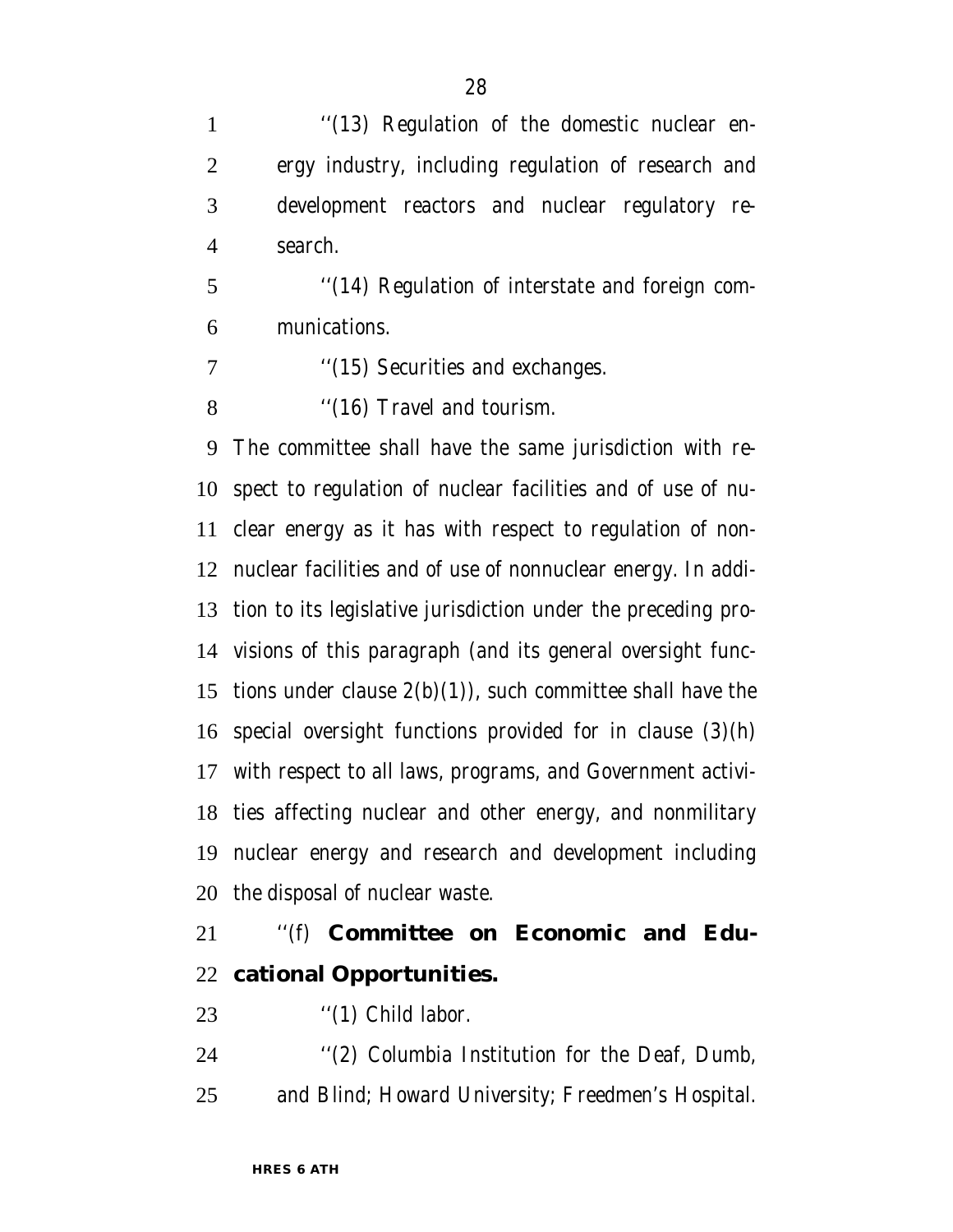| $\mathbf{1}$   | "(3) Convict labor and the entry of goods made                 |
|----------------|----------------------------------------------------------------|
| $\overline{2}$ | by convicts into interstate commerce.                          |
| 3              | "(4) Food programs for children in schools.                    |
| $\overline{4}$ | "(5) Labor standards and statistics.                           |
| 5              | "(6) Measures relating to education or labor                   |
| 6              | generally.                                                     |
| $\overline{7}$ | "(7) Mediation and arbitration of labor dis-                   |
| 8              | putes.                                                         |
| 9              | "(8) Regulation or prevention of importation of                |
| 10             | foreign laborers under contract.                               |
| 11             | "(9) United States Employees' Compensation                     |
| 12             | Commission.                                                    |
| 13             | "(10) Vocational rehabilitation.                               |
| 14             | "(11) Wages and hours of labor.                                |
| 15             | "(12) Welfare of miners.                                       |
| 16             | "(13) Work incentive programs.                                 |
| 17             | In addition to its legislative jurisdiction under the preced-  |
|                | 18 ing provisions of this paragraph (and its general oversight |
|                | 19 function under clause $2(b)(1)$ , the committee shall have  |
|                | 20 the special oversight function provided for in clause 3(c)  |
| 21             | with respect to domestic educational programs and institu-     |
| 22             | tions, and programs of student assistance, which are with-     |
|                | 23 in the jurisdiction of other committees.                    |
| 24             | "(g) Committee on Government Reform                            |

# **and Oversight.**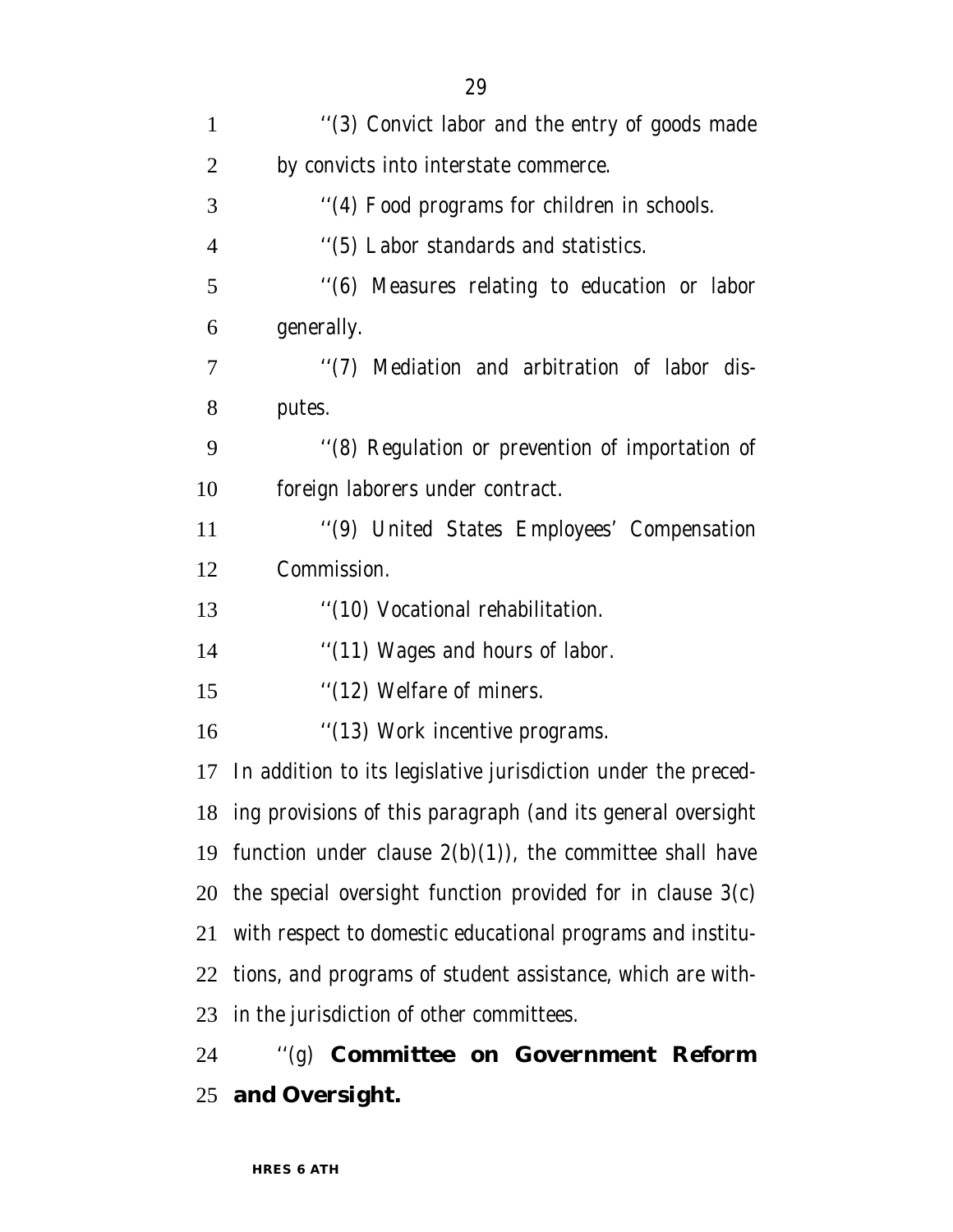| $\mathbf{1}$   | "(1) The Federal Civil Service, including inter-     |
|----------------|------------------------------------------------------|
| $\overline{2}$ | governmental personnel; the status of officers and   |
| 3              | employees of the United States, including their com- |
| $\overline{4}$ | pensation, classification, and retirement.           |
| 5              | "(2) Measures relating to the municipal affairs      |
| 6              | of the District of Columbia in general, other than   |
| 7              | appropriations.                                      |
| 8              | "(3) Federal paperwork reduction.                    |
| 9              | "(4) Budget and accounting measures, gen-            |
| 10             | erally.                                              |
| 11             | "(5) Holidays and celebrations.                      |
| 12             | "(6) The overall economy, efficiency and man-        |
| 13             | agement of government operations and activities, in- |
| 14             | cluding Federal procurement.                         |
| 15             | "(7) National archives.                              |
| 16             | "(8) Population and demography generally, in-        |
| 17             | cluding the Census.                                  |
| 18             | "(9) Postal service generally, including the         |
| 19             | transportation of the mails.                         |
| 20             | "(10) Public information and records.                |
| 21             | "(11) Relationship of the Federal Government         |
| 22             | to the States and municipalities generally.          |
| 23             | "(12) Reorganizations in the executive branch        |
| 24             | of the Government.                                   |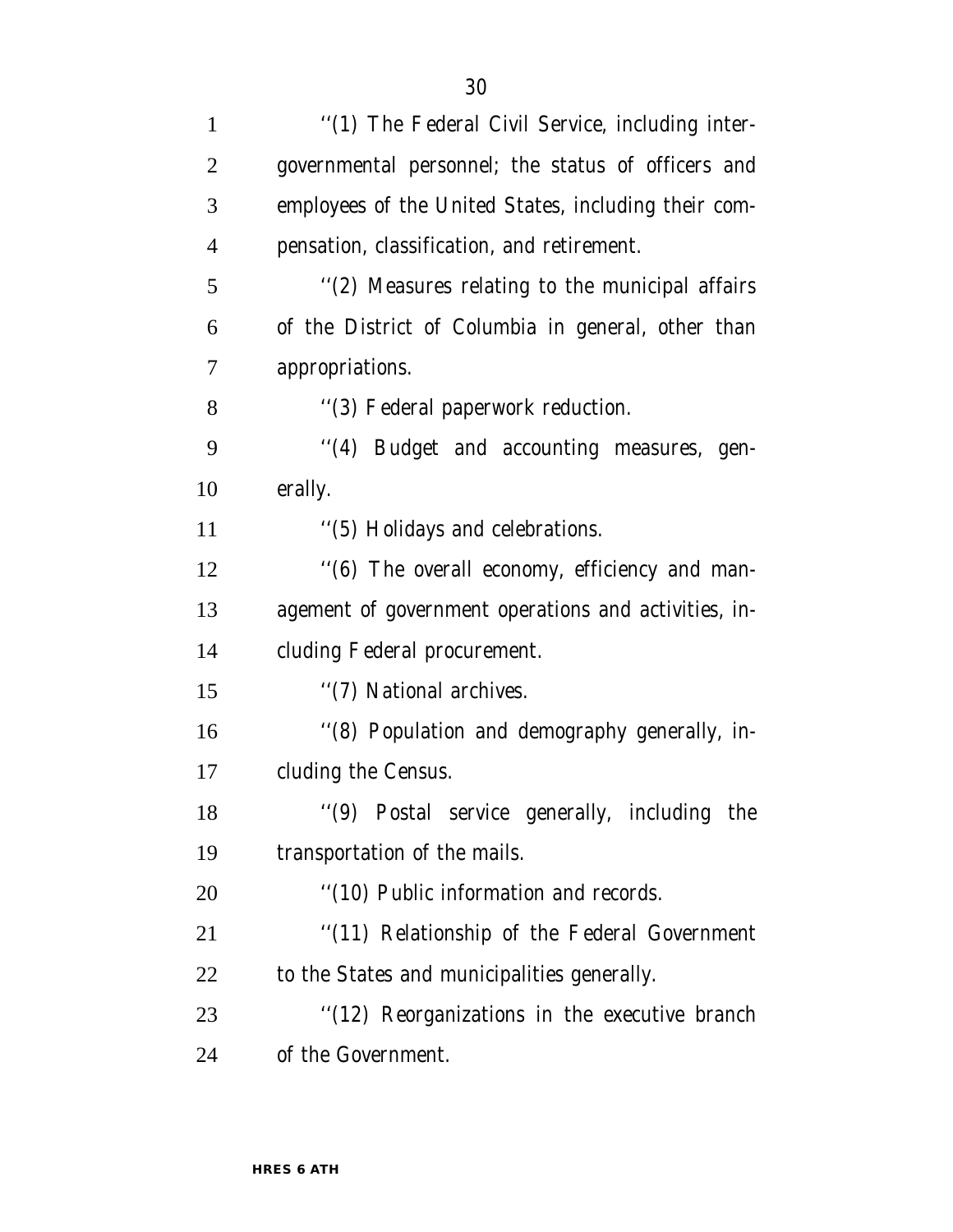In addition to its legislative jurisdiction under the preced- ing provisions of this paragraph (and its oversight func- tions under clause 2(b) (1) and (2)), the committee shall have the function of performing the duties and conducting the studies which are provided for in clause 4(c).

### ''(h) **Committee on House Oversight.**

 $\gamma$  (1) Appropriations from accounts for commit- tee salaries and expenses (except for the Committee on Appropriations), House Information Systems, and allowances and expenses of Members, House of-ficers and administrative offices of the House.

 ''(2) Auditing and settling of all accounts de-scribed in subparagraph (1).

 ''(3) Employment of persons by the House, in- cluding clerks for Members and committees, and re-porters of debates.

 $\ddots$  (4) Except as provided in clause 1(q)(11), matters relating to the Library of Congress and the House Library; statuary and pictures; acceptance or purchase of works of art for the Capitol; the Botanic Gardens; management of the Library of Congress; purchase of books and manuscripts.

23  $\qquad$  ''(5) Except as provided in clause 1(q)(11), matters relating to the Smithsonian Institution and the incorporation of similar institutions.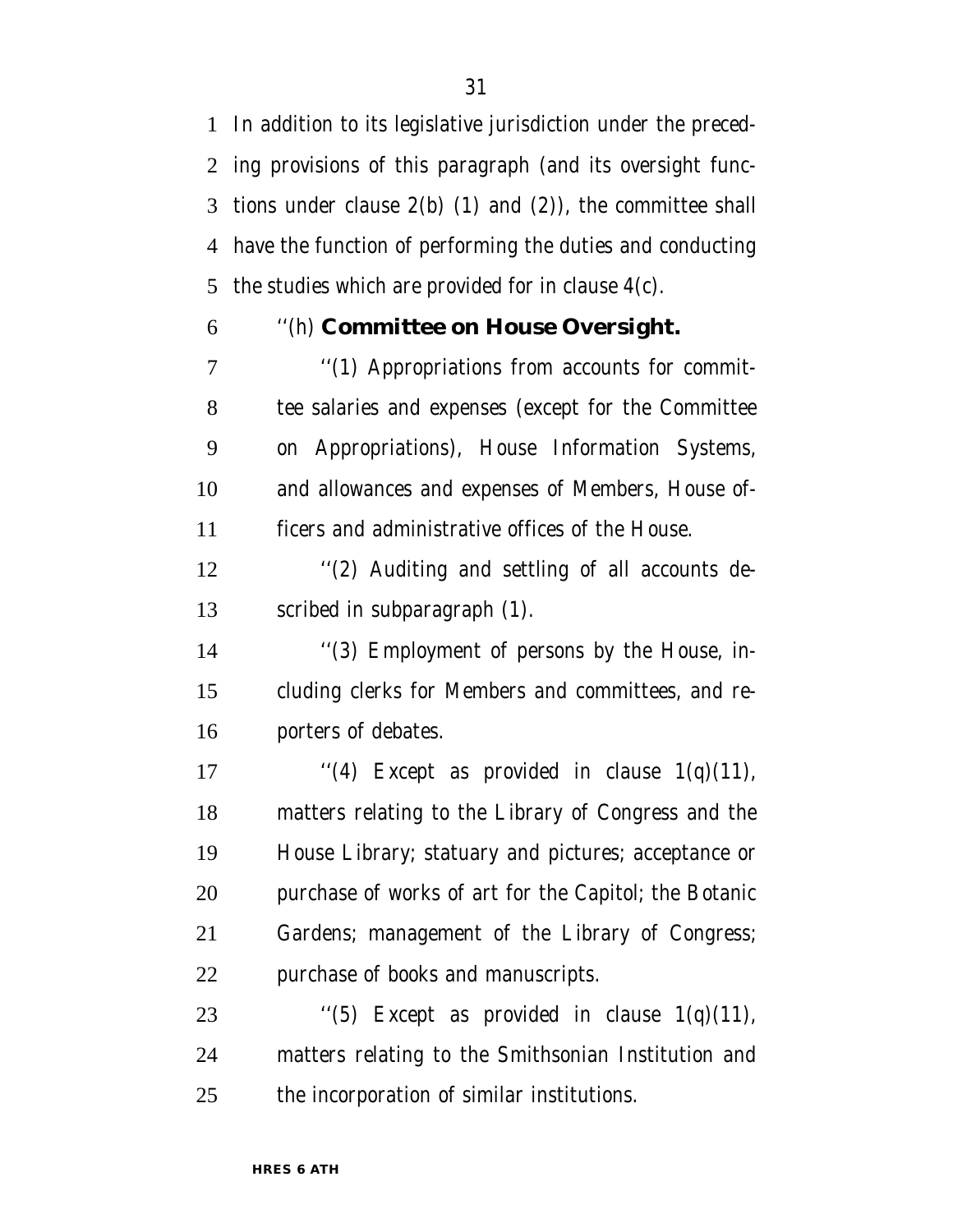| $\mathbf{1}$   | "(6) Expenditure of accounts described in sub-         |
|----------------|--------------------------------------------------------|
| $\overline{2}$ | paragraph $(1)$ .                                      |
| 3              | "(7) Franking Commission.                              |
| $\overline{4}$ | "(8) Matters relating to printing and correction       |
| 5              | of the Congressional Record.                           |
| 6              | "(9) Measures relating to accounts of the              |
| 7              | House generally.                                       |
| 8              | "(10) Measures relating to assignment of office        |
| 9              | space for Members and committees.                      |
| 10             | "(11) Measures relating to the disposition of          |
| 11             | useless executive papers.                              |
| 12             | "(12) Measures relating to the election of the         |
| 13             | President, Vice President, or Members of Congress;     |
| 14             | corrupt practices; contested elections; credentials    |
| 15             | and qualifications; and Federal elections generally.   |
| 16             | "(13) Measures relating to services to the             |
| 17             | House, including the House Restaurant, parking fa-     |
| 18             | cilities and administration of the House office build- |
| 19             | ings and of the House wing of the Capitol.             |
| <b>20</b>      | "(14) Measures relating to the travel of Mem-          |
| 21             | bers of the House.                                     |
| <u>22</u>      | "(15) Measures relating to the raising, report-        |
| 23             | ing and use of campaign contributions for can-         |
| 24             | didates for office of Representative in the House of   |
|                |                                                        |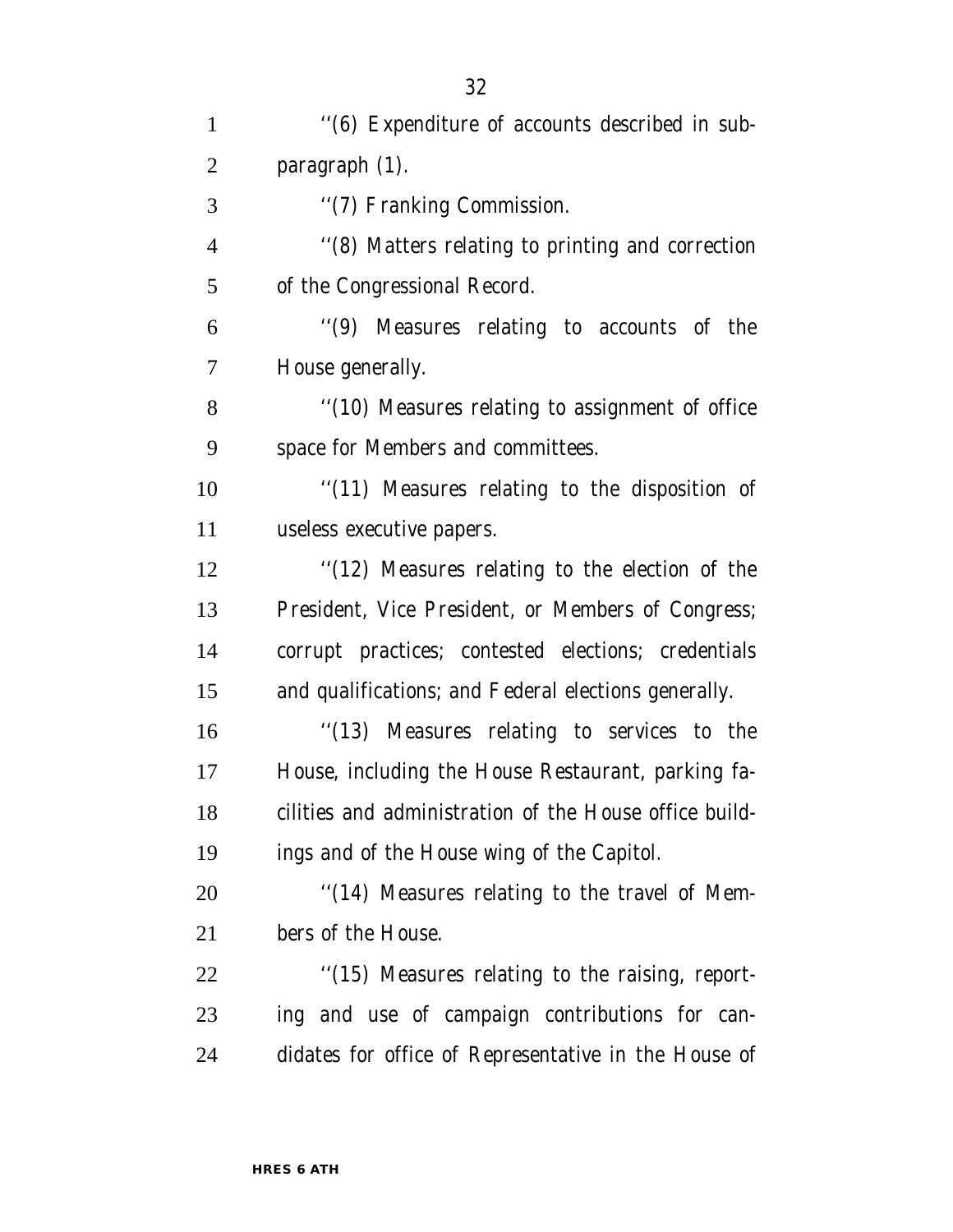| $\mathbf{1}$   | Representatives, of Delegate, and of Resident Com-            |
|----------------|---------------------------------------------------------------|
| $\overline{2}$ | missioner to the United States from Puerto Rico.              |
| 3              | "(16) Measures relating to the compensation,                  |
| $\overline{4}$ | retirement and other benefits of the Members, offi-           |
| 5              | cers, and employees of the Congress.                          |
| 6              | In addition to its legislative jurisdiction under the preced- |
| 7              | ing provisions of this paragraph (and its general oversight   |
| 8              | function under clause $2(b)(1)$ , the committee shall have    |
| 9              | the function of performing the duties which are provided      |
| 10             | for in clause $4(d)$ .                                        |
| 11             | "(i) Committee on International Relations.                    |
| 12             | "(1) Relations of the United States with foreign              |
| 13             | nations generally.                                            |
| 14             | "(2) Acquisition of land and buildings for em-                |
| 15             | bassies and legations in foreign countries.                   |
| 16             | "(3) Establishment of boundary lines between                  |
| 17             | the United States and foreign nations.                        |
| 18             | "(4) Export controls, including nonproliferation              |
| 19             | of nuclear technology and nuclear hardware.                   |
| 20             | "(5) Foreign loans.                                           |
| 21             | $\cdot$ (6)<br>International commodity agreements             |
| 22             | (other than those involving sugar), including all             |
| 23             | agreements for cooperation in the export of nuclear           |
| 24             | technology and nuclear hardware.                              |
| 25             | "(7) International conferences and congresses.                |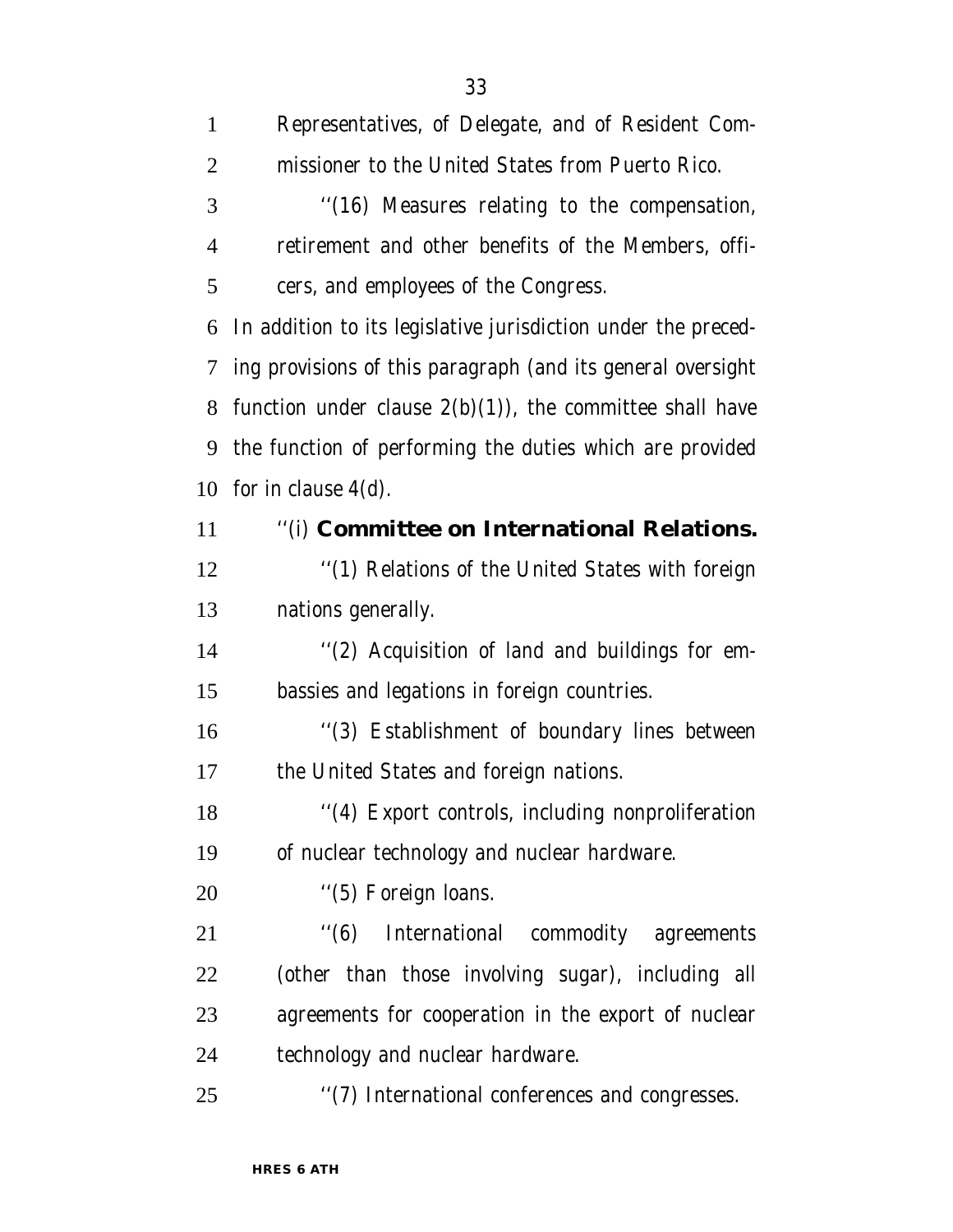| 1              | "(8) International education.                                   |
|----------------|-----------------------------------------------------------------|
| $\overline{2}$ | "(9) Intervention abroad and declarations of                    |
| 3              | war.                                                            |
| $\overline{4}$ | "(10) Measures relating to the diplomatic serv-                 |
| 5              | ice.                                                            |
| 6              | "(11) Measures to foster commercial inter-                      |
| $\overline{7}$ | course with foreign nations and to safeguard Amer-              |
| 8              | ican business interests abroad.                                 |
| 9              | "(12) Measures relating to international eco-                   |
| 10             | nomic policy.                                                   |
| 11             | " $(13)$ Neutrality.                                            |
| 12             | "(14) Protection of American citizens abroad                    |
| 13             | and expatriation.                                               |
| 14             | "(15) The American National Red Cross.                          |
| 15             | "(16) Trading with the enemy.                                   |
| 16             | "(17) United Nations organizations.                             |
| 17             | In addition to its legislative jurisdiction under the preced-   |
|                | 18 ing provisions of this paragraph (and its general oversight  |
|                | 19 function under clause $2(b)(1)$ , the committee shall have   |
|                | 20 the special oversight functions provided for in clause 3(d)  |
| 21             | with respect to customs administration, intelligence activi-    |
|                | 22 ties relating to foreign policy, international financial and |
| 23             | monetary organizations, and international fishing agree-        |
| 24             | ments.                                                          |
|                |                                                                 |

''(j) **Committee on the Judiciary.**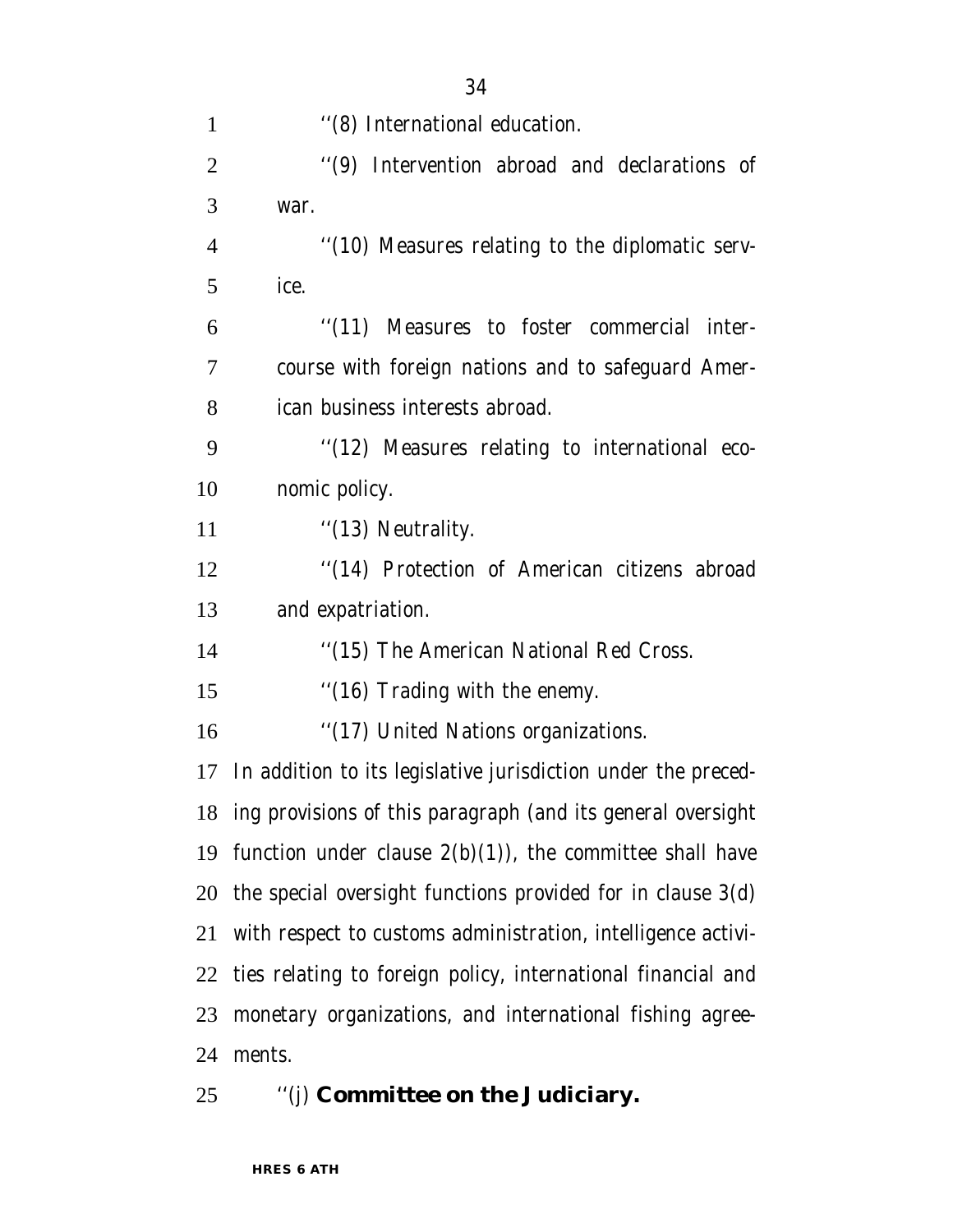| $\mathbf{1}$   | "(1) The judiciary and judicial proceedings,     |
|----------------|--------------------------------------------------|
| $\overline{2}$ | civil and criminal.                              |
| 3              | "(2) Administrative practice and procedure.      |
| $\overline{4}$ | "(3) Apportionment of Representatives.           |
| 5              | "(4) Bankruptcy, mutiny, espionage, and coun-    |
| 6              | terfeiting.                                      |
| 7              | "(5) Civil liberties.                            |
| 8              | "(6) Constitutional amendments.                  |
| 9              | "(7) Federal courts and judges, and local        |
| 10             | courts in the Territories and possessions.       |
| 11             | "(8) Immigration and naturalization.             |
| 12             | "(9) Interstate compacts, generally.             |
| 13             | "(10) Measures relating to claims against the    |
| 14             | <b>United States.</b>                            |
| 15             | "(11) Meetings of Congress, attendance of        |
| 16             | Members and their acceptance of incompatible of- |
| 17             | fices.                                           |
| 18             | "(12) National penitentiaries.                   |
| 19             | "(13) Patents, the Patent Office, copyrights,    |
| 20             | and trademarks.                                  |
| 21             | "(14) Presidential succession.                   |
| 22             | "(15) Protection of trade and commerce against   |
| 23             | unlawful restraints and monopolies.              |
| 24             | "(16) Revision and codification of the Statutes  |
| 25             | of the United States.                            |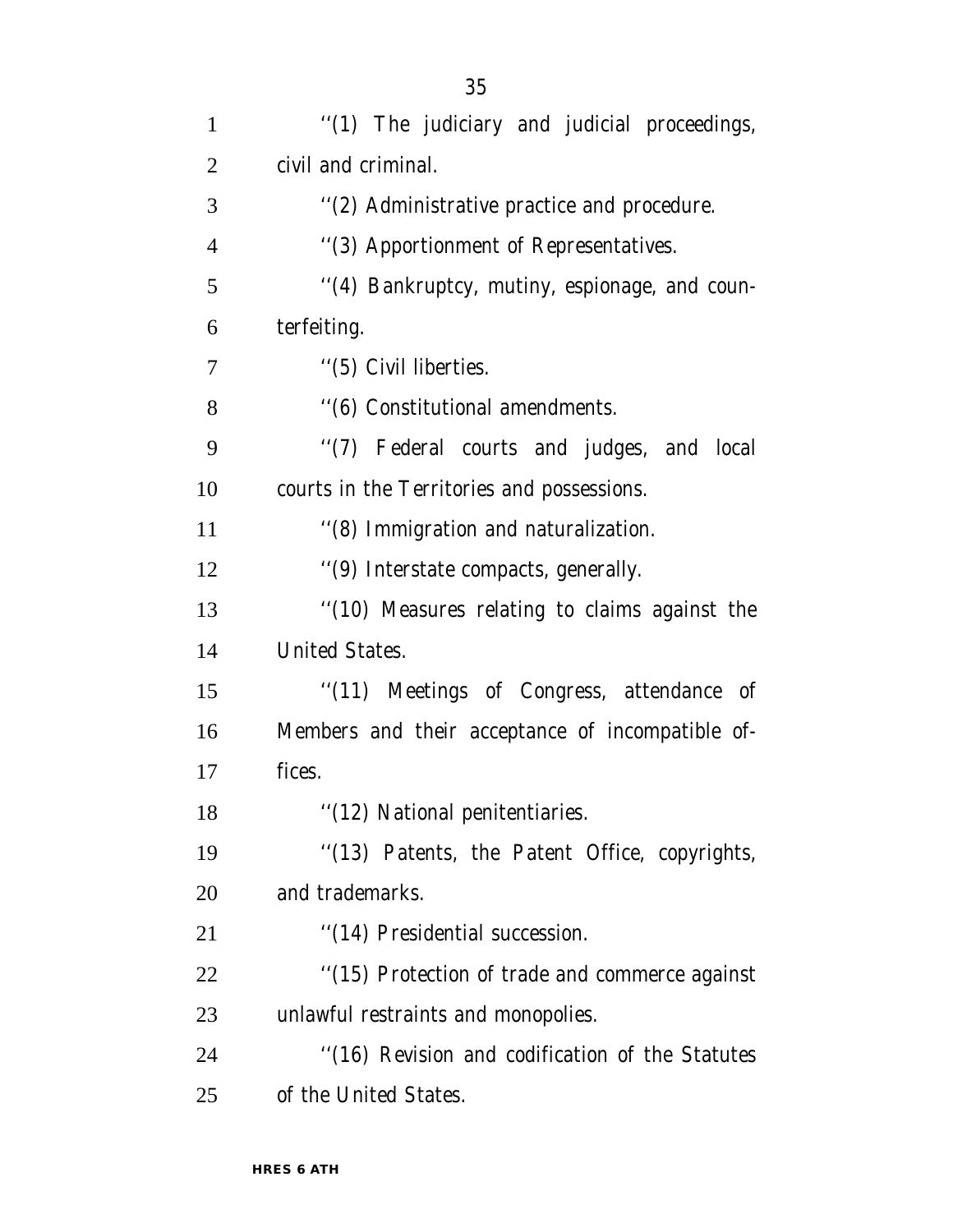| $\mathbf{1}$   | "(17) State and territorial boundaries.                |
|----------------|--------------------------------------------------------|
| $\overline{2}$ | "(18) Subversive activities affecting the internal     |
| 3              | security of the United States.                         |
| $\overline{4}$ | "(k) Committee on National Security.                   |
| 5              | "(1) Ammunition depots; forts; arsenals; Army,         |
| 6              | Navy, and Air Force reservations and establish-        |
| $\overline{7}$ | ments.                                                 |
| 8              | "(2) Common defense generally.                         |
| 9              | "(3) Conservation, development, and use of             |
| 10             | naval petroleum and oil shale reserves.                |
| 11             | "(4) The Department of Defense generally, in-          |
| 12             | cluding the Departments of the Army, Navy, and         |
| 13             | Air Force generally.                                   |
| 14             | "(5) Interoceanic canals generally, including          |
| 15             | measures relating to the maintenance, operation,       |
| 16             | and administration of interoceanic canals.             |
| 17             | "(6) Merchant Marine Academy, and State                |
| 18             | Maritime Academies.                                    |
| 19             | "(7) Military applications of nuclear energy.          |
| 20             | "(8) Tactical intelligence and intelligence relat-     |
| 21             | ed activities of the Department of the Defense.        |
| 22             | "(9) National security aspects of merchant ma-         |
| 23             | rine, including financial assistance for the construc- |
| 24             | tion and operation of vessels, the maintenance of the  |
| 25             | U.S. shipbuilding and ship repair industrial base,     |
|                |                                                        |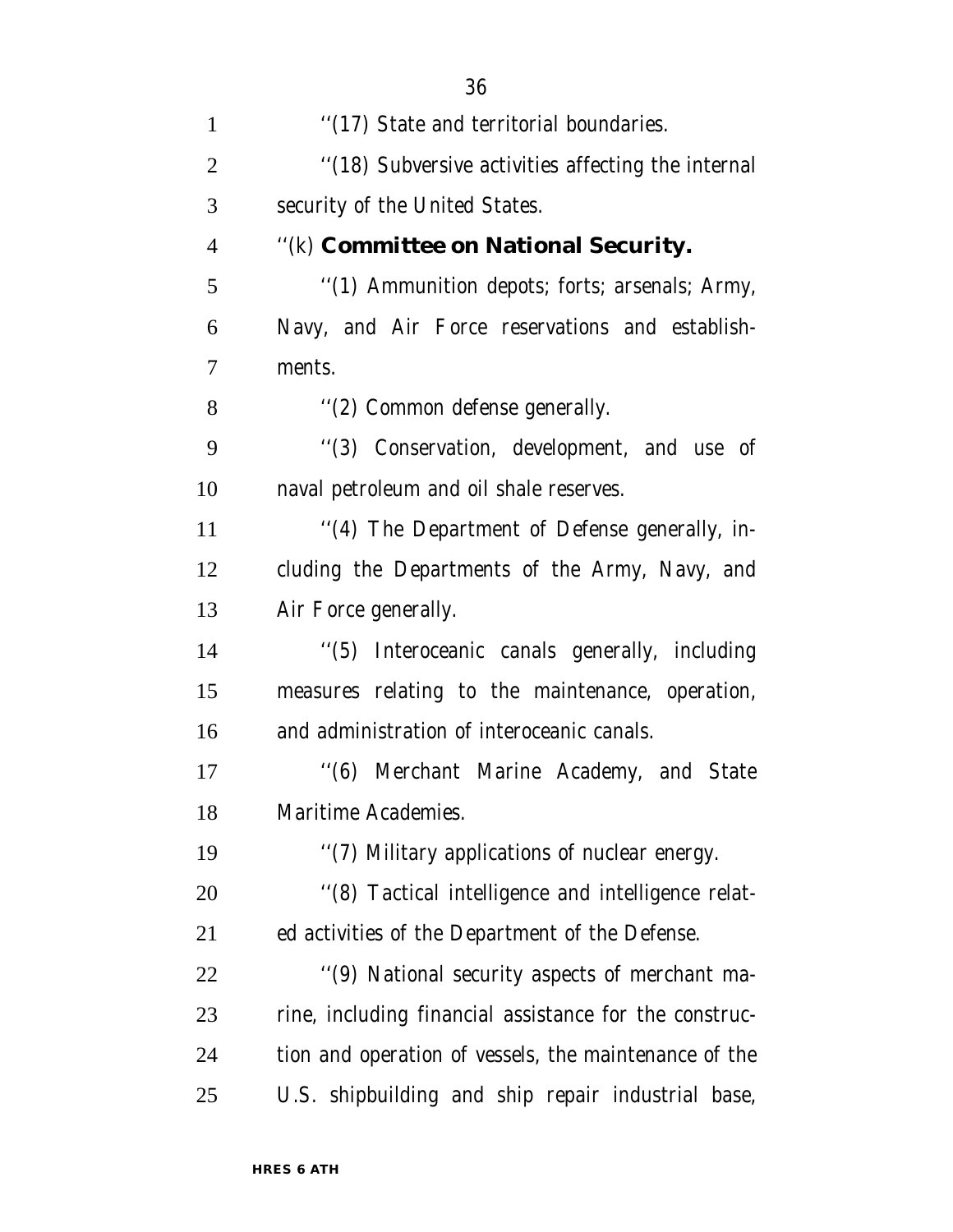| $\mathbf{1}$   | cabotage, cargo preference and merchant marine of-              |
|----------------|-----------------------------------------------------------------|
| $\overline{2}$ | ficers and seamen as these matters relate to the na-            |
| 3              | tional security.                                                |
| $\overline{4}$ | "(10) Pay, promotion, retirement, and other                     |
| 5              | benefits and privileges of members of the armed                 |
| 6              | forces.                                                         |
| 7              | "(11) Scientific research and development in                    |
| 8              | support of the armed services.                                  |
| 9              | "(12) Selective service.                                        |
| 10             | "(13) Size and composition of the Army, Navy,                   |
| 11             | Marine Corps, and Air Force.                                    |
| 12             | "(14) Soldiers' and sailors' homes.                             |
| 13             | "(15) Strategic and critical materials necessary                |
| 14             | for the common defense.                                         |
| 15             | In addition to its legislative jurisdiction under the preced-   |
|                | 16 ing provisions of this paragraph (and its general oversight  |
|                | 17 function under clause $2(b)(1)$ , the committee shall have   |
|                | 18 the special oversight function provided for in clause $3(a)$ |
| 19             | with respect to international arms control and disar-           |
| 20             | mament, and military dependents education.                      |
| 21             | "(I) Committee on Resources.                                    |
| 22             | "(1) Fisheries and wildlife, including research,                |
| 23             | restoration, refuges, and conservation.                         |
| 24             | "(2) Forest reserves and national parks created                 |
| 25             | from the public domain.                                         |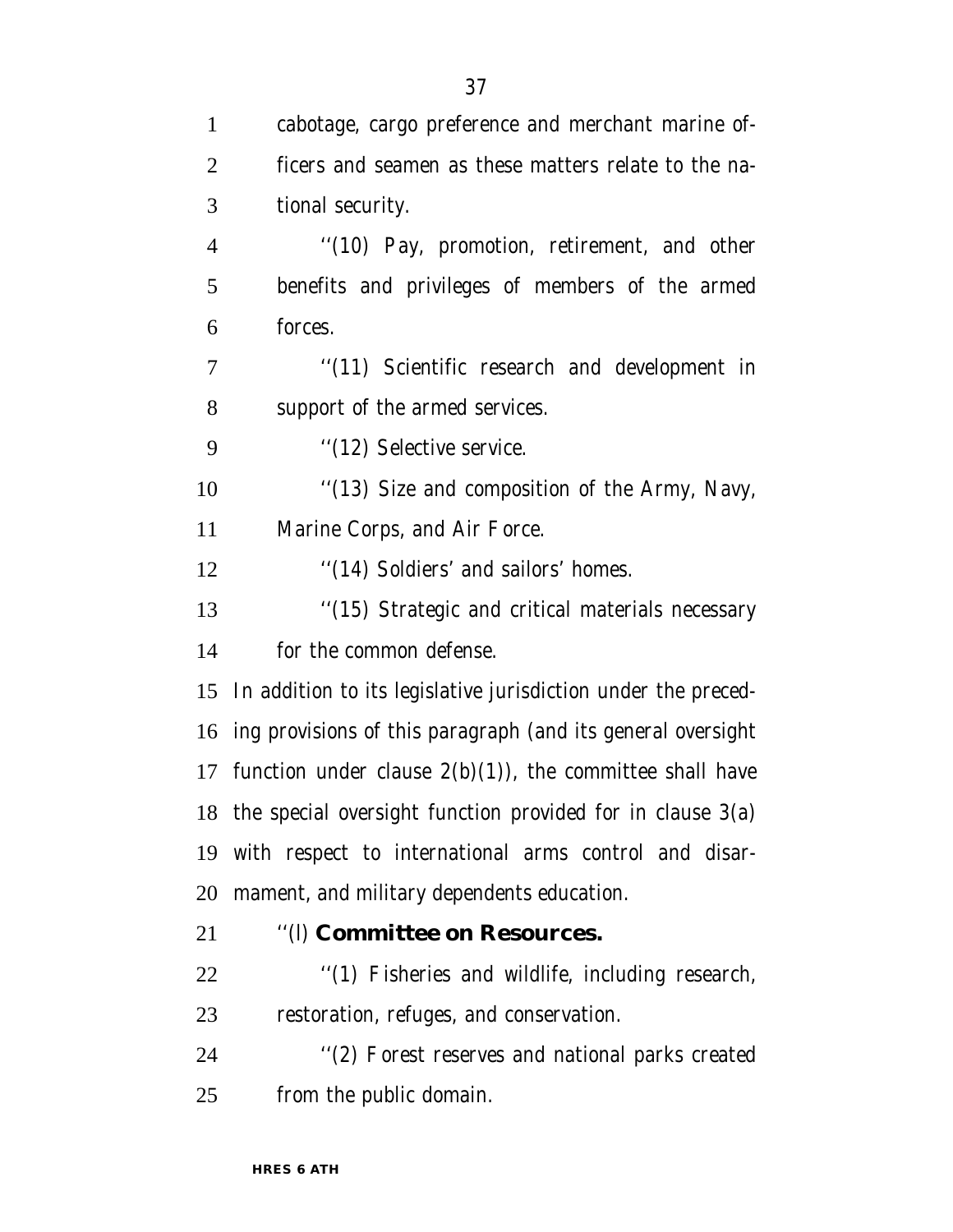| $\mathbf{1}$   | "(3) Forfeiture of land grants and alien owner-        |
|----------------|--------------------------------------------------------|
| $\overline{2}$ | ship, including alien ownership of mineral lands.      |
| 3              | "(4) Geological Survey.                                |
| $\overline{4}$ | "(5) International fishing agreements.                 |
| 5              | "(6) Interstate compacts relating to apportion-        |
| 6              | ment of waters for irrigation purposes.                |
| $\overline{7}$ | "(7) Irrigation and reclamation, including water       |
| 8              | supply for reclamation projects, and easements of      |
| 9              | public lands for irrigation projects, and acquisition  |
| 10             | of private lands when necessary to complete irriga-    |
| 11             | tion projects.                                         |
| 12             | "(8) Measures relating to the care and manage-         |
| 13             | ment of Indians, including the care and allotment of   |
| 14             | Indian lands and general and special measures relat-   |
| 15             | ing to claims which are paid out of Indian funds.      |
| 16             | "(9) Measures relating generally to the insular        |
| 17             | possessions of the United States, except those affect- |
| 18             | ing the revenue and appropriations.                    |
| 19             | "(10) Military parks and battlefields, national        |
| 20             | cemeteries administered by the Secretary of the In-    |
| 21             | terior, parks within the District of Columbia, and     |
| 22             | the erection of monuments to the memory of individ-    |
| 23             | uals.                                                  |
| 24             | "(11) Mineral land laws and claims and entries         |
| 25             | thereunder.                                            |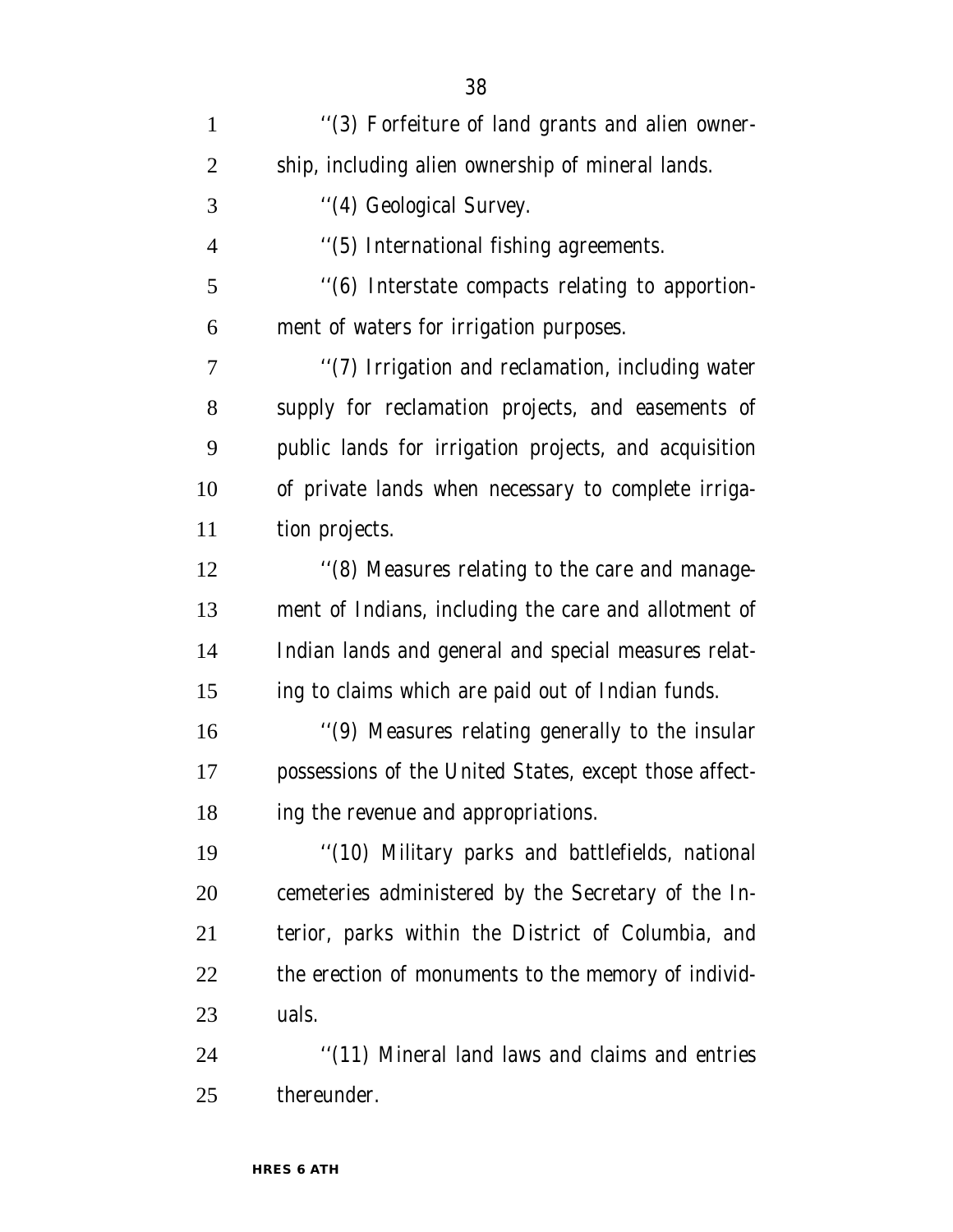| $\mathbf{1}$   | "(12) Mineral resources of the public lands.                  |
|----------------|---------------------------------------------------------------|
| $\overline{2}$ | "(13) Mining interests generally.                             |
| 3              | "(14) Mining schools and experimental stations.               |
| $\overline{4}$ | "(15) Marine affairs (including coastal zone                  |
| 5              | management), except for measures relating to oil              |
| 6              | and other pollution of navigable waters.                      |
| 7              | "(16) Oceanography.                                           |
| 8              | "(17) Petroleum conservation on the public                    |
| 9              | lands and conservation of the radium supply in the            |
| 10             | <b>United States.</b>                                         |
| 11             | "(18) Preservation of prehistoric ruins and ob-               |
| 12             | jects of interest on the public domain.                       |
| 13             | "(19) Public lands generally, including entry,                |
| 14             | easements, and grazing thereon.                               |
| 15             | "(20) Relations of the United States with the                 |
| 16             | Indians and the Indian tribes.                                |
| 17             | "(21) Trans-Alaska Oil Pipeline (except rate-                 |
| 18             | making).                                                      |
| 19             | In addition to its legislative jurisdiction under the preced- |
| 20             | ing provisions of this paragraph (and its general oversight   |
| 21             | function under clause $2(b)(1)$ , the committee shall have    |
| 22             | the special oversight functions provided for in clause 3(e)   |
| 23             | with respect to all programs affecting Indians.               |
|                |                                                               |

''(m) **Committee on Rules.**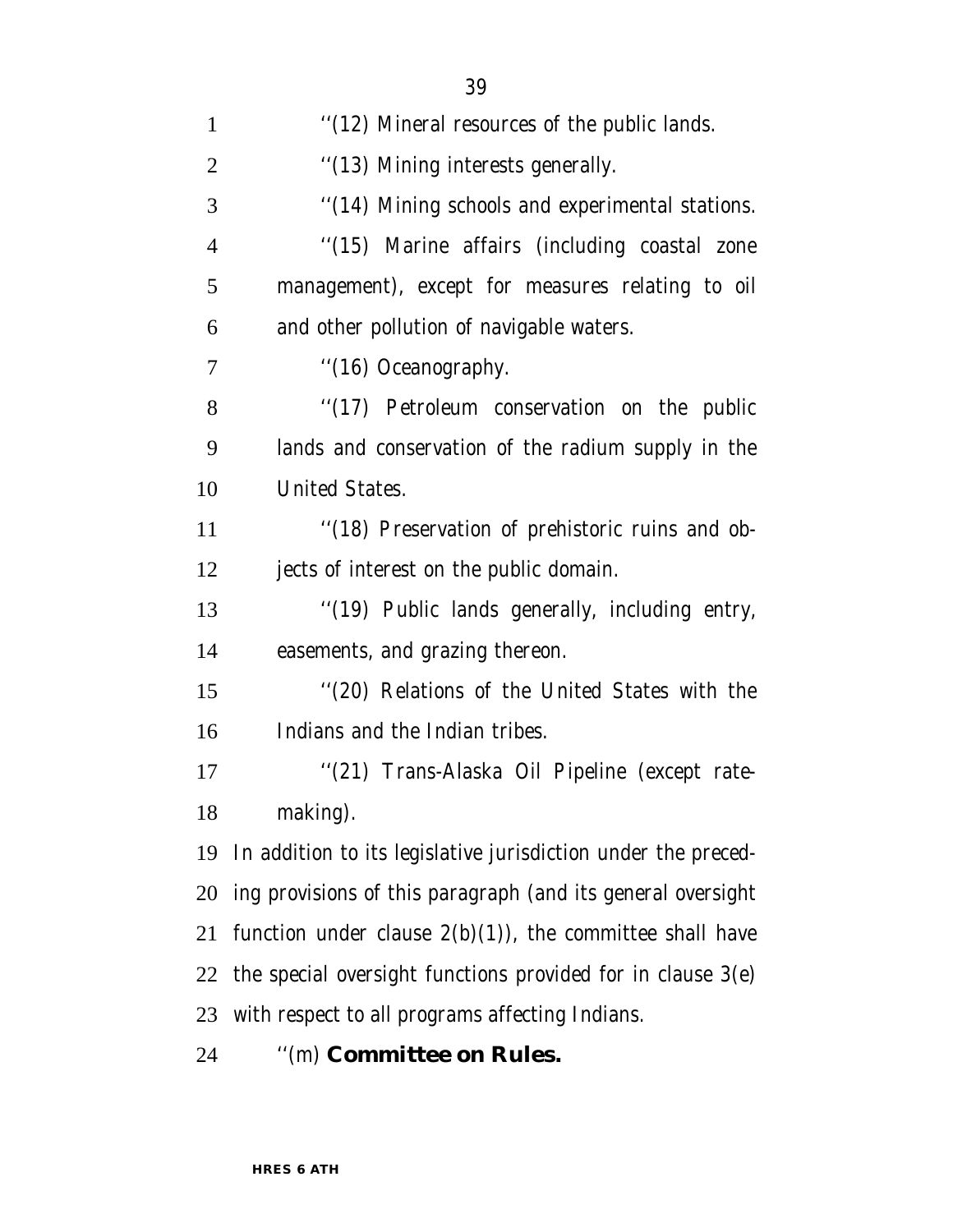1 "(1) The rules and joint rules (other than rules or joint rules relating to the Code of Official Con- duct), and order of business of the House. ''(2) Recesses and final adjournments of Con- gress. The Committee on Rules is authorized to sit and act whether or not the House is in session. ''(n) **Committee on Science.** ''(1) All energy research, development, and demonstration, and projects therefor, and all feder- ally owned or operated nonmilitary energy labora- tories. ''(2) Astronautical research and development, including resources, personnel, equipment, and facili- ties. ''(3) Civil aviation research and development. 17 "(4) Environmental research and development. 18 ''(5) Marine research. ''(6) Measures relating to the commercial appli- cation of energy technology. ''(7) National Institute of Standards and Tech- nology, standardization of weights and measures and the metric system. ''(8) National Aeronautics and Space Adminis-tration.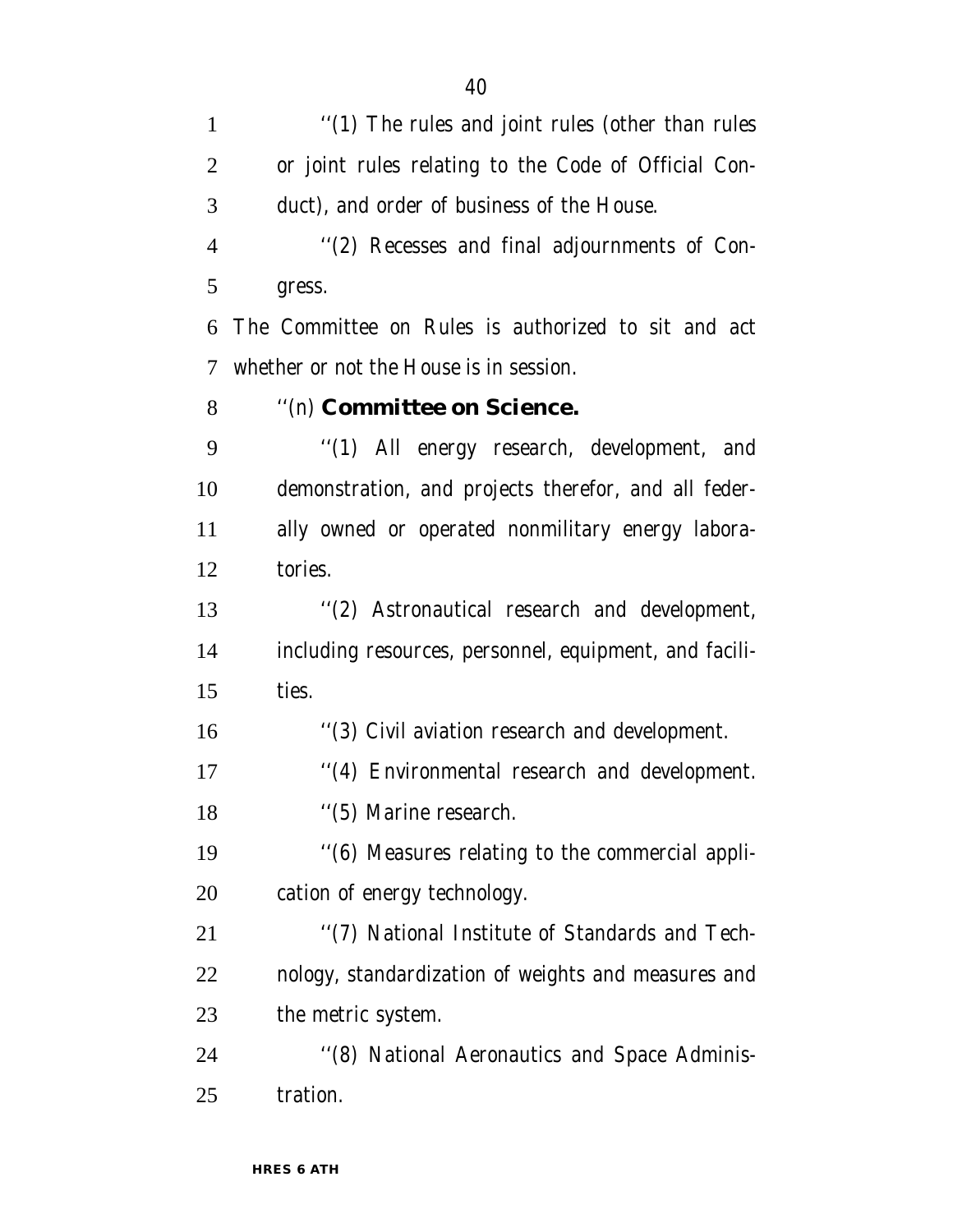| $\mathbf{1}$   | "(9) National Space Council.                                  |
|----------------|---------------------------------------------------------------|
| $\overline{2}$ | "(10) National Science Foundation.                            |
| 3              | "(11) National Weather Service.                               |
| $\overline{4}$ | "(12) Outer space, including exploration and                  |
| 5              | control thereof.                                              |
| 6              | "(13) Science Scholarships.                                   |
| 7              | "(14) Scientific research, development, and                   |
| 8              | demonstration, and projects therefor.                         |
| 9              | In addition to its legislative jurisdiction under the preced- |
| 10             | ing provisions of this paragraph (and its general oversight   |
| 11             | function under clause $2(b)(1)$ , the committee shall have    |
|                | 12 the special oversight function provided for in clause 3(f) |
| 13             | with respect to all nonmilitary research and development.     |
| 14             | "(0) Committee on Small Business.                             |
| 15             | "(1) Assistance to and protection of small busi-              |
| 16             | ness, including financial aid, regulatory flexibility         |
| 17             | and paperwork reduction.                                      |
| 18             | "(2) Participation of small-business enterprises              |
| 19             | in Federal procurement and Government contracts.              |
| 20             | In addition to its legislative jurisdiction under the preced- |
| 21             | ing provisions of this paragraph and (its general oversight   |
| 22             | function under clause $2(b)(1)$ , the committee shall have    |
|                | 23 the special oversight function provided for in clause 3(g) |
|                | 24 with respect to the problems of small business.            |
|                |                                                               |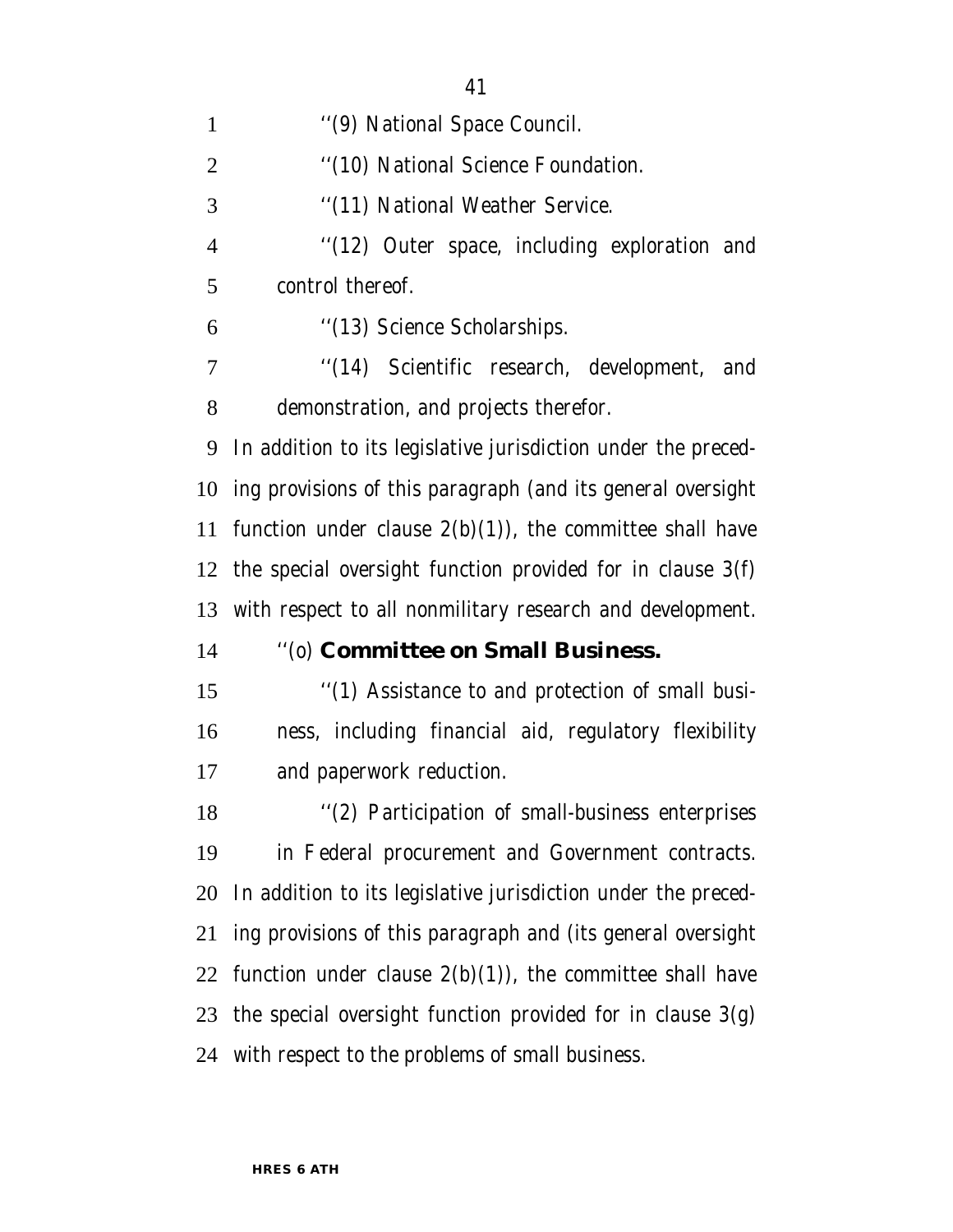# ''(p) **Committee on Standards of Official Conduct.**

 ''(1) Measures relating to the Code of Official Conduct.

 In addition to its legislative jurisdiction under the preced- ing provision of this paragraph (and its general oversight 7 function under clause  $2(b)(1)$ , the committee shall have the functions with respect to recommendations, studies, investigations, and reports which are provided for in clause 4(e), and the functions designated in titles I and V of the Ethics in Government Act of 1978 and sections 7342, 7351, and 7353 of title 5, United States Code.

# ''(q) **Committee on Transportation and In-frastructure.**

 ''(1) Coast Guard, including lifesaving service, lighthouses, lightships, ocean derelicts, and the Coast Guard Academy.

 ''(2) Federal management of emergencies and natural disasters.

20 "(3) Flood control and improvement of rivers and harbors.

22 "(4) Inland waterways.

 ''(5) Inspection of merchant marine vessels, lights and signals, lifesaving equipment, and fire protection on such vessels.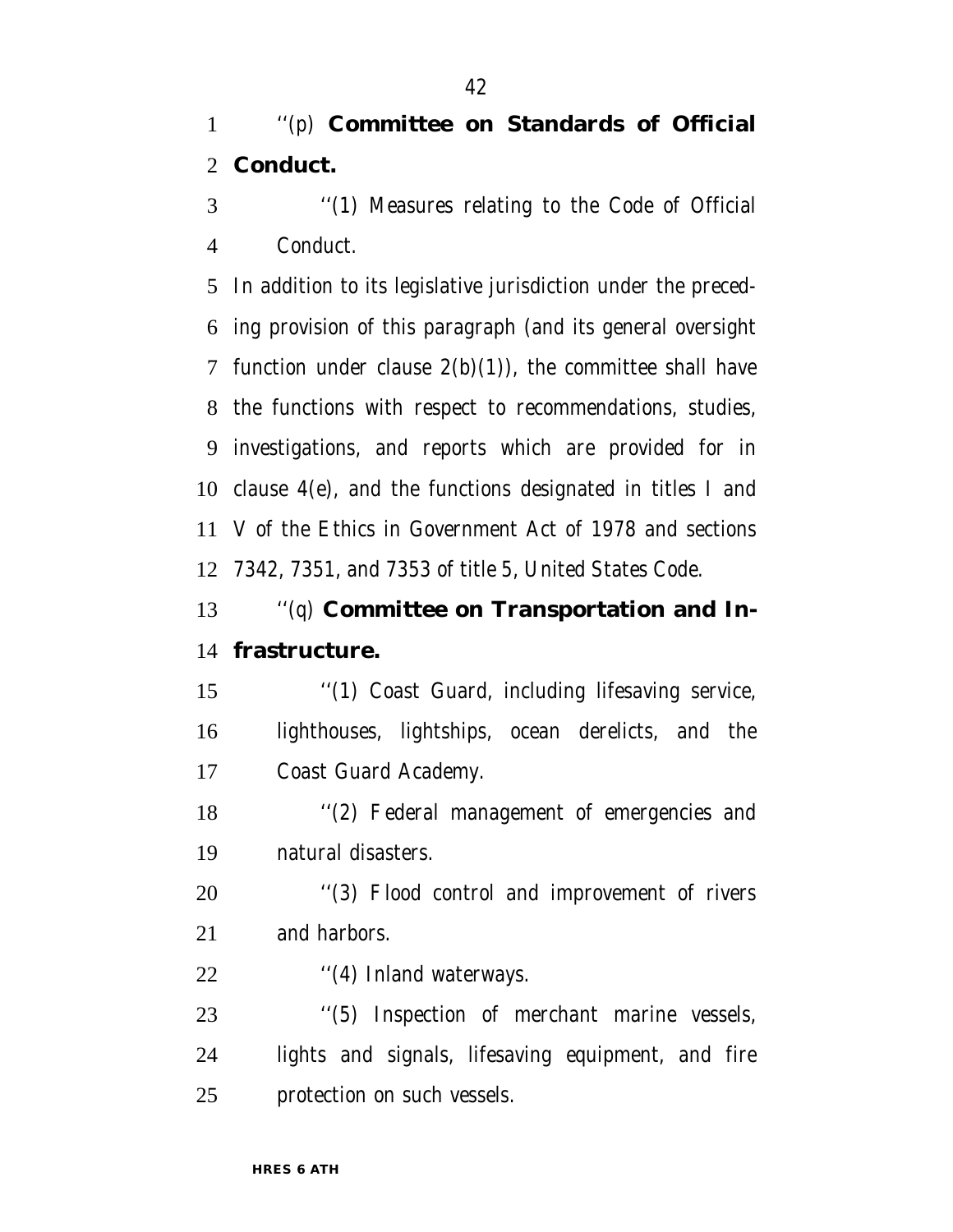1 "(6) Navigation and the laws relating thereto, including pilotage. ''(7) Registering and licensing of vessels and small boats. ''(8) Rules and international arrangements to prevent collisions at sea. ''(9) Measures relating to the Capitol Building and the Senate and House office buildings. ''(10) Measures relating to the construction or maintenance of roads and post roads, other than ap- propriations therefor; but it shall not be in order for any bill providing general legislation in relation to roads to contain any provision for any specific road, nor for any bill in relation to a specific road to em- brace a provision in relation to any other specific road. 17 ''(11) Measures relating to the construction or reconstruction, maintenance, and care of the build- ings and grounds of the Botanic Gardens, the Li- brary of Congress, and the Smithsonian Institution. 21 ''(12) Measures relating to merchant marine, except for national security aspects of merchant ma-rine.

 ''(13) Measures relating to the purchase of sites and construction of post offices, customhouses, Fed-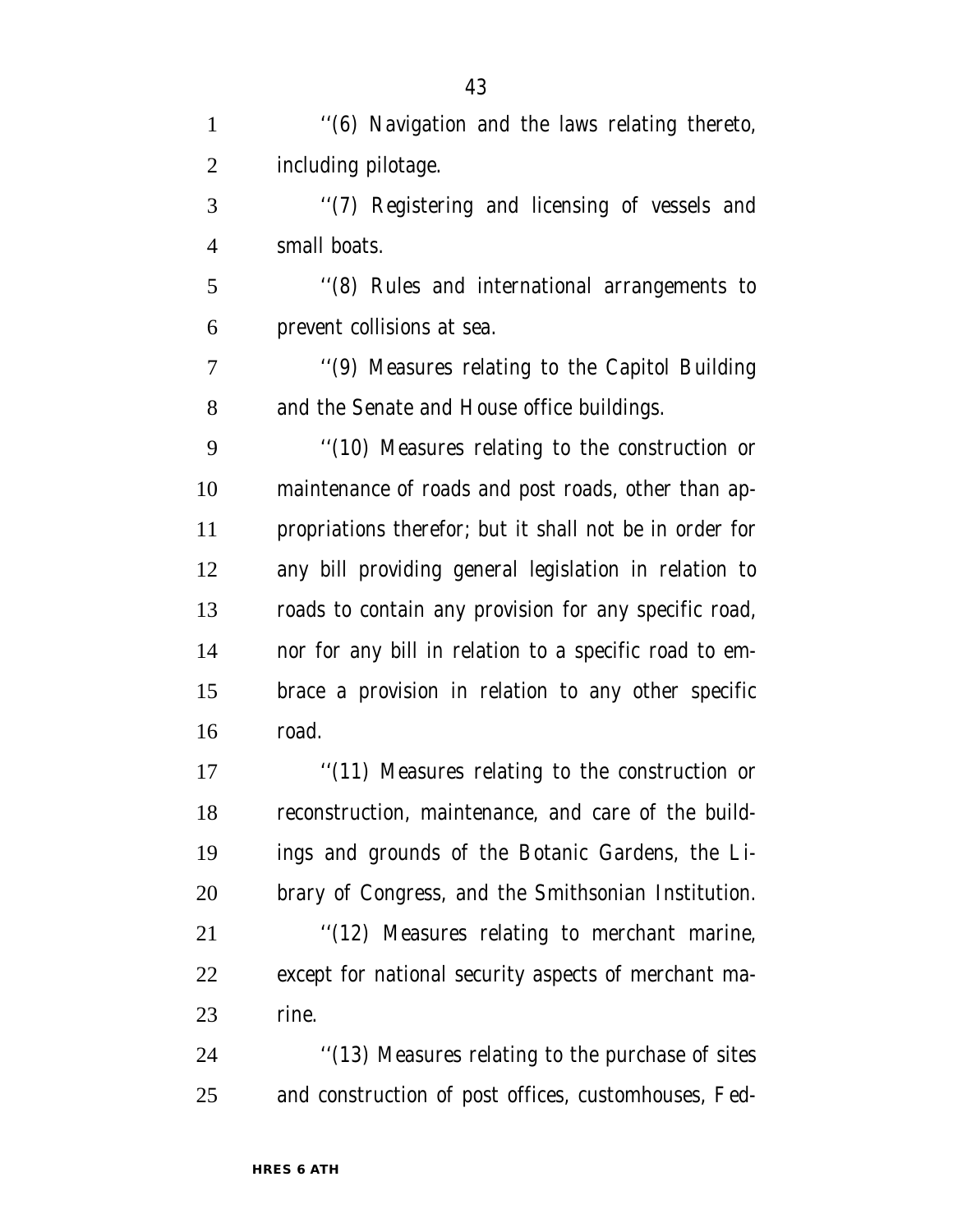| $\mathbf{1}$   | eral courthouses, and Government buildings within      |
|----------------|--------------------------------------------------------|
| $\overline{2}$ | the District of Columbia.                              |
| 3              | "(14) Oil and other pollution of navigable wa-         |
| $\overline{4}$ | ters, including inland, coastal, and ocean waters.     |
| 5              | "(15) Marine affairs (including coastal zone           |
| 6              | management) as they relate to oil and other pollu-     |
| $\overline{7}$ | tion of navigable waters.                              |
| 8              | "(16) Public buildings and occupied or im-             |
| 9              | proved grounds of the United States generally.         |
| 10             | "(17) Public works for the benefit of naviga-          |
| 11             | tion, including bridges and dams (other than inter-    |
| 12             | national bridges and dams).                            |
| 13             | "(18) Related transportation regulatory agen-          |
| 14             | cies.                                                  |
| 15             | "(19) Roads and the safety thereof.                    |
| 16             | "(20) Transportation, including civil aviation,        |
| 17             | railroads, water transportation, transportation safety |
| 18             | (except automobile safety), transportation infra-      |
| 19             | structure, transportation labor, and railroad retire-  |
| 20             | ment and unemployment (except revenue measures         |
| 21             | related thereto).                                      |
| 22             | " $(21)$ Water power.                                  |
| 23             | "(r) Committee on Veterans' Affairs.                   |
| 24             | "(1) Veterans' measures generally.                     |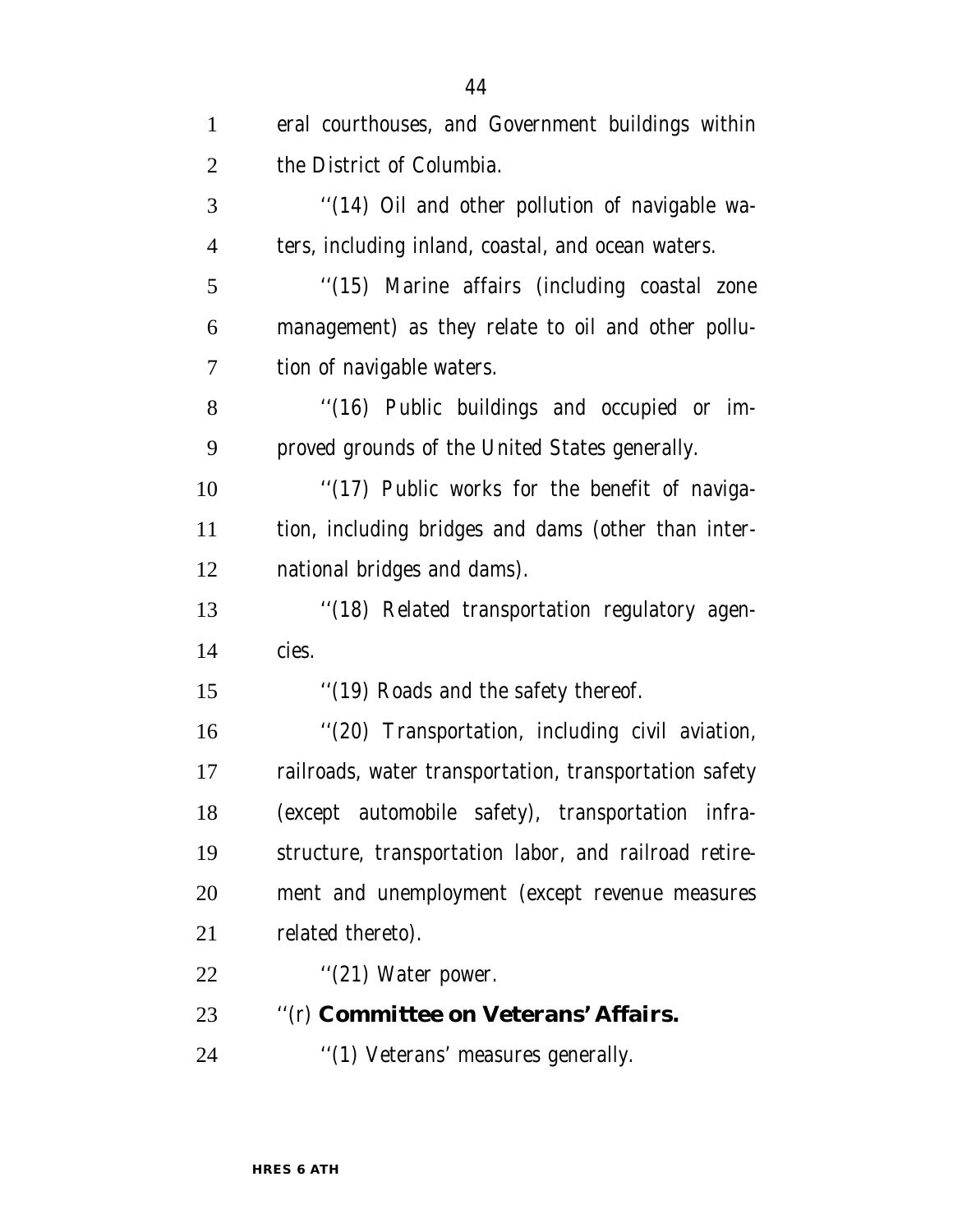| $\mathbf{1}$   | "(2) Cemeteries of the United States in which          |
|----------------|--------------------------------------------------------|
| $\overline{2}$ | veterans of any war or conflict are or may be buried,  |
| 3              | whether in the United States or abroad, except         |
| $\overline{4}$ | cemeteries administered by the Secretary of the In-    |
| 5              | terior.                                                |
| 6              | "(3) Compensation, vocational rehabilitation,          |
| 7              | and education of veterans.                             |
| 8              | "(4) Life insurance issued by the Government           |
| 9              | on account of service in the Armed Forces.             |
| 10             | "(5) Pensions of all the wars of the United            |
| 11             | States, general and special.                           |
| 12             | "(6) Readjustment of servicemen to civil life.         |
| 13             | "(7) Soldiers' and sailors' civil relief.              |
| 14             | "(8) Veterans' hospitals, medical care, and            |
| 15             | treatment of veterans.                                 |
| 16             | "(s) Committee on Ways and Means.                      |
| 17             | "(1) Customs, collection districts, and ports of       |
| 18             | entry and delivery.                                    |
| 19             | "(2) Reciprocal trade agreements.                      |
| 20             | "(3) Revenue measures generally.                       |
| 21             | "(4) Revenue measures relating to the insular          |
| 22             | possessions.                                           |
| 23             | "(5) The bonded debt of the United States              |
| 24             | (subject to the last sentence of clause $4(g)$ of this |
| 25             | rule).                                                 |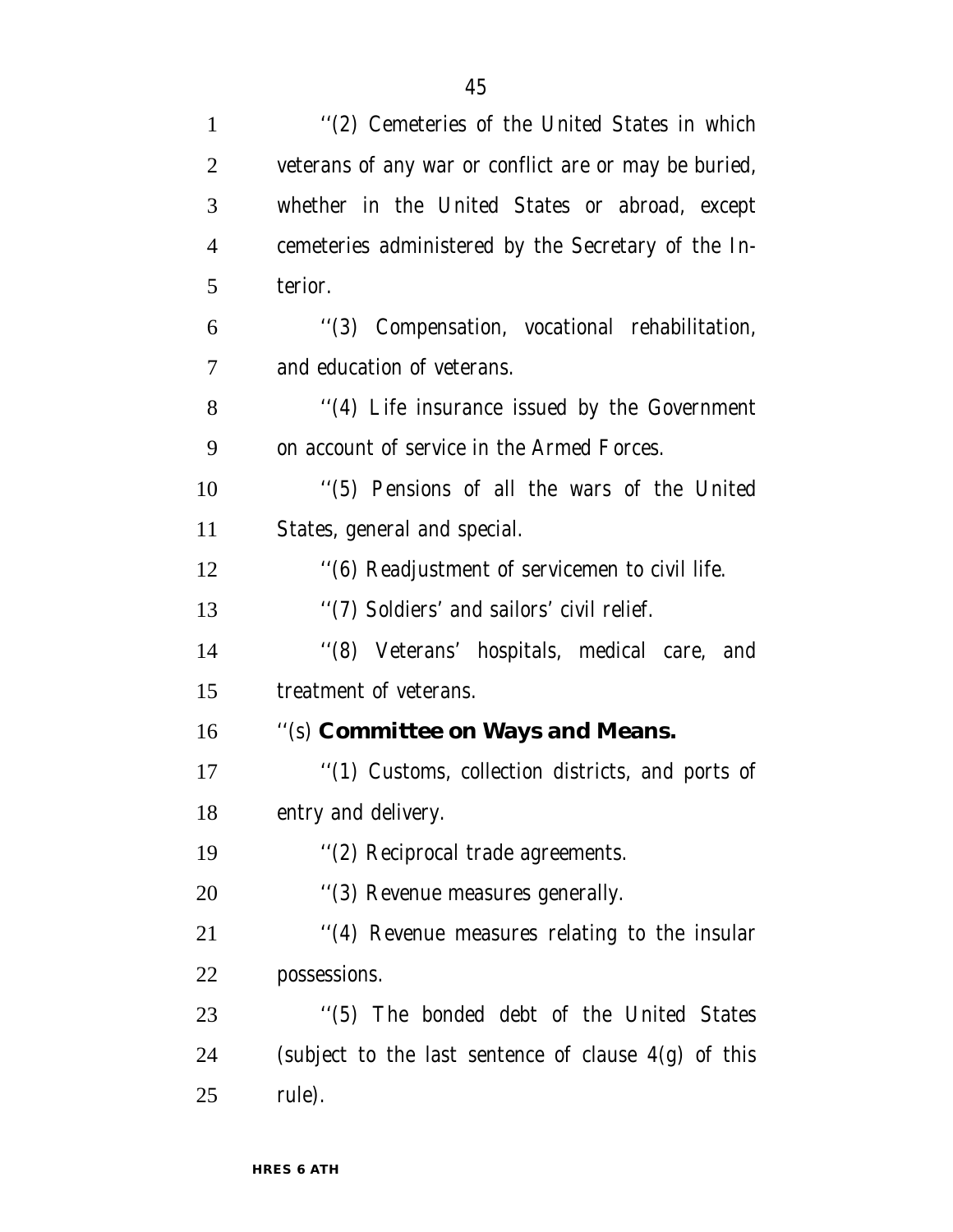''(6) The deposit of public moneys.

2 "(7) Transportation of dutiable goods.

 ''(8) Tax exempt foundations and charitable trusts.

 ''(9) National social security, except (A) health care and facilities programs that are supported from general revenues as opposed to payroll deductions and (B) work incentive programs.''.

 (b) Any reference in the rules of the House at the end of the One Hundred Third Congress to the following standing committees of the House: the Committee on Armed Services; the Committee on the District of Colum- bia; the Committee on Education and Labor; the Commit- tee on Energy and Commerce; the Committee on Foreign Affairs; the Committee on Government Operations; the Committee on House Administration; the Committee on Natural Resources; and the Committee on Science, Space and Technology; shall be amended to be a reference to the following standing committees of the House, respec- tively: the Committee on National Security; the Committee on Government Reform and Oversight; the Committee on Economic and Educational Opportunities; the Committee on Commerce; the Committee on International Relations; the Committee on Government Reform and Oversight; the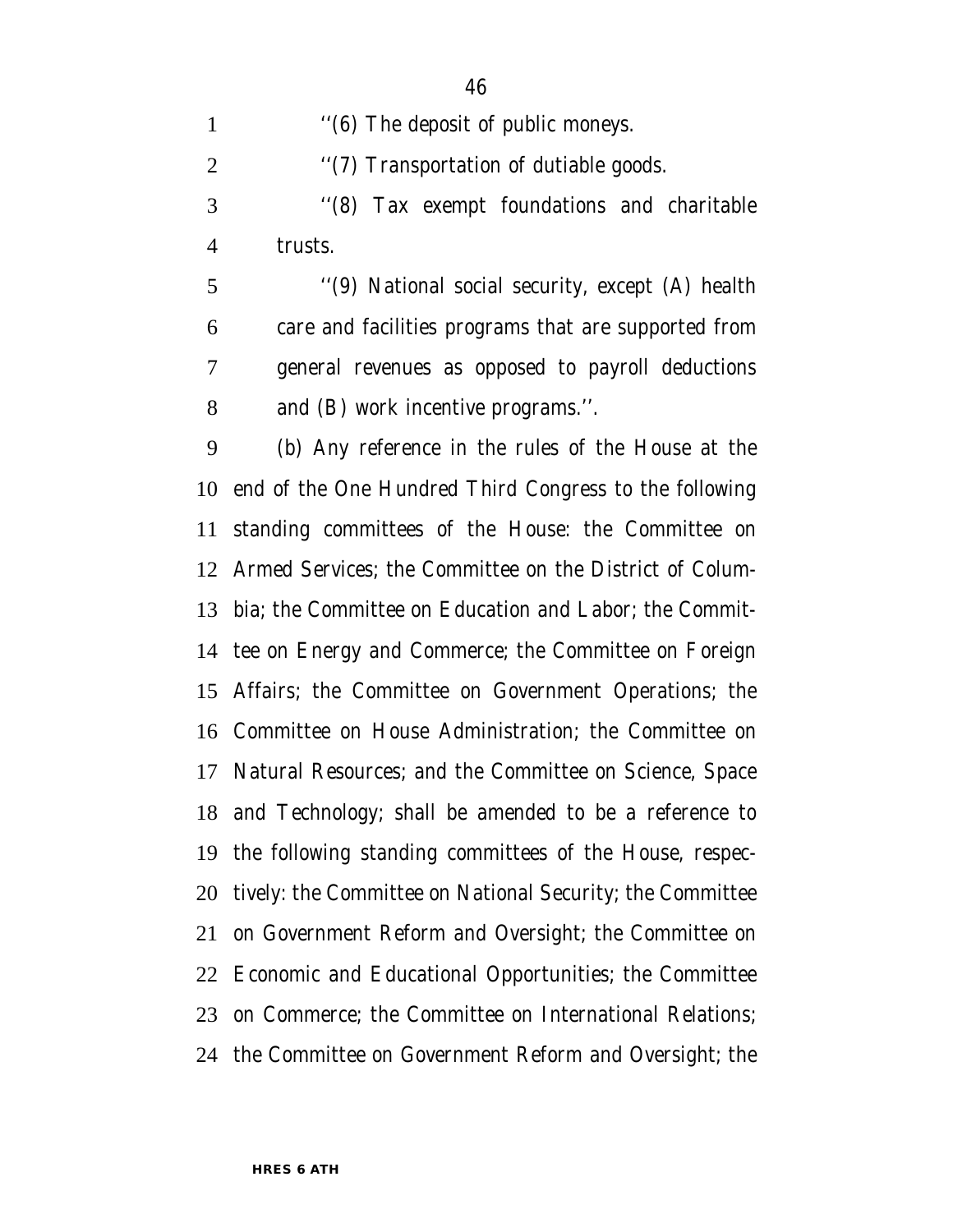Committee on House Oversight; the Committee on Re-sources; and the Committee on Science.

 (c) The chairman of the Committee on the Budget, when elected, may revise (within the appropriate levels es- tablished in House Concurrent Resolution 218 of the One Hundred Third Congress) allocations of budget outlays, new budget authority, and entitlement authority among committees of the House in the One Hundred Fourth Con- gress to reflect changes in jurisdiction under clause 1 of rule X. He shall publish the revised allocations in the Con- gressional Record. Once published, the revised allocations shall be effective in the House as though made pursuant to sections 302(a) and 602(a) of the Congressional Budget Act of 1974.

 (d) In clause 8 of rule XXIV, strike ''the Committee on the District of Columbia'' through the end of the sen- tence and insert: ''the Committee on Government Reform and Oversight, be set apart for the consideration of such business relating to the District of Columbia as may be presented by said committee.''.

#### **Oversight Reform**

 SEC. 203. (a) In clause 2 of rule X, add the following new paragraphs at the end:

24  $\qquad$  "(d)(1) Not later than February 15 of the first ses-sion of a Congress, each standing committee of the House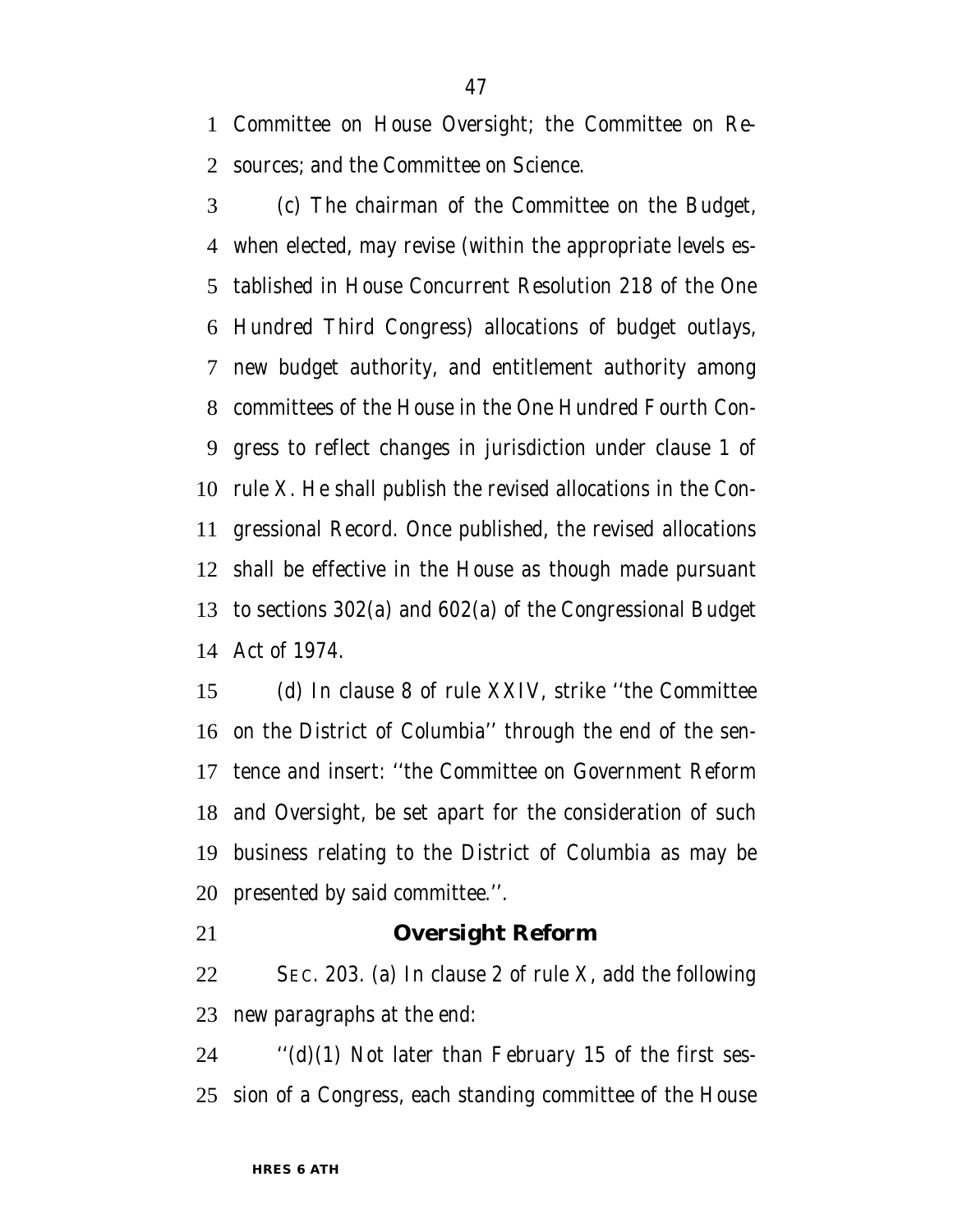shall, in a meeting that is open to the public and with a quorum present, adopt its oversight plans for that Con- gress. Such plans shall be submitted simultaneously to the Committee on Government Reform and Oversight and to the Committee on House Oversight. In developing such plans each committee shall, to the maximum extent fea-sible—

 ''(A) consult with other committees of the House that have jurisdiction over the same or relat- ed laws, programs, or agencies within its jurisdic- tion, with the objective of ensuring that such laws, programs, or agencies are reviewed in the same Con- gress and that there is a maximum of coordination between such committees in the conduct of such re- views; and such plans shall include an explanation of what steps have been and will be taken to ensure such coordination and cooperation;

 ''(B) give priority consideration to including in its plans the review of those laws, programs, or agencies operating under permanent budget author-ity or permanent statutory authority; and

 $\langle C \rangle$  have a view toward ensuring that all sig- nificant laws, programs, or agencies within its juris- dictions are subject to review at least once every ten years.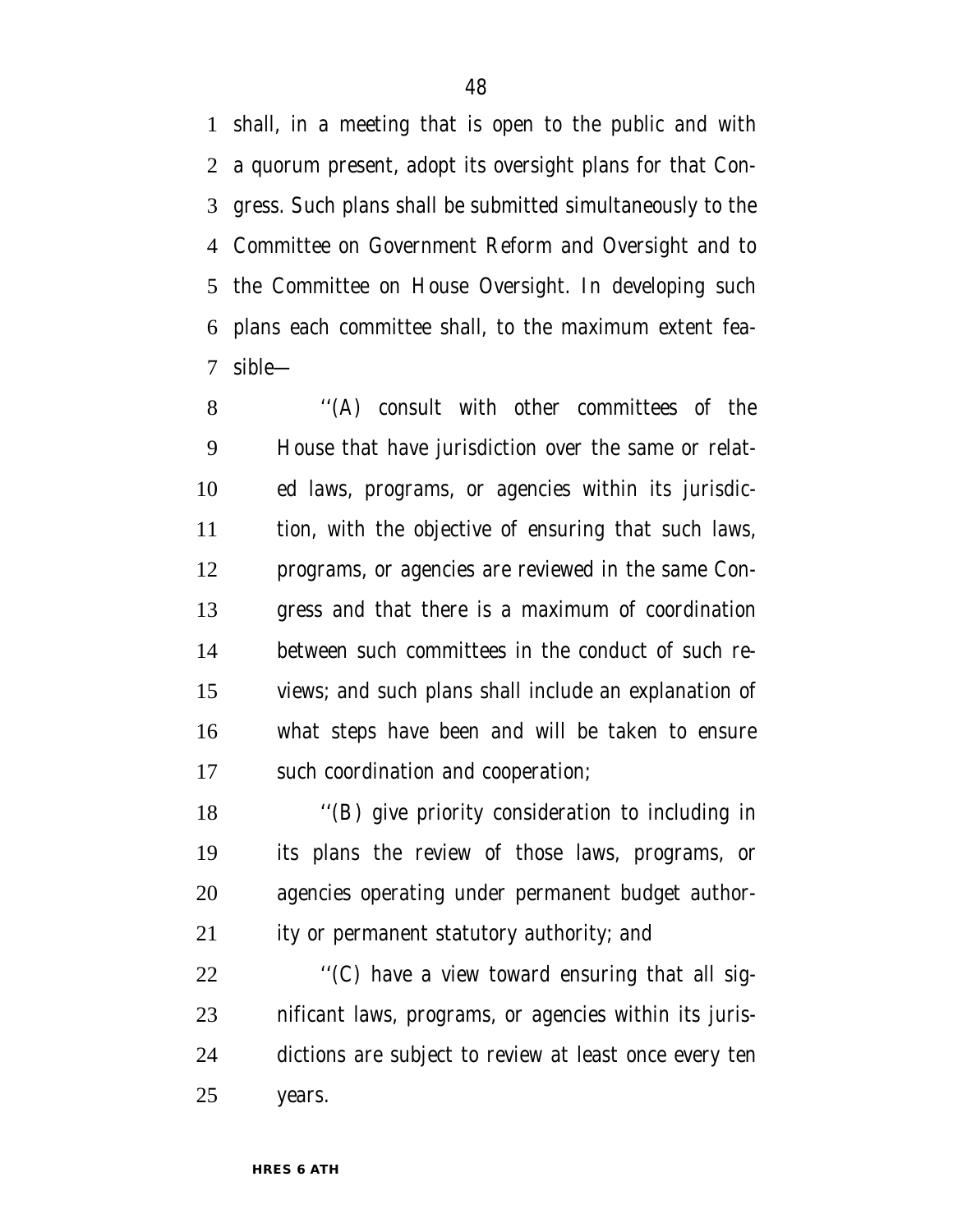''(2) It shall not be in order to consider any commit- tee expense resolution (within the meaning of clause 5 of rule XI), or any amendment thereto, for any committee that has not submitted its oversight plans as required by this paragraph.

 ''(3) Not later than March 31 in the first session of a Congress, after consultation with the Speaker, the ma- jority leader, and the minority leader, the Committee on Government Reform and Oversight shall report to the House the oversight plans submitted by each committee together with any recommendations that it, or the House leadership group referred to above, may make to ensure the most effective coordination of such plans and other-wise achieve the objectives of this clause.

 ''(e) The Speaker, with the approval of the House, may appoint special ad hoc oversight committees for the purpose of reviewing specific matters within the jurisdic-tion of two or more standing committees.''.

 (b) In clause 1 of rule XI, amend paragraph (d) to read as follows:

 ''(d)(1) Each committee shall submit to the House not later than January 2 of each odd-numbered year, a report on the activities of that committee under this rule and rule X during the Congress ending on January 3 of such year.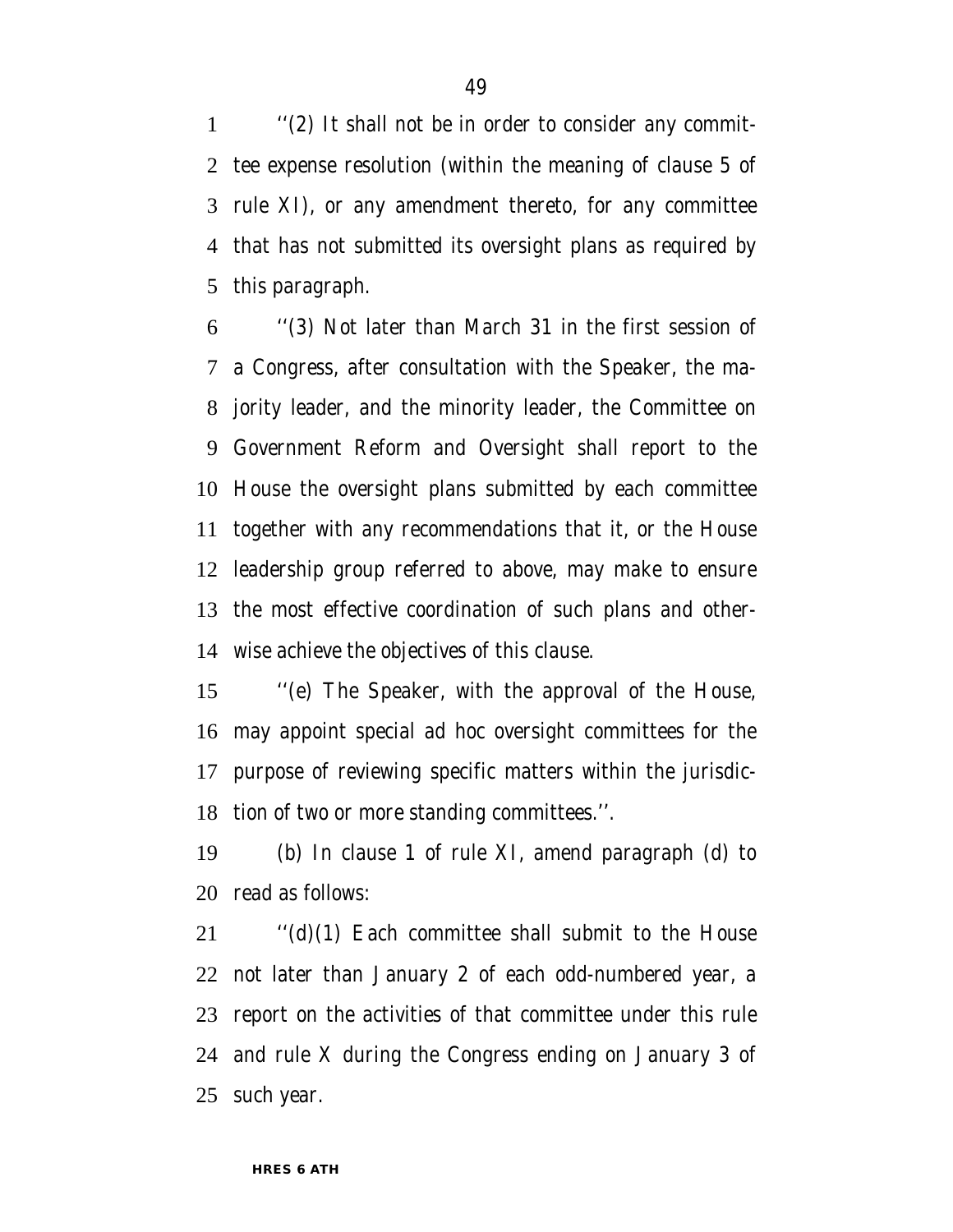''(2) Such report shall include separate sections sum- marizing the legislative and oversight activities of that committee during that Congress.

 ''(3) The oversight section of such report shall in- clude a summary of the oversight plans submitted by the committee pursuant to clause 2(d) of rule X, a summary of the actions taken and recommendations made with re- spect to each such plan, and a summary of any additional oversight activities undertaken by that committee, and any recommendations made or actions taken thereon.''.

#### **Member Assignment Limits**

 SEC. 204. In clause 6(b) of rule X, insert ''(1)'' after ''(b)'' and add the following new subparagraph at the end: ''(2)(A) No Member, Delegate, or Resident Commis- sioner may serve simultaneously as a member of more than two standing committees or four subcommittees of the standing committees of the House, except that ex officio service by a chairman and ranking minority mem- ber of a committee on each of its subcommittees by com- mittee rule shall not be counted against the limitation on subcommittee service. Any other exception to these limita- tions must be approved by the House upon the rec- ommendation of the respective party caucus or conference. ''(B) For the purposes of this subparagraph, the term

'subcommittee' includes any panel (other than a special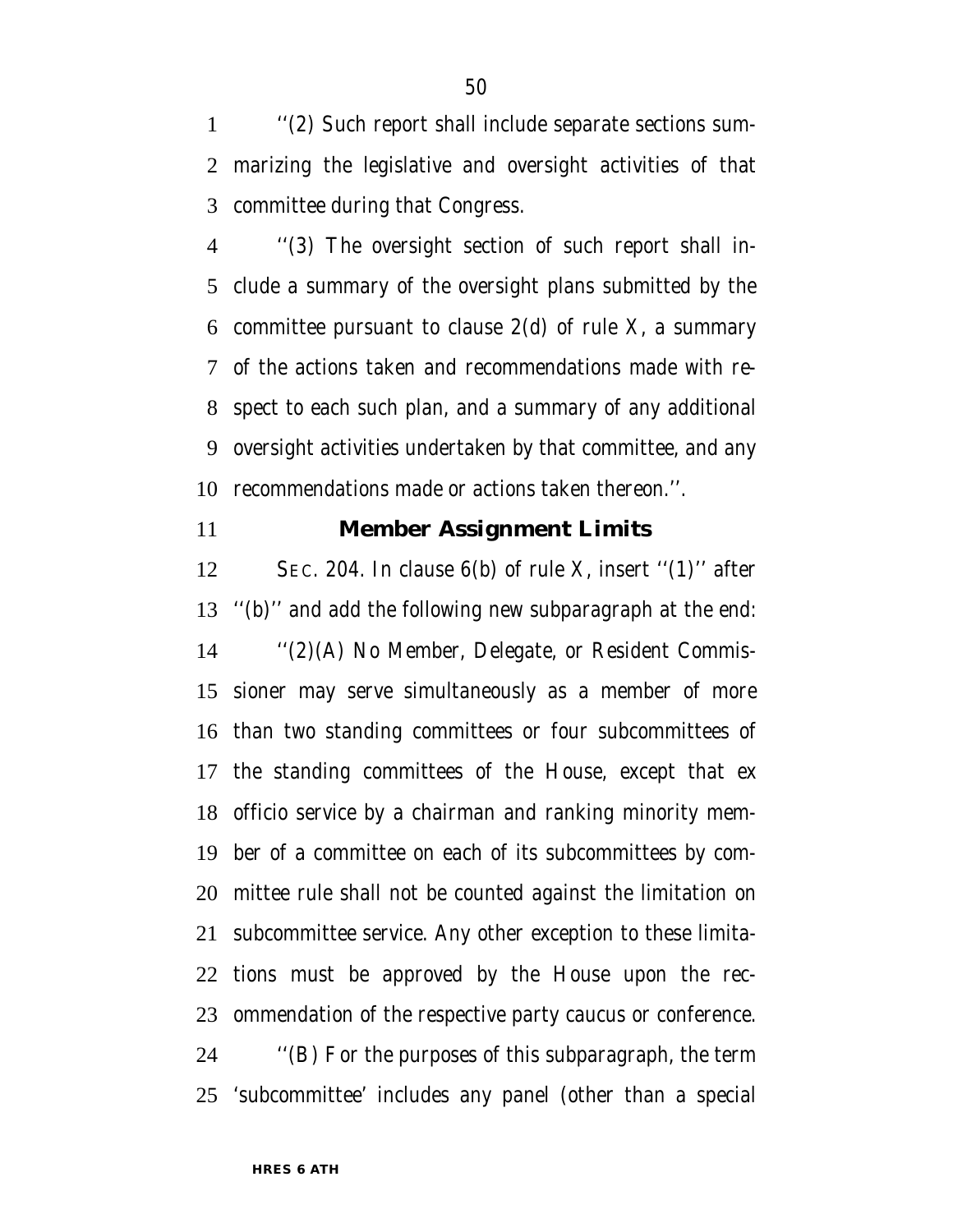oversight panel of the Committee on National Security), task force, special subcommittee, or any subunit of a standing committee that is established for a cumulative period longer than six months in any Congress.''.

#### **Multiple Referral Reform**

 SEC. 205. In clause 5 of rule X, amend paragraph (c) to read as follows:

 ''(c) In carrying out paragraphs (a) and (b) with re- spect to any matter, the Speaker shall designate a commit- tee of primary jurisdiction; but also may refer the matter to one or more additional committees, for consideration in sequence (subject to appropriate time limitations), ei- ther on its initial referral or after the matter has been reported by the committee of primary jurisdiction; or may refer portions of the matter to one or more additional com- mittees (reflecting different subjects and jurisdictions) for the consideration only of designated portions; or may refer the matter to a special ad hoc committee appointed by the Speaker with the approval of the House (with mem- bers from the committees having jurisdiction) for the spe- cific purpose of considering that matter and reporting to the House thereon; or may make such other provisions as may be considered appropriate.''.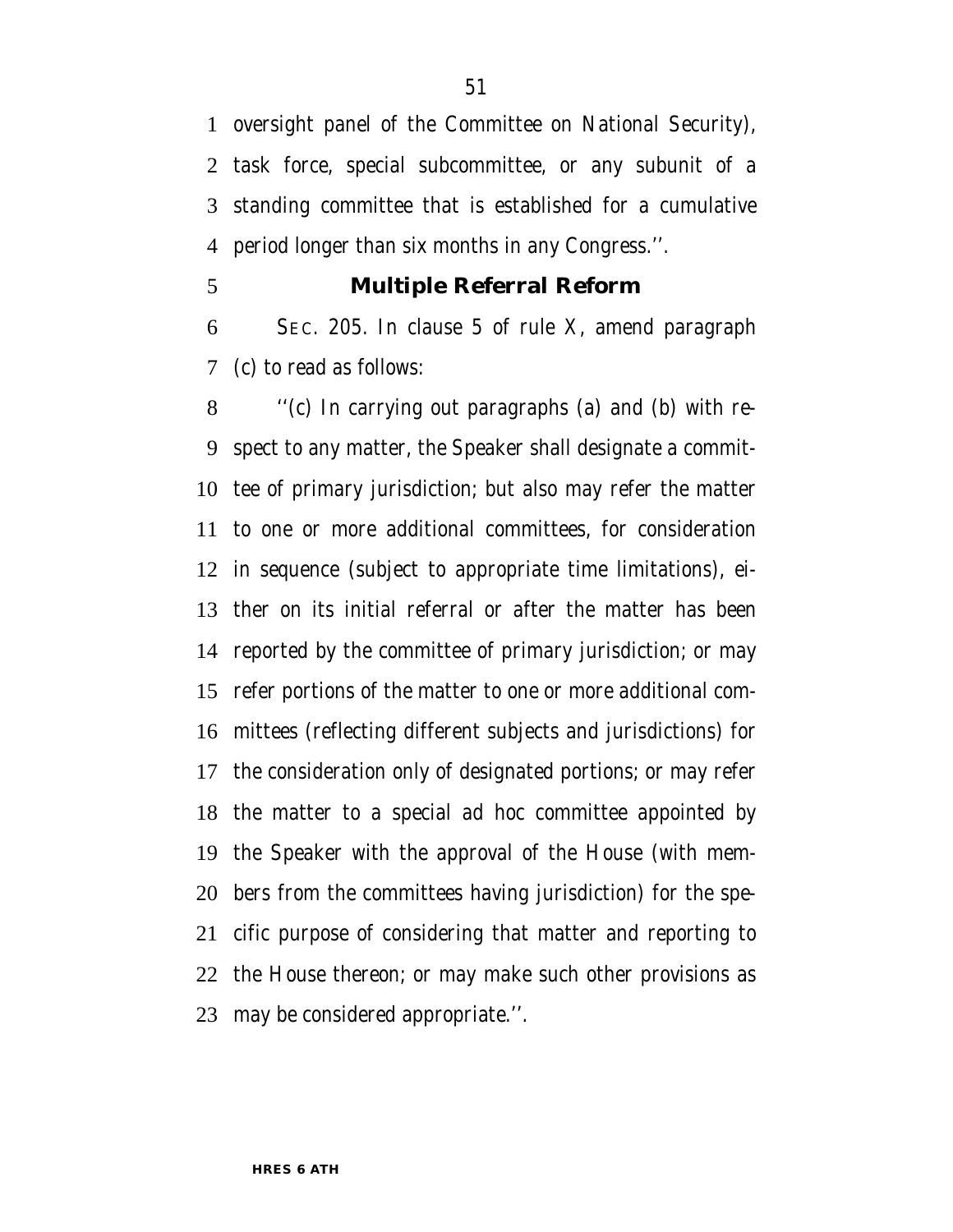# **Accuracy of Committee Transcripts**

2 SEC. 206. In clause  $2(e)(1)$  of rule XI, amend the first sentence to read as follows: ''Each committee shall keep a complete record of all committee action which shall include—

 ''(A) in the case of any meeting or hearing transcript, a substantially verbatim account of re- marks actually made during the proceedings, subject only to technical, grammatical, and typographical corrections authorized by the person making the re-marks involved; and

 ''(B) a record of the votes on any question on which a rollcall vote is demanded.''.

### **Elimination of ''Rolling Quorums''**

15 SEC. 207. In clause  $2(1)(2)(A)$  of rule XI, strike "was actually present'' and all that follows through the end of the subdivision and insert ''was actually present.''.

**Limitation on Committees' Sittings**

 SEC. 208. In clause 2 of rule XI, amend paragraph (i) to read as follows:

### **''Limitation on committees' sittings**

 ''(i)(1) No committee of the House (except the Com- mittee on Appropriations, the Committee on the Budget, the Committee on Rules, the Committee on Standards of Official Conduct, and the Committee on Ways and Means)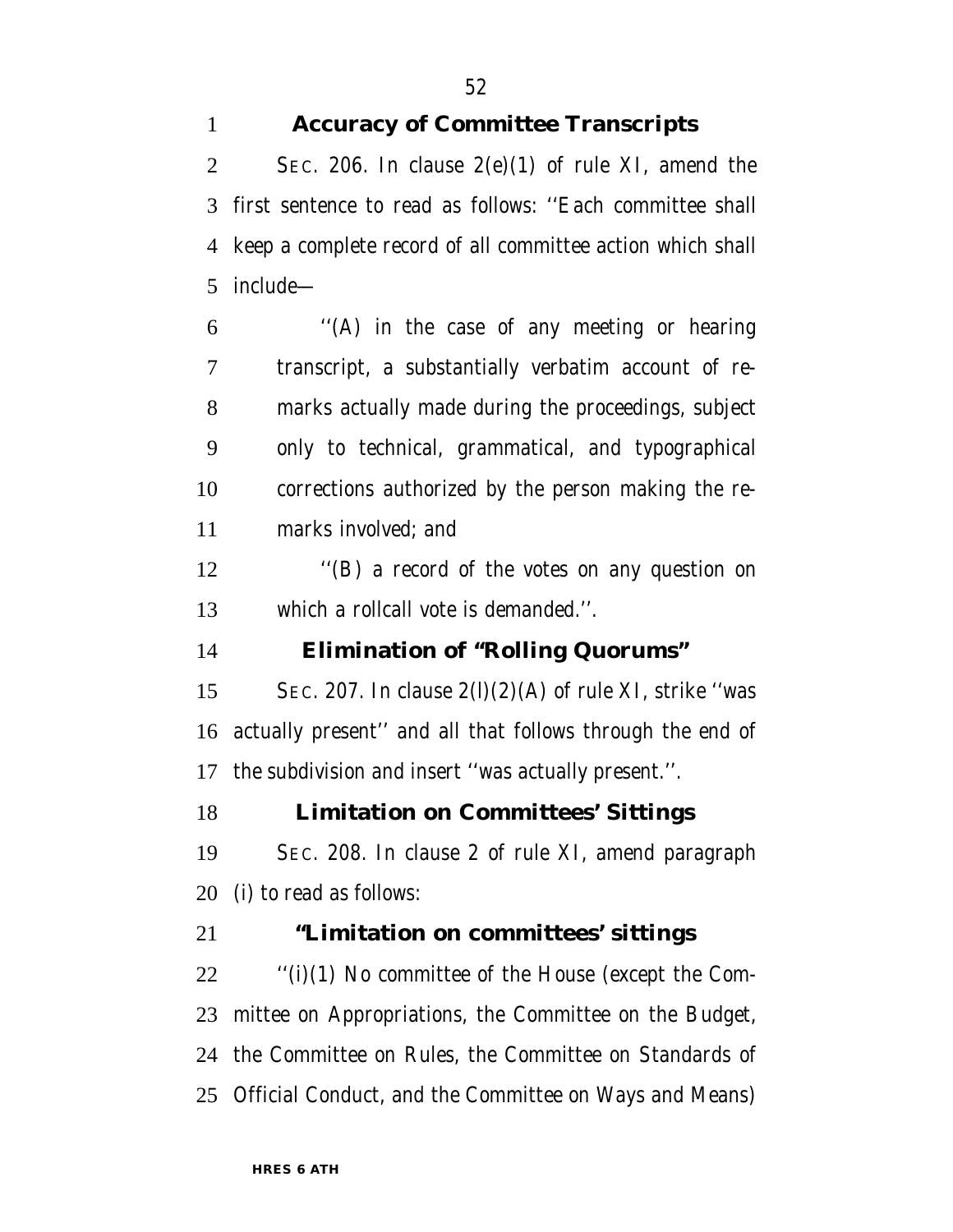may sit, without special leave, while the House is reading a measure for amendment under the five-minute rule. For purposes of this paragraph, special leave will be granted unless ten or more Members object; and shall be granted upon the adoption of a motion, which shall be highly privi- leged if offered by the majority leader, granting such leave to one or more committees.

 ''(2) No committee of the House may sit during a joint session of the House and Senate or during a recess when a joint meeting of the House and Senate is in progress.''.

### **Accountability for Committee Votes**

 SEC. 209. In clause 2(l)(2) of rule XI amend subdivi-sion (B) to read as follows:

 ''(B) With respect to each rollcall vote on a motion to report any measure or matter of a public character, and on any amendment offered to the measure or matter, the total number of votes cast for and against, and the names of those members voting for and against, shall be included in the committee report on the measure or mat-ter.''.

# **Affirming Minority's Right on Motions to Recommit**

 SEC. 210. In clause 4(b) of rule XI, insert before the period at the end the following: '', including a motion to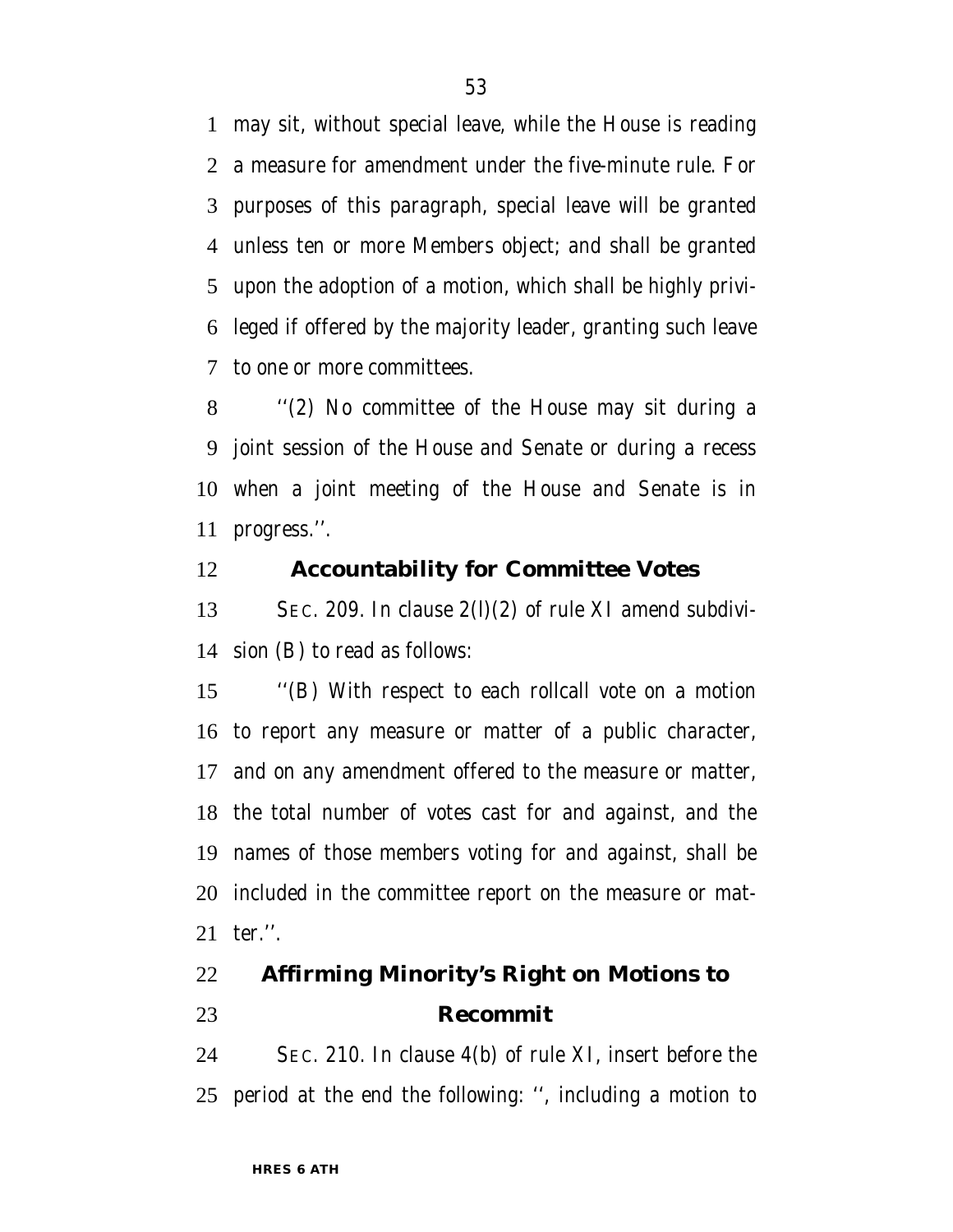recommit with instructions to report back an amendment otherwise in order (if offered by the minority leader or a designee), except with respect to a Senate bill or resolu- tion for which the text of a House-passed measure has been substituted''.

### **Waiver Policy for Special Rules**

 SEC. 211. In clause 4 of rule XI, add the following new paragraph at the end:

 ''(e) Whenever the Committee on Rules reports a res- olution providing for the consideration of any measure, it shall, to the maximum extent possible, specify in the reso- lution the object of any waiver of a point of order against the measure or against its consideration.''.

# **Prohibition on Delegate Voting in Committee of the Whole**

 SEC. 212. (a) In rule XII, strike clause 2 and the designation of the remaining clause.

 (b) In clause 1 of rule XXIII, strike '', Resident Com-missioner, or Delegate''.

(c) In clause 2 of rule XXIII, strike paragraph (d).

## **Accuracy of the Congressional Record**

 SEC. 213. In rule XIV, add the following new clause at the end:

 ''9. (a) The Congressional Record shall be a substan-tially verbatim account of remarks made during the pro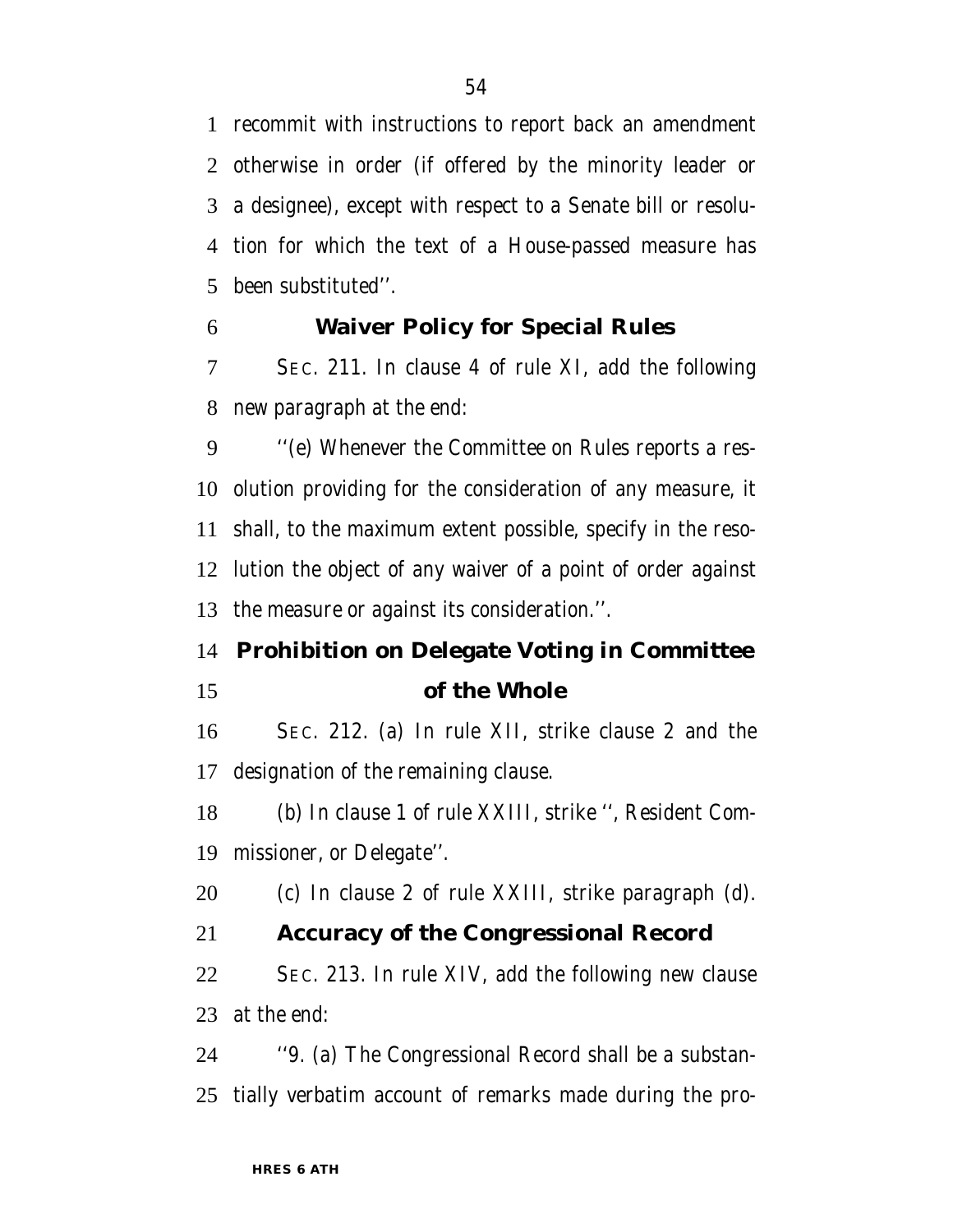ceedings of the House, subject only to technical, grammat- ical, and typographical corrections authorized by the Mem-ber making the remarks involved.

 ''(b) Unparliamentary remarks may be deleted only by permission or order of the House.

 ''(c) This clause establishes a standard of conduct 7 within the meaning of clause  $4(e)(1)(B)$  of rule X.".

#### **Automatic Rollcall Votes**

 SEC. 214. In rule XV, add the following new clause at the end:

 ''7. The yeas and nays shall be considered as ordered when the Speaker puts the question on final passage or adoption of any bill, joint resolution, or conference report making general appropriations or increasing Federal in- come tax rates, or on final adoption of any concurrent res-olution on the budget or conference report thereon.''.

#### **Appropriations Reforms**

 SEC. 215. (a) CONSIDERATION OF LIMITATION AMENDMENTS.—In clause 2(d) of rule XXI, strike ''shall have precedence'' and insert ''shall, if offered by the ma-jority leader or a designee, have precedence''.

22 (b) PROHIBITION AGAINST NON-EMERGENCY ITEMS IN EMERGENCY SPENDING BILLS.—In clause 2 of rule XXI, add the following new paragraph at the end: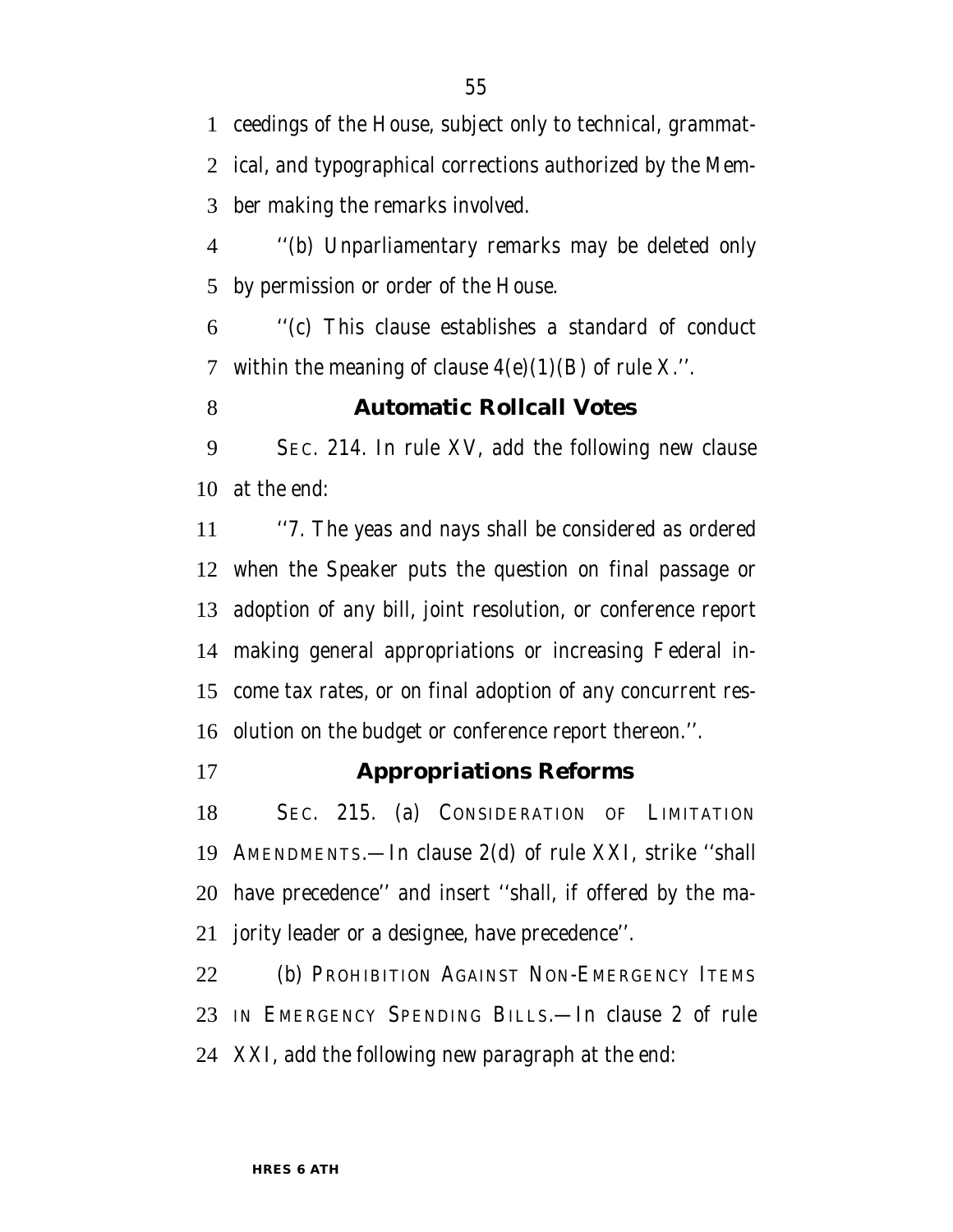''(e) No provision shall be reported in any appropria- tion bill or joint resolution containing an emergency des-3 ignation for purposes of section  $251(b)(2)(D)$  or section 252(e) of the Balanced Budget and Emergency Deficit Control Act, or shall be in order as an amendment thereto, if the provision or amendment is not designated as an emergency, unless the provision or amendment rescinds budget authority or reduces direct spending, or reduces an amount for a designated emergency.''.

 (c) PERMITTING OFFSETTING AMENDMENTS.—In clause 2 of rule XXI (as amended by (b) above), add the following new paragraph at the end:

 ''(f) During the reading of any appropriation bill for amendment in the Committee of the Whole, it shall be in order to consider en bloc amendments proposing only to transfer appropriations among objects in the bill without increasing the levels of budget authority or outlays in the bill. When considered en bloc pursuant to this paragraph, such amendments may amend portions of the bill not yet read for amendment (following the disposition of any points of order against such portions) and shall not be subject to a demand for division of the question in the House or in the Committee of the Whole.''.

 (d) LISTING OF UNAUTHORIZED APPROPRIATIONS IN REPORTS.—In clause 3 of rule XXI, insert before the pe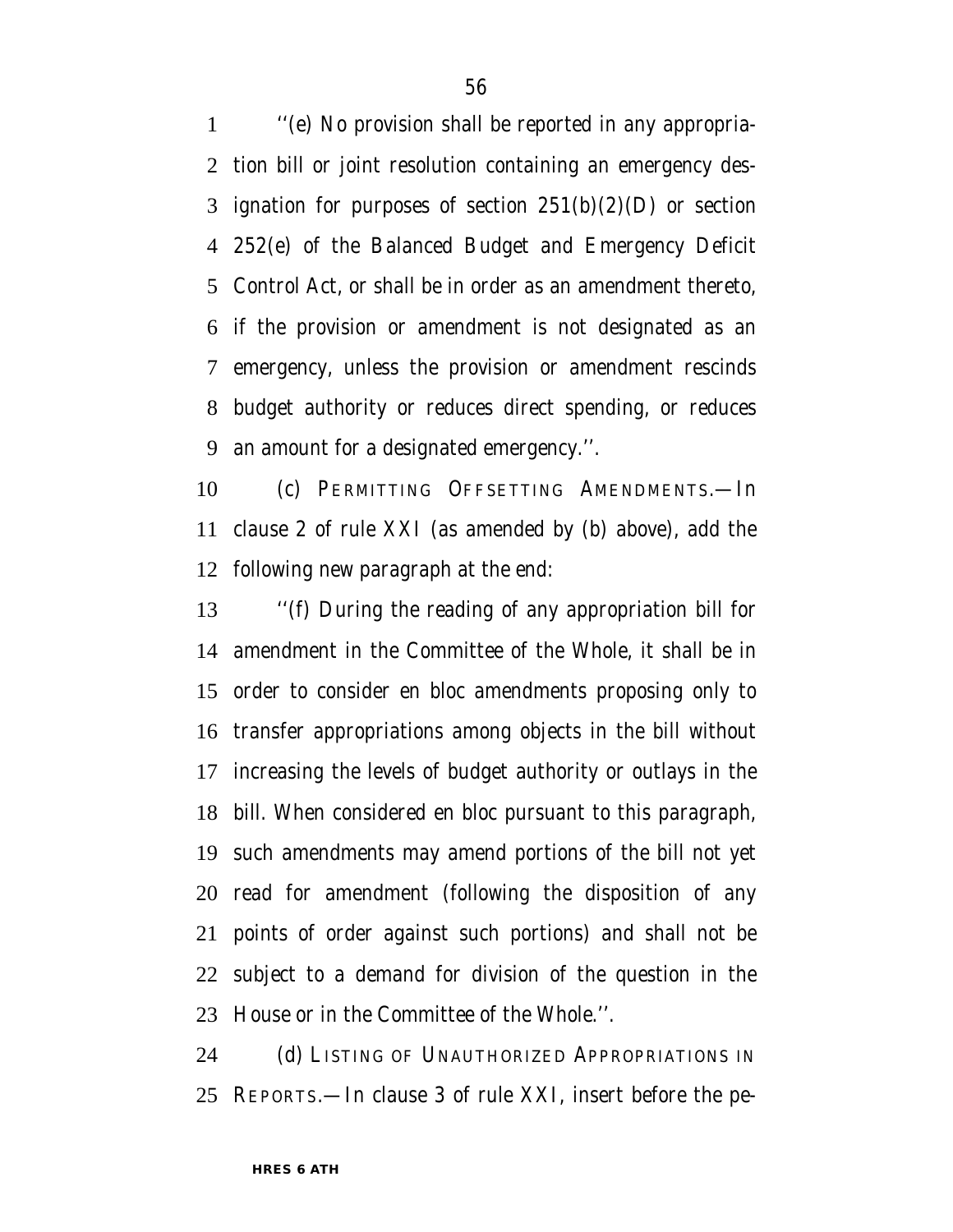riod the following: '', and shall contain a list of all appro- priations contained in the bill for any expenditure not pre- viously authorized by law (except for classified intelligence or national security programs, projects, or activities)''.

 (e) AUTOMATIC RESERVATION OF POINTS OF ORDER.—In rule XXI, add the following new clause at the end:

 ''8. At the time any appropriation bill is reported, all points of order shall be considered as reserved.''.

#### **Ban on Commemoratives**

SEC. 216. (a) In rule XXII—

 (1) amend clause 2 by inserting ''(a)'' after ''2.'' and by adding the following new paragraph at the end:

 ''(b)(1) No bill or resolution, and no amendment to any bill or resolution, establishing or expressing any com- memoration may be introduced or considered in the House.

 ''(2) For purposes of this paragraph, the term 'com- memoration' means any remembrance, celebration, or rec- ognition for any purpose through the designation of a specified period of time.''.

 (2) amend clause 3 by striking ''or private bill'' and inserting ''or bill or resolution''.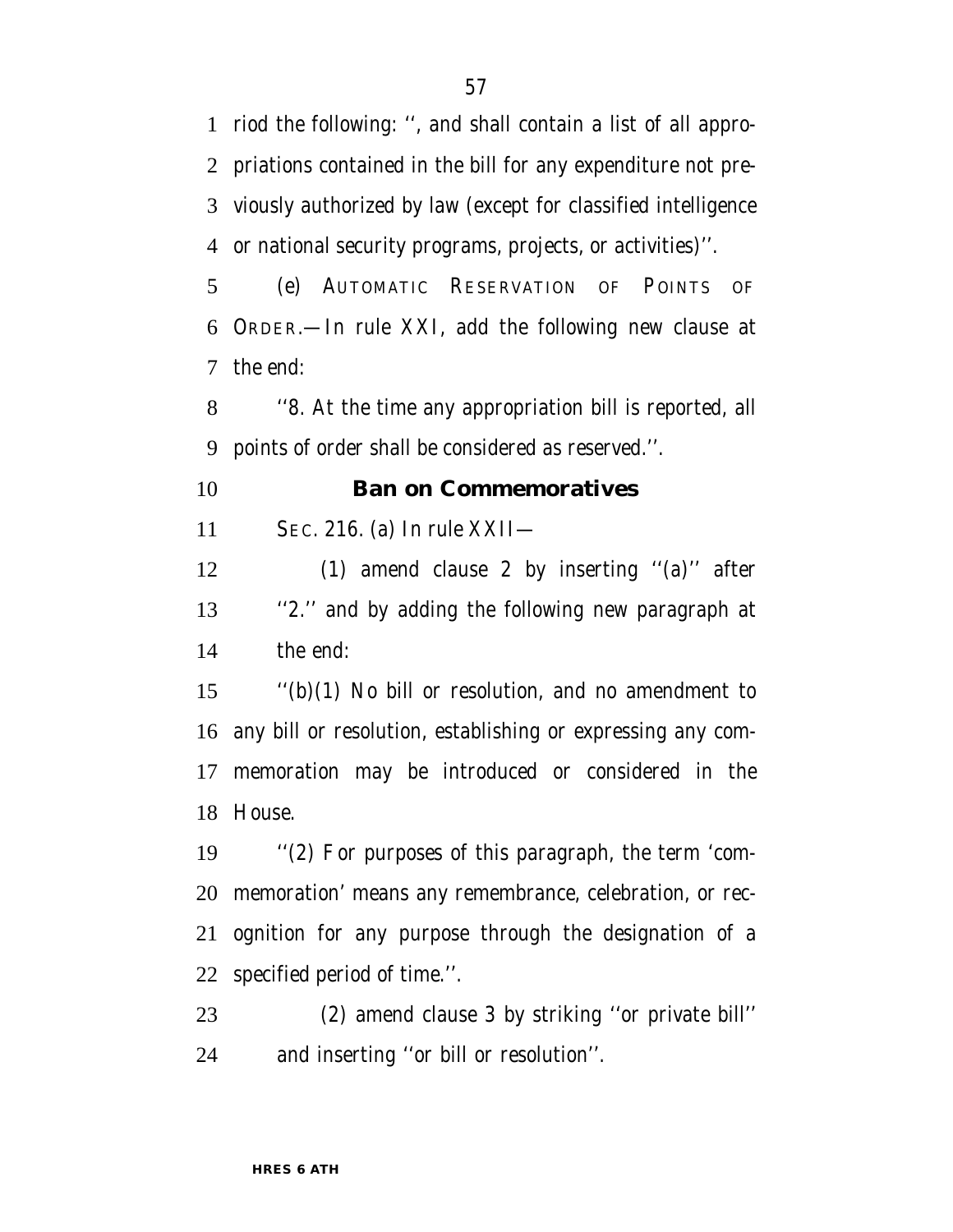(b) The Committee on Government Reform and Over- sight shall consider alternative means for establishing commemorations, including the creation of an independent or Executive branch commission for such purpose, and to report to the House any recommendations thereon.

### **Numerical Designation of Amendments**

 SEC. 217. In clause 6 of rule XXIII, add the following new sentence at the end: ''All amendments to a specified measure submitted for printing in that portion of the Record shall be given numerical designations in the order printed.''.

 **Pledge of Allegiance** SEC. 218. In clause 1 of rule XXIV— (a) insert after the second order of business the following new order of business: ''Third. The Pledge of Allegiance to the Flag.''; and (b) redesignate succeeding orders accordingly. **Discharge Petitions** SEC. 219. In clause 3 of rule XXVII, insert the fol- lowing three new sentences after the fifth sentence: ''The Clerk shall cause the names of the Members who have signed a discharge motion during any week to be published in a portion of the Congressional Record designated for that purpose on the last legislative day of that week. The Clerk shall make available each day for public inspection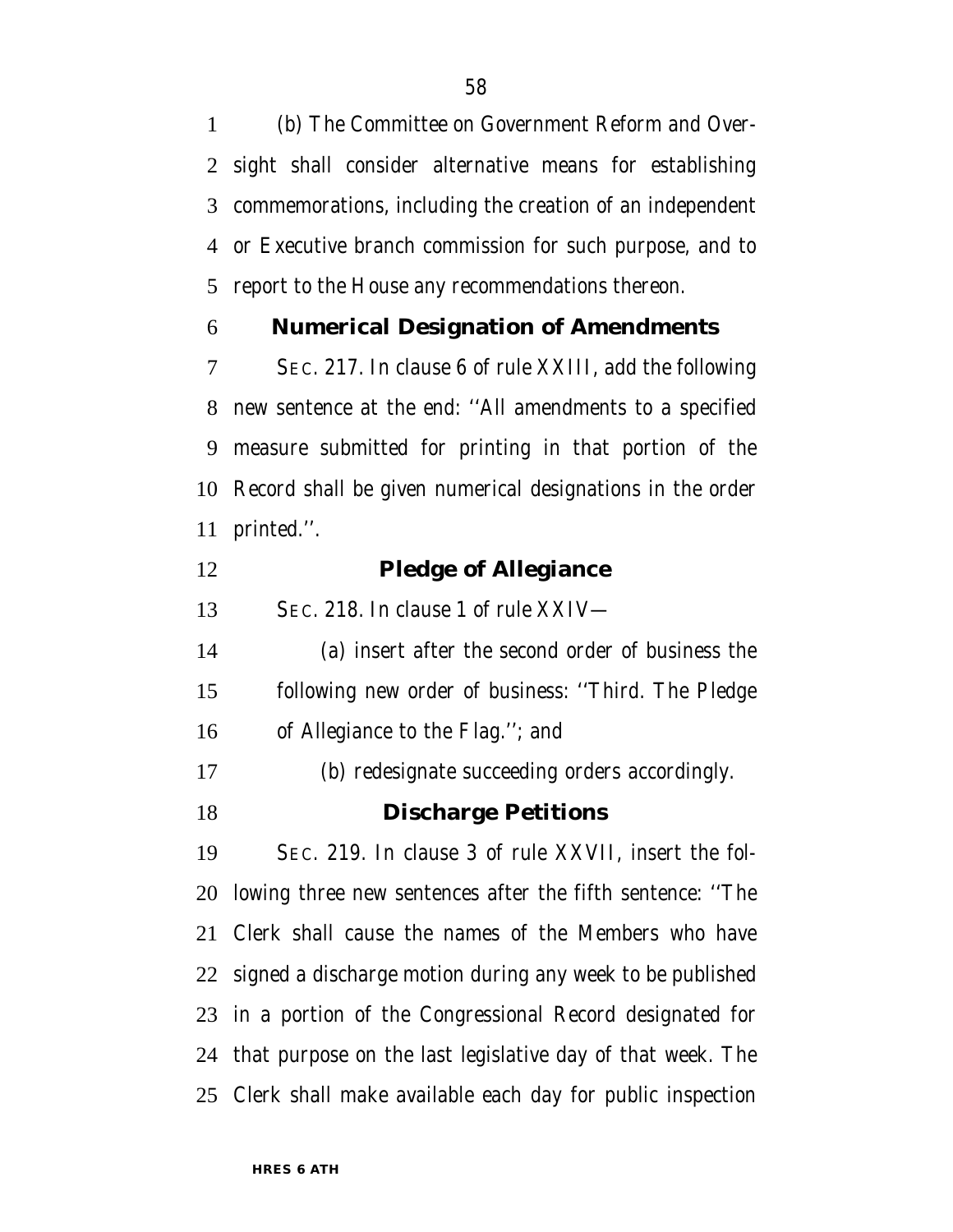in an appropriate office of the House cumulative lists of such names. The Clerk shall devise a means by which to make such lists available to offices of the House and to the public in electronic form.''.

#### **Protection of Classified Materials**

 SEC. 220. In rule XLIII (''Code of Official Conduct'') insert the following new clause before the two undesig-nated paragraphs at the end:

 ''13. Before any Member, officer, or employee of the House of Representatives may have access to classified in- formation, the following oath (or affirmation) shall be exe-cuted:

 'I do solemnly swear (or affirm) that I will not dis- close any classified information received in the course of my service with the House of Representa- tives, except as authorized by House of Representa-tives or in accordance with its Rules.'

 Copies of the executed oath shall be retained by the Clerk of the House as part of the records of the House.''.

#### **Select Committee on Intelligence**

 SEC. 221. (a) In clause 1(a) of rule XLVIII (relating to the Permanent Select Committee on Intelligence) strike ''nineteen Members with representation to'' and insert ''sixteen Members, of whom not more than nine may be from the same party. The select committee shall''.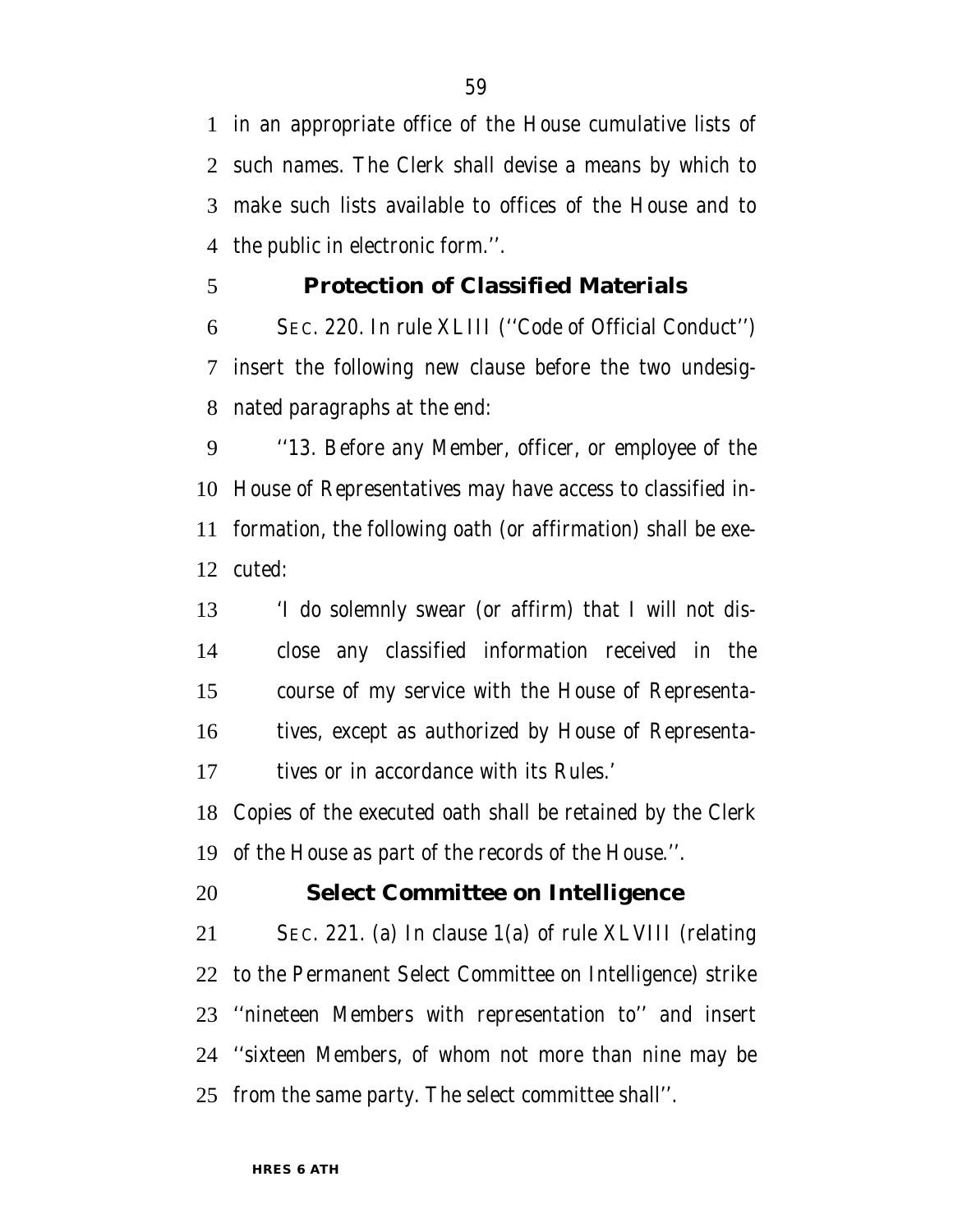1 (b)(1) In clause 1(b) of rule XLVIII, insert " $(1)$ " after ''(b)'', strike ''majority leader'', and insert ''Speak-er''.

 (2) In clause 1(b) of rule XLVIII, add the following new subparagraph at the end:

 ''(2) The Speaker and minority leader each may des- ignate a member of their leadership staff to assist them in their capacity as ex officio members, with the same ac- cess to committee meetings, hearings, briefings, and mate- rials as if employees of the select committee, and subject to the same security clearance and confidentiality require- ments as employees of the select committee under this rule.''.

 (3) In clause 7(c) of rule XLVIII, strike subpara-graph (3).

 (c) In clause 1 of rule XLVIII, amend paragraph (c) to read as follows:

 ''(c) No Member of the House other than the Speaker and the minority leader may serve on the select committee during more than four Congresses in any period of six suc- cessive Congresses (disregarding for this purpose any serv- ice for less than a full session in any Congress), except that the incumbent chairman or ranking minority member having served on the select committee for four Congresses and having served as chairman or ranking minority mem-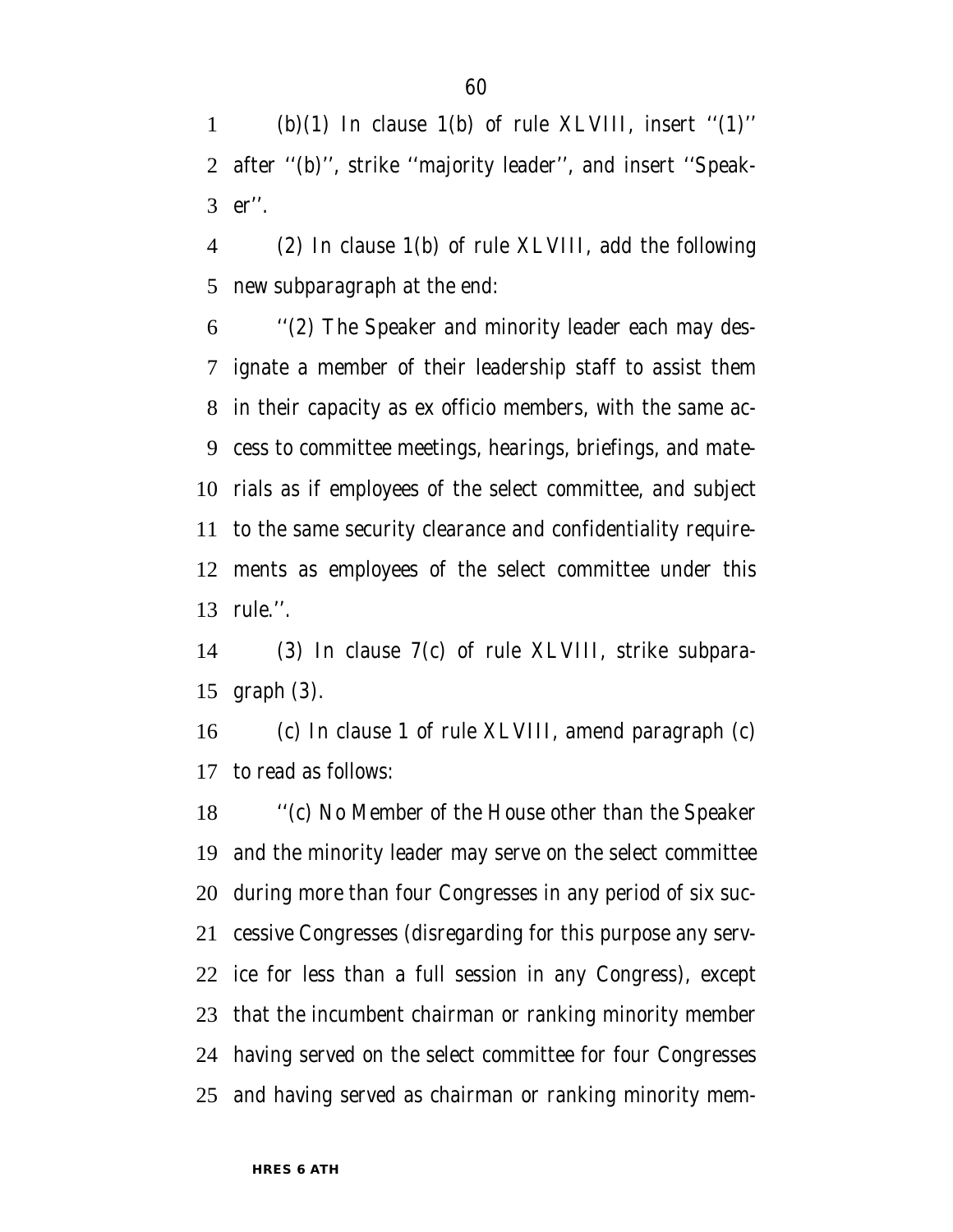|                | 1 ber for not more than one Congress shall be eligible for |
|----------------|------------------------------------------------------------|
| $\overline{2}$ | reappointment to the select committee as chairman or       |
| 3              | ranking minority member for one additional Congress.".     |
| $\overline{4}$ | (d) In clause $2(a)$ of rule XLVIII—                       |
| 5              | (1) insert the following before the period in sub-         |
| 6              | paragraph (1): ", and the National Foreign Intel-          |
| 7              | ligence Program as defined in section 3(6) of the          |
| 8              | National Security Act of 1947";                            |
| 9              | (2) strike all after "but not limited to," in sub-         |
| 10             | paragraph (2) and insert the following: "the tactical      |
| 11             | intelligence and intelligence-related activities of the    |
| 12             | Department of Defense."; and                               |
| 13             | (3) amend subparagraph (4) to read as follows:             |
| 14             | "(4) Authorizations for appropriations, both di-           |
| 15             | rect and indirect, for the following:                      |
| 16             | "(A) The Central Intelligence Agency, Di-                  |
| 17             | rector of Central Intelligence, and the National           |
| 18             | Foreign Intelligence Program as defined in sec-            |
| 19             | tion 3(6) of the National Security Act of 1947.            |
| 20             | "(B) Intelligence and intelligence-related                 |
| 21             | activities of all other departments and agencies           |
| 22             | of the Government, including, but not limited              |
| 23             | to, the tactical intelligence and intelligence-re-         |
| 24             | lated activities of the Department of Defense.             |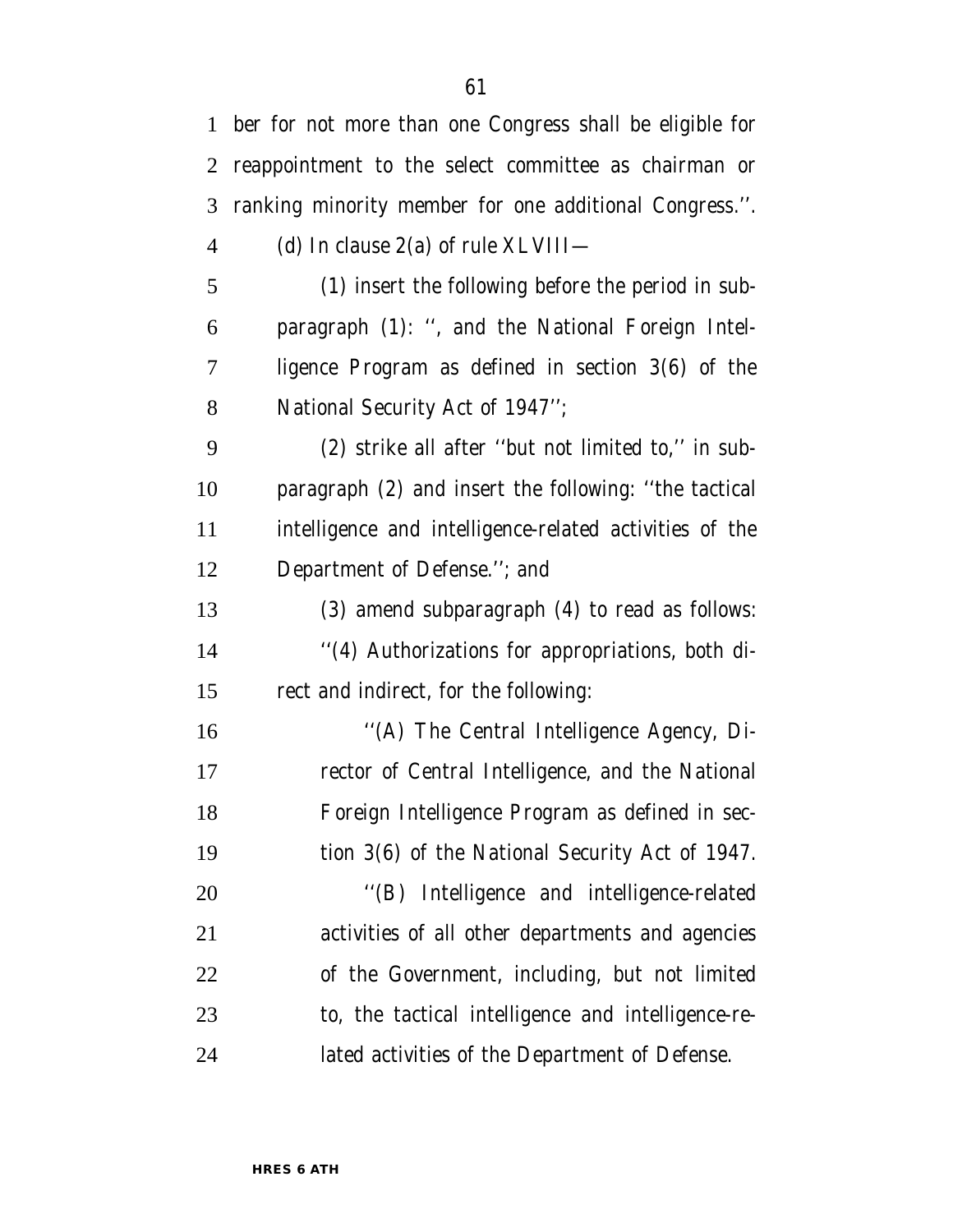$\langle (C)$  Any department, agency, or subdivi- sion, or program that is a successor to any agency or program named or referred to in sub-division (A) or (B).''.

# **Abolition of Legislative Service Organizations**

 SEC. 222. The establishment or continuation of any legislative service organization (as defined and authorized in the One Hundred Third Congress) shall be prohibited in the One Hundred Fourth Congress. The Committee on House Oversight shall take such steps as are necessary to ensure an orderly termination and accounting for funds of any legislative service organization in existence on Jan-uary 3, 1995.

# **Miscellaneous Provisions and Clerical Corrections**

 SEC. 223. (a) SPEAKER'S AUTHORITY TO POSTPONE VOTES.—In clause 5(b)(1) of rule I, amend the matter after ''questions listed herein:'' to read as follows:

20  $\bullet$  ''(A) the question of adopting a resolution;

21 ''(B) the question of passing a bill;

 ''(C) the question of agreeing to a motion to in- struct conferees as provided in clause 1(c) of rule XXVIII: *Provided, however,* That proceedings shall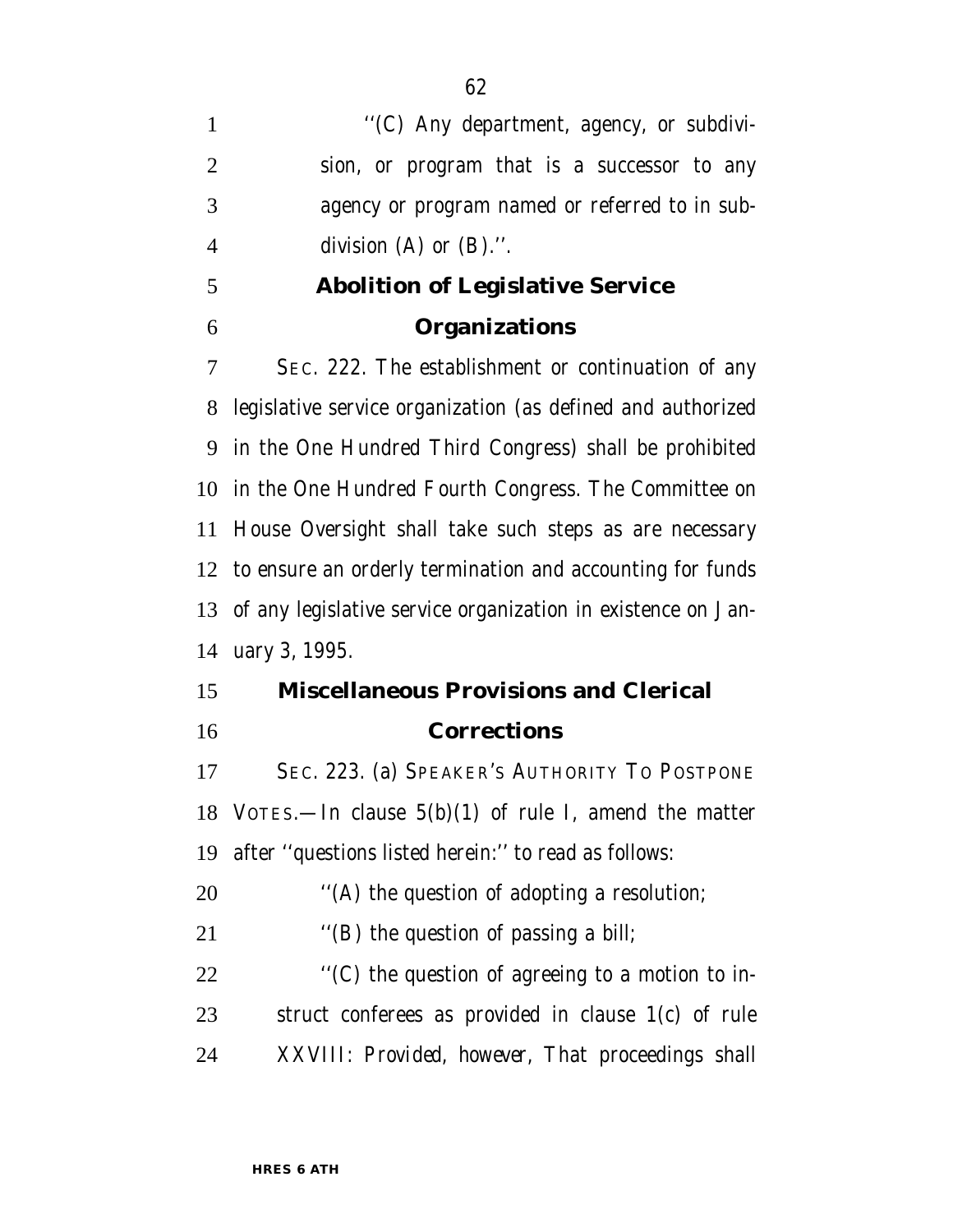| $\mathbf{1}$   | not resume on said question if the conferees have              |
|----------------|----------------------------------------------------------------|
| $\overline{2}$ | filed a report in the House;                                   |
| 3              | "(D) the question of agreeing to a conference                  |
| $\overline{4}$ | report;                                                        |
| 5              | "(E) the question of ordering the previous ques-               |
| 6              | tion on a question described in subdivision (A), (B),          |
| 7              | $(C)$ , or $(D)$ ; and                                         |
| 8              | $\lq$ (F) the question of agreeing to a motion to              |
| 9              | suspend the rules.".                                           |
| 10             | (b) OFFICE OF FLOOR ASSISTANTS.—There is estab-                |
| 11             | lished in the House of Representatives an office to be         |
|                | 12 known as the Speaker's Office for Legislative Floor Activi- |
|                | 13 ties. The Speaker shall appoint and set the annual rate     |
|                | 14 of pay for employees of the Office. The Office shall have   |
| 15             | the responsibility of assisting the Speaker in the manage-     |
|                | 16 ment of legislative floor activity.                         |
| 17             | (c) VICE CHAIRMAN OF COMMITTEE.—In clause $2(d)$               |
|                | 18 of rule XI-                                                 |
| 19             | (1) strike "The member" and insert "A mem-                     |
| 20             | ber"; and                                                      |
| 21             | (2) strike "ranking immediately after the chair-               |
| 22             | man" and insert "designated by the chairman of the             |
| 23             | full committee".                                               |
| 24             | (d) PROHIBITION AGAINST MEMBERS' USE OF PER-                   |
| 25             | SONAL, ELECTRONIC OFFICE EQUIPMENT ON HOUSE                    |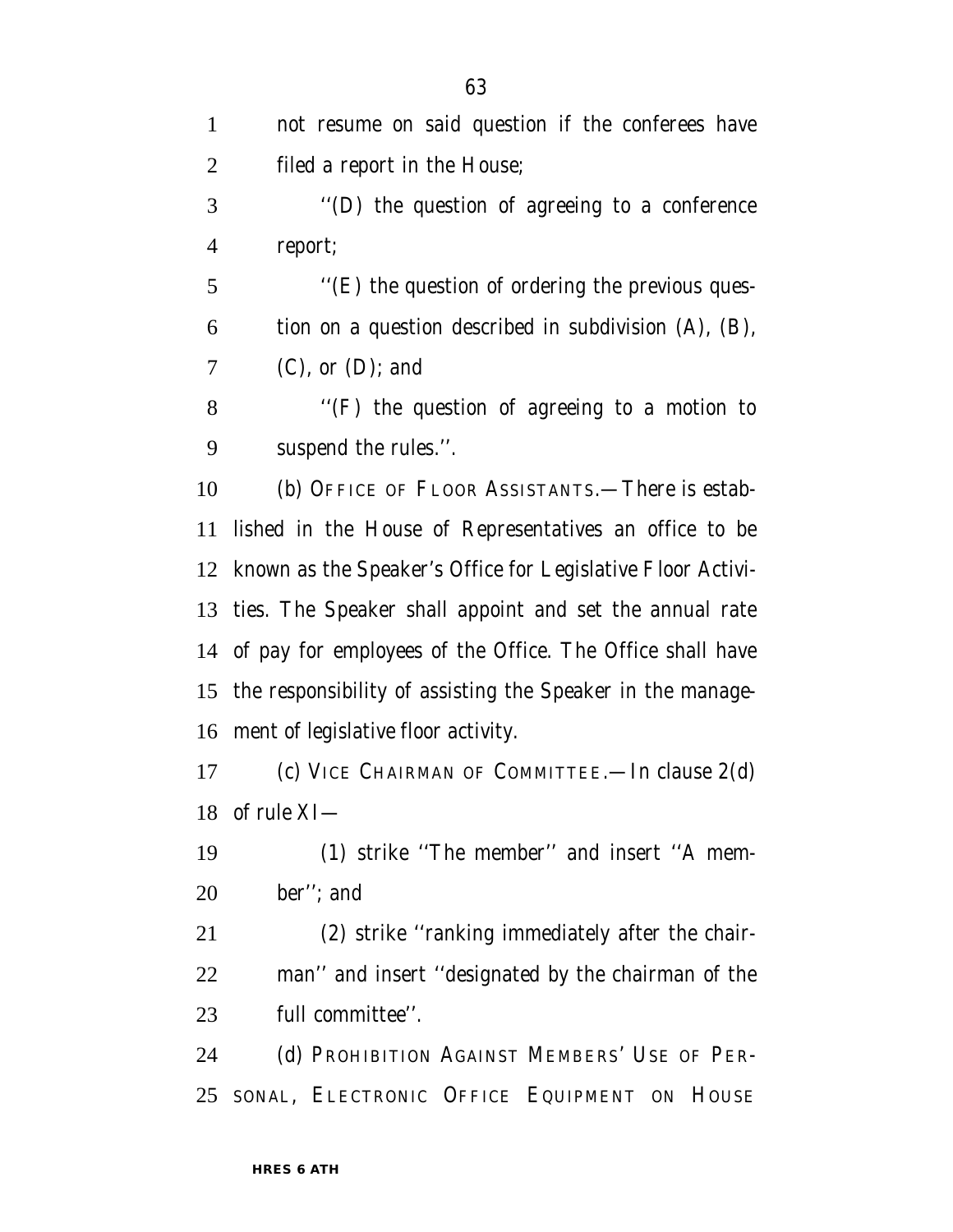FLOOR.—In clause 7 of rule XIV, insert ''or to use any personal, electronic office equipment (including cellular phones and computers)'' after ''to smoke''.

 (e) SPEAKER'S AUTHORITY TO REDUCE TO FIVE- MINUTES A VOTE FOLLOWING A PREVIOUS QUESTION VOTE.—In clause 5(b) of rule XV, amend subparagraph (1) to read as follows:

 ''(1) after a rollcall vote has been ordered on a motion for the previous question, on any underlying question that follows without intervening business;''. (f) CLERICAL CORRECTIONS.—

 (1) In clause 3 of rule III, insert ''; and'' before ''certify''.

14 (2) In clause  $2(l)(1)(B)$  of rule XI, strike "does" not apply to the reporting'' and all that follows 16 through "subdivision (C) and".

 (g) SPECIAL RULE FOR BILL SPONSORSHIP ON OPENING DAY.—In the One Hundred Fourth Congress, each of the first 20 bills introduced in the House (H.R. 1 through H.R. 20), and each of the first two joint resolu- tions introduced in the House (H.J. Res. 1 and H.J. Res. 2), may have more than one Member reflected as a first sponsor.

#### HRES 6 ATH—2